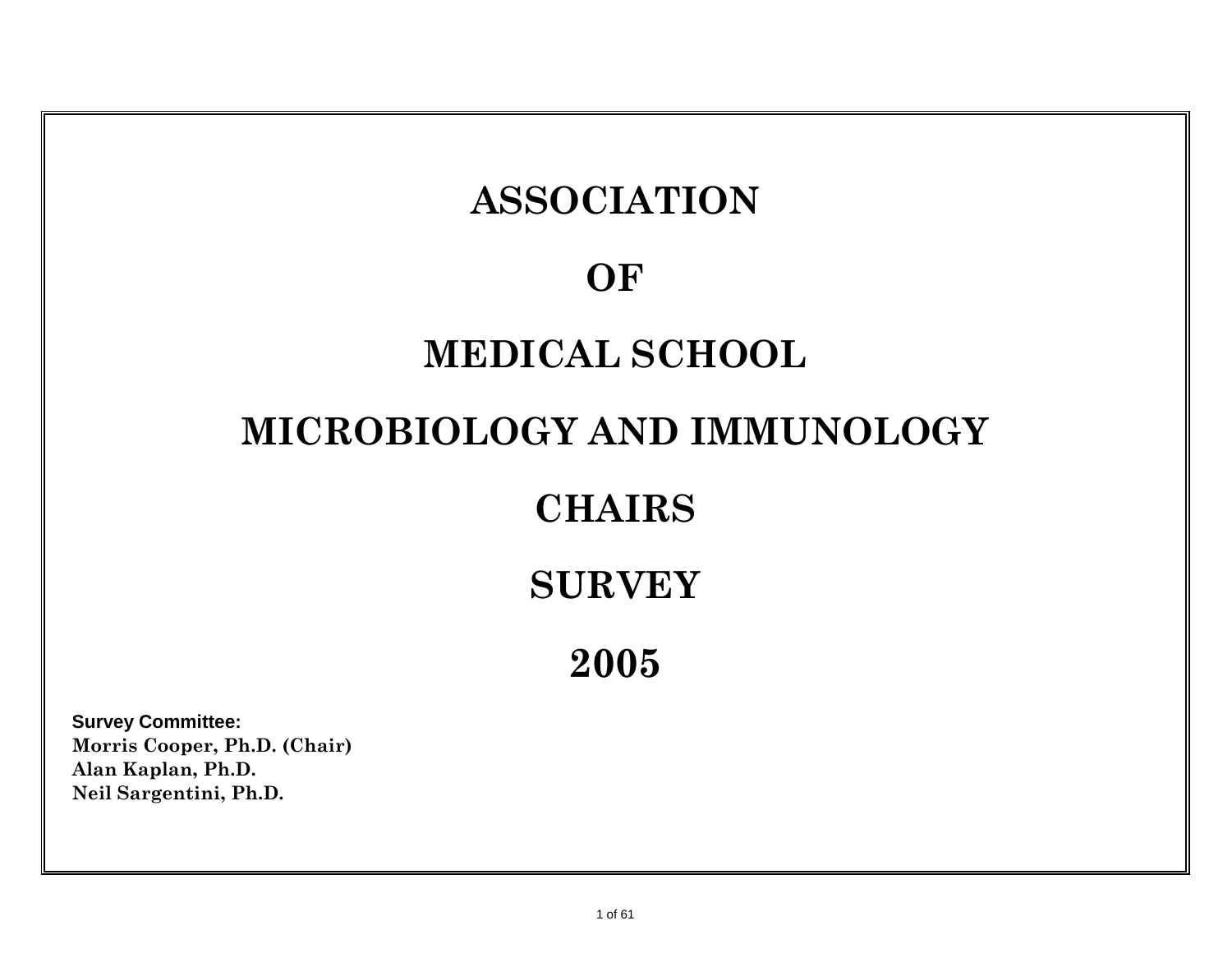|  |  |  | <b>Table of Contents</b> |
|--|--|--|--------------------------|
|--|--|--|--------------------------|

| Institutions that completed the 2005 AMSMIC Survey                      | 3  |
|-------------------------------------------------------------------------|----|
| <b>Table 1: Institutional Support</b>                                   | 4  |
| Table 2: Start-up Costs                                                 | 8  |
| Table 3: Individual Faculty Demographics - Full Time Female Personnel   | 11 |
| Table 4: Individual Faculty Demographics - Full Time Male Personnel     | 14 |
| Table 5: Individual Faculty Demographics - Full Time Minority Personnel | 17 |
| Table 6: Departmental Graduate Programs                                 | 20 |
| Table 7: Graduate Student Candidates (during the past academic year)    | 23 |
| Table 8: Matriculated Graduate Students                                 | 30 |
| Table 9: Graduate Students Stipends and Other Financial Information     | 34 |
| Table 10: Departmental Postdoctoral Information                         | 38 |
| Table 11: Ph.D. Graduates Placement for the Past Five Years             | 40 |
| Table 12: Postdoctoral Fellows Placement for the Past Five Years        | 43 |
| <b>Table 13: Professional Student Curriculum</b>                        | 46 |
| <b>Table 14: Chair Demographics</b>                                     | 48 |
| Table 15: Faculty Demographics - Professors                             | 51 |
| Table 16: Faculty Demographics - Associate Professors                   | 54 |
| Table 17: Faculty Demographics - Assistant Professors                   | 57 |
| Table 18: Faculty Demographics - Instructors                            | 60 |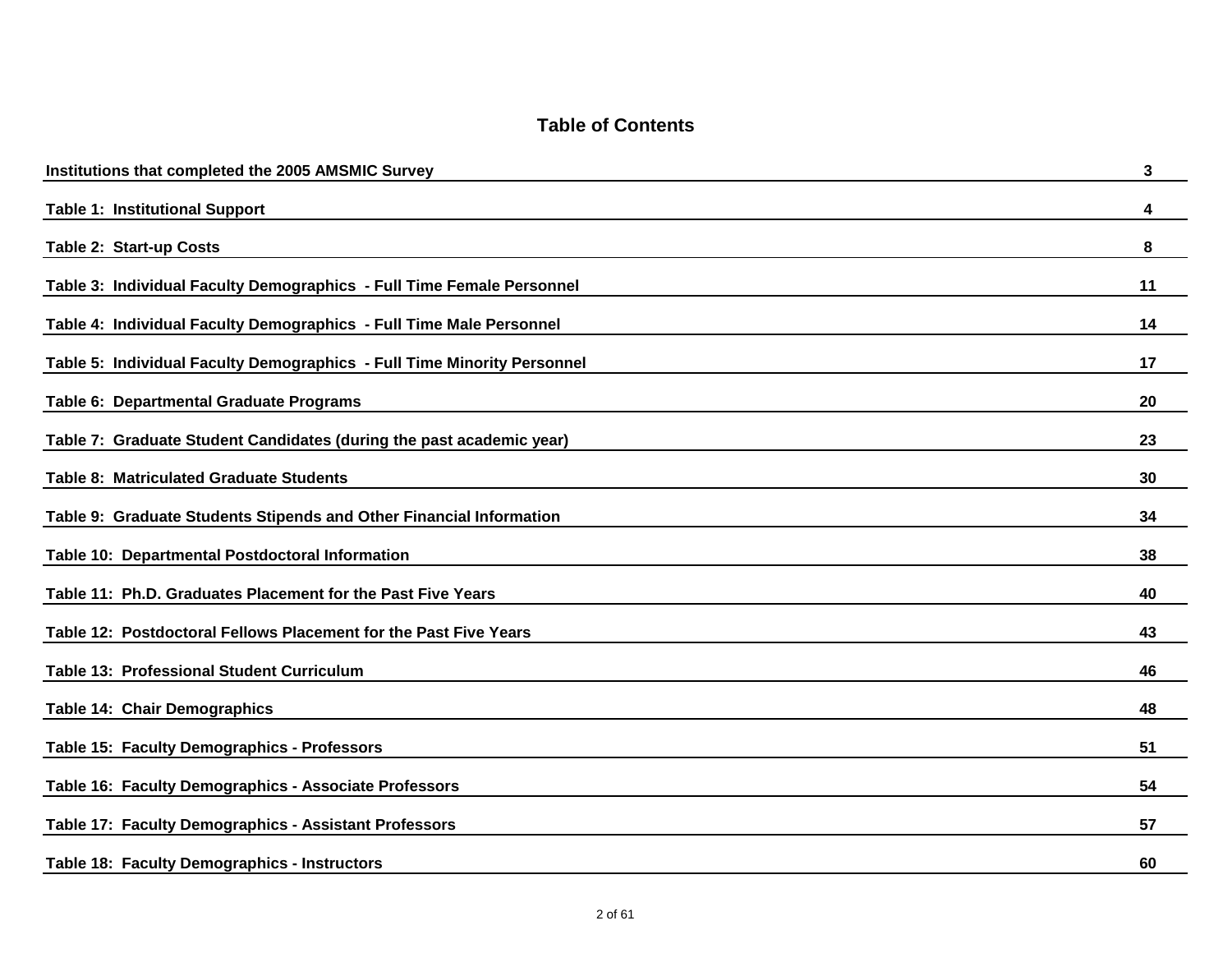#### **Institutions that completed the 2005 AMSMIC Survey**

| Northeastern Region                                                       | <b>Midwest Region</b>                                                      |
|---------------------------------------------------------------------------|----------------------------------------------------------------------------|
| Albany Medical College                                                    | A.T. Still Univ of Health Sci., Kirksville College of Osteopathic Medicine |
| Boston University School of Medicine                                      | Chicago College of Osteopathic Medicine                                    |
| Drexel University College of Medicine                                     | Creighton University                                                       |
| Jefferson Medical College                                                 | Medical College of Wisconsin                                               |
| <b>New York Medical College</b>                                           | Northeastern Ohio Universities College of medicine                         |
| Pennsylvania State Univ. Col. of Medicine                                 | Northwestern University                                                    |
| State University of New York at Buffalo                                   | <b>Rush Medical College</b>                                                |
| <b>Trustees of Dartmouth College</b>                                      | Southern Illinois University School of Medicine                            |
| Uniformed Services University of the Health Sciences                      | The Medical College of Ohio (Medical Microbiology and Immunology)          |
| University of Massachusetts Medical School                                | University of Illinois at Chicago                                          |
| University of Pittsburgh - School of Medicine - Dept of Mol Gen & Biochem | University of Kansas Medical Center                                        |
| Tufts University                                                          | University of Michigan Medical School                                      |
|                                                                           | University of Minnesota - Minneapolis                                      |
| $N = 12$                                                                  | University of Missouri - Columbia                                          |
|                                                                           | University of North Dakota                                                 |
|                                                                           | <b>Wayne State University</b>                                              |

#### $N = 16$

#### Western Region

J.H. Quillen College of Medicine/East Tennessee State University Oregon Health & Science University Joan C. Edwards School of Medicine at Marshall University **Concerned Access Center** U. of Colorado at Denver & Health Sciences Center

 $N = 2$ 

Puerto Rico Region

University of Mississippi medical center **Ponce School of Medicine** Ponce School of Medicine

 $N = 14$   $N = 1$ 

Southern Region

Medical University of South Carolina Morehouse School of Medicine

University of South Florida

West Virginia University

University of Miami Miller School of Medicine University of North Carolina - Chapel Hill University of North Texas Health Science Center University of Oklahoma Health Sciences Center

University of Tennessee Health Sciences Center

Texas A&M Univ Health Science Center College of Medicine The University of Texas Southwestern Medical Center at Dallas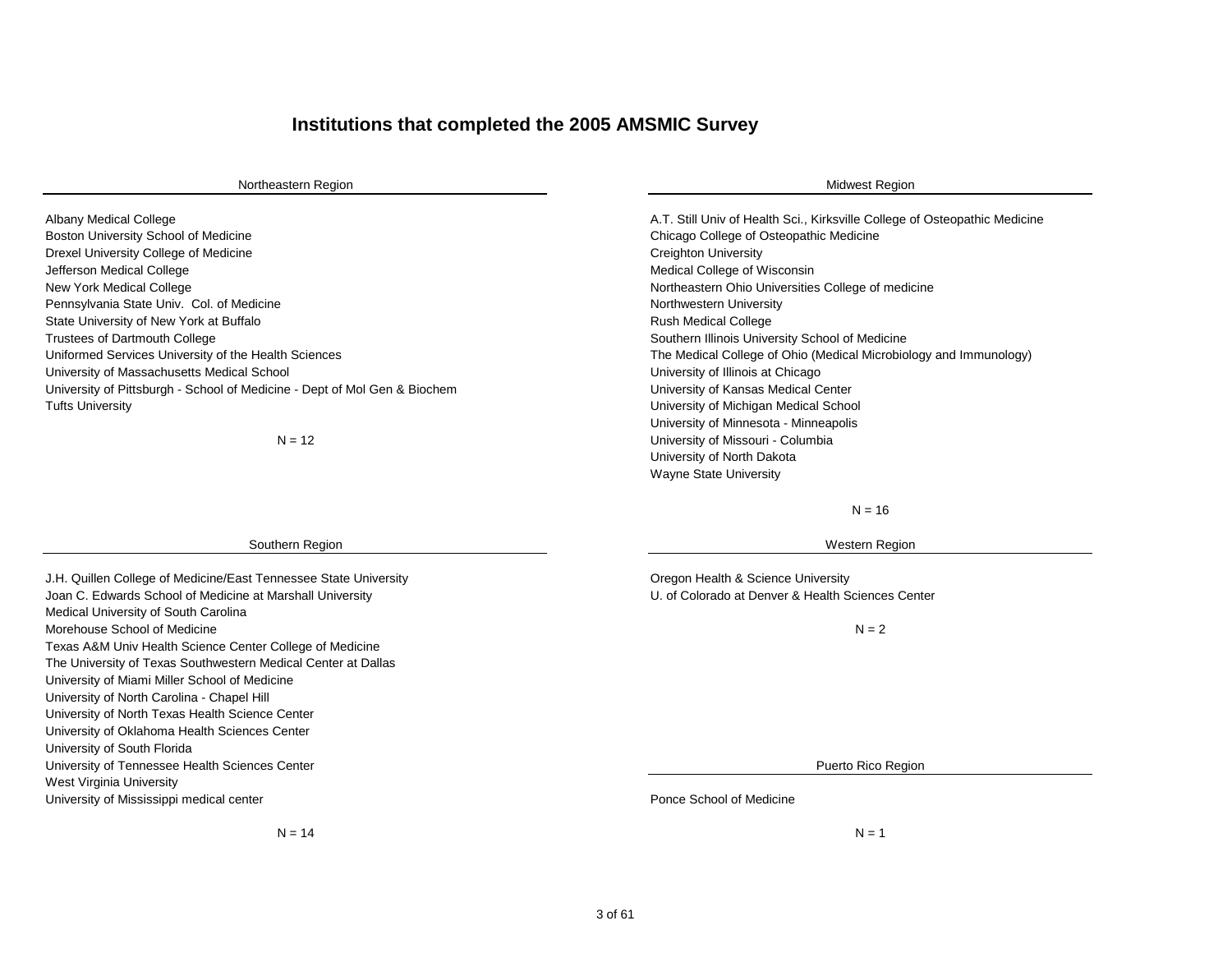# **Table 1: Institutional Support**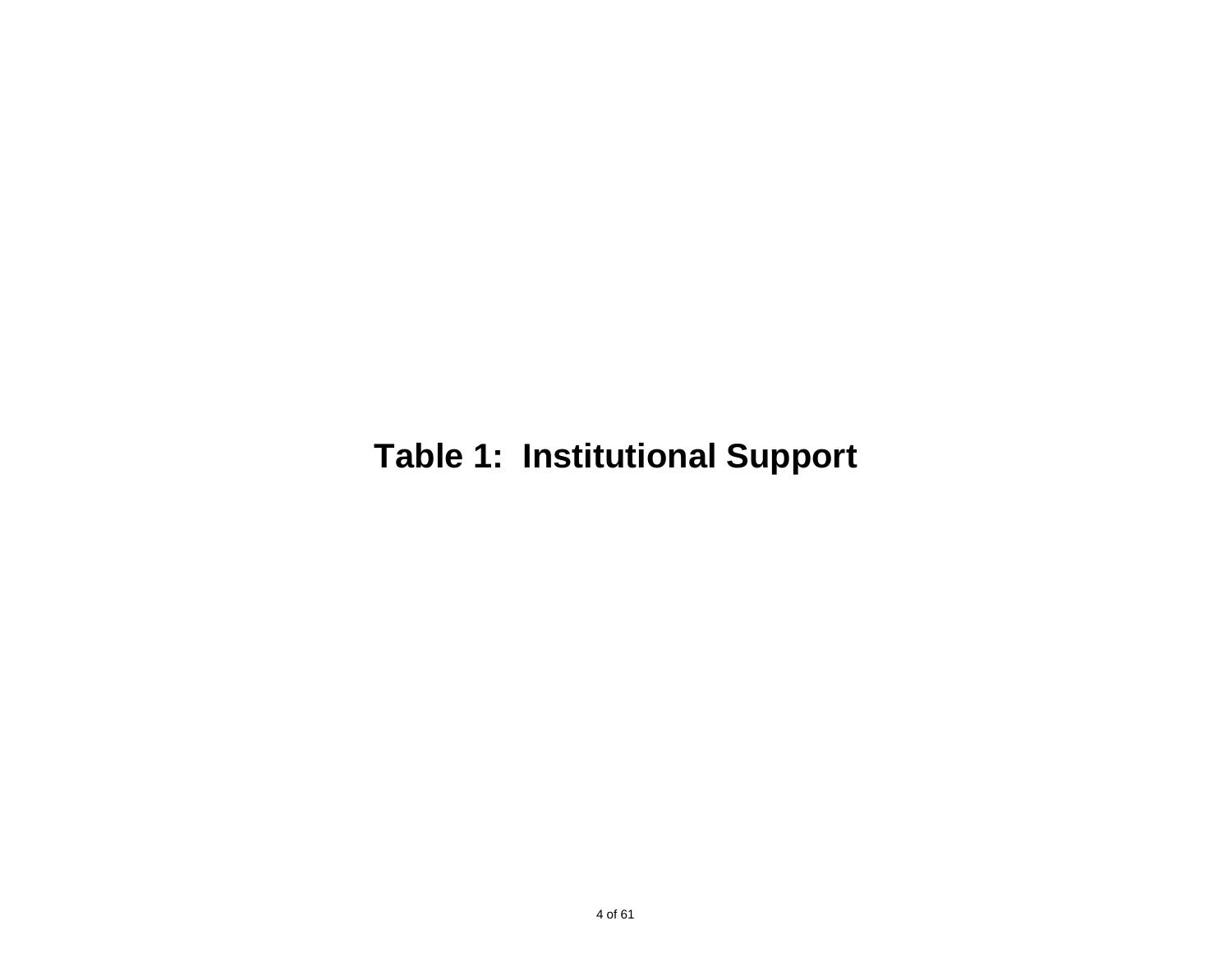### **Table 1: Institutional Support**

|                                                                                      |         |               |               | Type of Institution |                |               | Region        |                |                |
|--------------------------------------------------------------------------------------|---------|---------------|---------------|---------------------|----------------|---------------|---------------|----------------|----------------|
| Questions                                                                            |         | Overall **    | Private **    | Public **           | Northeastern   | Midwest       | Southern      | Western        | Puerto Rico    |
| Region                                                                               |         |               |               |                     |                |               |               |                |                |
| Northeastern                                                                         |         | 27.27%        | 46.67%        | 17.24%              | 100.00%        |               |               |                |                |
| Midwest                                                                              |         | 36.36%        | 40.00%        | 34.48%              |                | 100.00%       |               |                |                |
| Southern                                                                             |         | 31.82%        | 13.33%        | 41.38%              |                |               | 100.00%       |                |                |
| Western                                                                              |         | 4.55%         |               |                     |                |               |               |                |                |
|                                                                                      |         |               | 0.00%         | 6.90%               |                |               |               | 100.00%        | $\overline{1}$ |
|                                                                                      | n       | 44            | 15            | 29                  | 12             | 16            | 14            | 2              |                |
| Is your institution                                                                  |         |               |               |                     |                |               |               |                |                |
| Private                                                                              |         | 34.09%        | 100.00%       |                     | 58.33%         | 37.50%        | 14.29%        | 0.00%          | 100.00%        |
| Public                                                                               |         | 65.91%        |               | 100.00%             | 41.67%         | 62.50%        | 85.71%        | 100.00%        | 0.00%          |
|                                                                                      | n       | 44            | 15            | 29                  | 12             | 16            | 14            | $\overline{c}$ | 1              |
|                                                                                      |         |               |               |                     |                |               |               |                |                |
| Total department budget (all sources)                                                | Mean    | \$5,703,219   | \$7,355,044   | \$4,877,306         | \$7,094,749    | \$5,162,164   | \$5,699,451   | \$3,100,385    | \$300,000      |
|                                                                                      | (STD)   | (\$4,460,182) | (\$4,614,122) | (\$4,223,179)       | (\$3,500,700)  | (\$4,323,920) | (\$5,431,391) | (\$1,945,894)  | ( )            |
|                                                                                      | Minimum | \$248,596     | \$522,000     | \$248,596           | \$248,596      | \$306,000     | \$900,000     | \$1,724,430    | \$300,000      |
|                                                                                      | Maximum | \$18,330,390  | \$16,000,000  | \$18,330,390        | \$10,979,995   | \$16,000,000  | \$18,330,390  | \$4,476,339    | \$300,000      |
|                                                                                      | Median  | \$4,387,696   | \$7,872,171   | \$4,240,785         | \$8,216,307    | \$4,381,171   | \$4,006,408   | \$3,100,385    | \$300,000      |
|                                                                                      | n       | 42            | 14            | 28                  | 10             | 16            | 14            | $\overline{2}$ | $\mathbf{1}$   |
| Percent of this total budget provided by the institution? (%)                        | Mean    | 36.24         | 33.69         | 37.61               | 26.63          | 38.30         | 38.11         | 59.50          | 100.00         |
|                                                                                      | (STD)   | (27.58)       | (24.19)       | (29.56)             | (9.10)         | (30.58)       | (29.85)       | (57.28)        | ()             |
|                                                                                      | Minimum | 2.48          | 8.3           | 2.48                | 11             | 2.48          | 5             | 19             | 100            |
|                                                                                      | Maximum | 100           | 100           | 100                 | 43.34          | 100           | 100           | 100            | 100            |
|                                                                                      | Median  | 30            | 27            | 32.4                | 27             | 33.4          | 31.5          | 59.5           | 100            |
|                                                                                      | n       | 43            | 15            | 28                  | 11             | 16            | 14            | 2              | -1             |
|                                                                                      | Mean    | 1.21          | 1.07          | 1.27                | 0.91           | 1.64          | 1.18          | 0.00           | 0.00           |
| What percentage has this commitment been reduced during<br>the last fiscal year? (%) | (STD)   | (2.85)        | (2.13)        | (3.20)              | (2.02)         | (3.77)        | (2.67)        | (0.00)         |                |
|                                                                                      | Minimum | 0             | 0             | $\mathbf 0$         | 0              | $\mathbf 0$   | 0             | 0              | ( )<br>0       |
|                                                                                      |         | 11            |               |                     | 5              |               | 9             | 0              | 0              |
|                                                                                      | Maximum |               | 5             | 11                  | $\overline{0}$ | 11            |               |                |                |
|                                                                                      | Median  | $\mathbf 0$   | $\mathbf 0$   | $\mathbf 0$         |                | $\mathbf 0$   | $\pmb{0}$     | $\mathbf 0$    | $\mathbf 0$    |
|                                                                                      | n       | 41            | 14            | 27                  | 11             | 14            | 14            | 2              | $\mathbf{1}$   |
| What is your institutional NIH Facilities & Administration                           | Mean    | 50.59         | 53.97         | 48.84               | 55.92          | 50.03         | 46.32         | 53.00          |                |
| (F&A) (indirect costs) rate? (%)                                                     | (STD)   | (6.22)        | (6.70)        | (5.26)              | (5.53)         | (5.79)        | (4.01)        | (1.41)         |                |
|                                                                                      | Minimum | 39            | 42            | 39                  | 47             | 39            | 40            | 52             |                |
|                                                                                      | Maximum | 63            | 63            | 62                  | 63             | 61            | 56            | 54             |                |
|                                                                                      | Median  | 49.5          | 55            | 47                  | 57             | 49.5          | 46            | 53             |                |
|                                                                                      | n       | 44            | 15            | 29                  | 12             | 16            | 14            | 2              | 0              |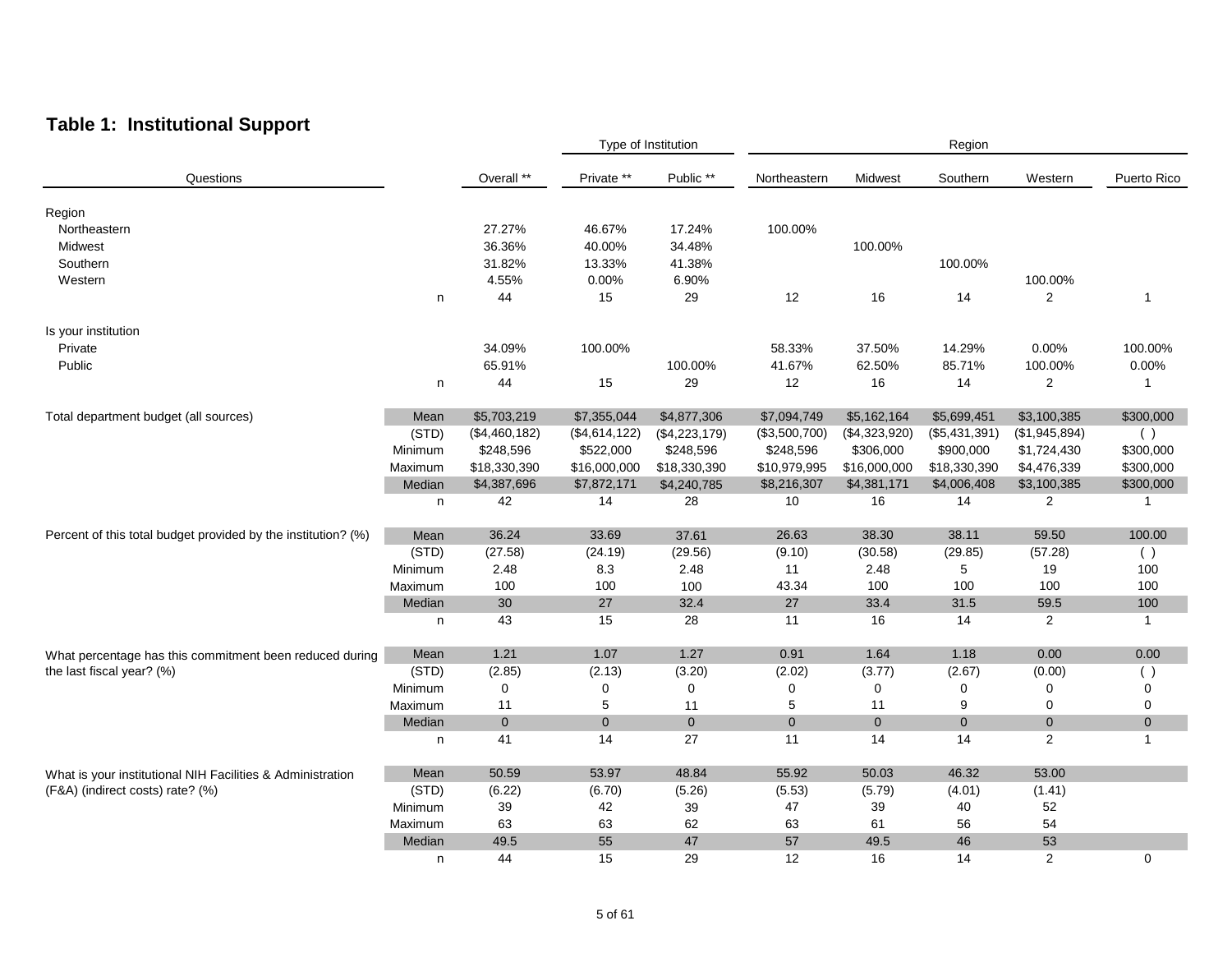| Table 1 - Continue: Institutional Support                 |         |             |             | Type of Institution |                     |            | Region          |                |             |
|-----------------------------------------------------------|---------|-------------|-------------|---------------------|---------------------|------------|-----------------|----------------|-------------|
| Questions                                                 |         | Overall **  | Private **  | Public **           | Northeastern        | Midwest    | Southern        | Western        | Puerto Rico |
| What is your institutional federal non-NIH F&A rate? (%)  | Mean    | 44.86       | 48.11       | 42.89               | 47.80               | 45.43      | 39.45           | 53.00          |             |
|                                                           | (STD)   | (12.05)     | (13.09)     | (11.20)             | (16.13)             | (10.67)    | (9.27)          | (1.41)         |             |
|                                                           | Minimum | 25          | 25          | 25                  | 25                  | 25         | 25              | 52             |             |
|                                                           | Maximum | 63          | 63          | 62                  | 63                  | 61         | 52              | 54             |             |
|                                                           | Median  | $47\,$      | 51.5        | 46.5                | 55.5                | 48         | 42              | 53             |             |
|                                                           | n       | 37          | 14          | 23                  | 10                  | 15         | 10              | $\overline{2}$ | 0           |
| What is your overall non-federal F&A rate? (%)            | Mean    | 37.16       | 35.07       | 38.63               | 38.90               | 36.93      | 33.94           | 52.00          |             |
|                                                           | (STD)   | (16.45)     | (19.93)     | (13.88)             | (21.48)             | (15.52)    | (12.75)         |                |             |
|                                                           | Minimum | 0           | 0           | 8                   | $\mathbf 0$         | 5          | 8               | 52             |             |
|                                                           | Maximum | 63          | 63          | 62                  | 63                  | 60         | 46.5            | 52             |             |
|                                                           | Median  | 38.5        | 32.5        | 41                  | 37                  | 36         | 40              | 52             |             |
|                                                           | n       | 34          | 14          | 20                  | 10                  | 14         | 9               | $\overline{1}$ | 0           |
| What percentage of the F&A is returned to the department? | Mean    | 20.94       | 27.10       | 17.51               | 14.23               | 30.50      | 14.92           | 28.50          |             |
| (% )                                                      | (STD)   | (24.59)     | (34.10)     | (17.13)             | (28.73)             | (27.98)    | (10.54)         | (30.41)        |             |
|                                                           | Minimum | $\pmb{0}$   | 0           | 0                   | 0                   | 0          | $\pmb{0}$       | $\overline{7}$ |             |
|                                                           | Maximum | 100         | 100         | 77                  | 100                 | 98.5       | 34              | 50             |             |
|                                                           | Median  | 15          | 20          | $11$                | $\overline{0}$      | 25         | $10$            | 28.5           |             |
|                                                           | n       | 42          | 15          | 27                  | 12                  | 15         | 13              | $\overline{2}$ | 0           |
| What percentage of the F&A is returned to the faculty     | Mean    | 10.25       | 12.86       | 8.79                | 14.83               | 8.49       | 4.82            | 25.00          |             |
| member? (%)                                               | (STD)   | (19.32)     | (23.10)     | (17.21)             | (28.66)             | (14.33)    | (4.29)          | (35.36)        |             |
|                                                           | Minimum | $\mathsf 0$ | $\mathbf 0$ | $\mathbf 0$         | $\mathsf{O}\xspace$ | $\pmb{0}$  | 0               | 0              |             |
|                                                           | Maximum | 75          | 75          | 75                  | 75                  | 50         | 10              | 50             |             |
|                                                           | Median  | $\pmb{0}$   | $\mathbf 0$ | $\overline{5}$      | $\pmb{0}$           | $\sqrt{2}$ | $5\phantom{.0}$ | 25             |             |
|                                                           | n       | 39          | 14          | 25                  | 12                  | 14         | 11              | 2              | $\mathbf 0$ |
| What percentage of royalties are returned to the          | Mean    | 14.42       | 18.13       | 12.56               | 13.64               | 15.75      | 13.72           | 12.50          |             |
| department? (%)                                           | (STD)   | (13.10)     | (15.07)     | (11.90)             | (11.89)             | (15.26)    | (12.30)         | (17.68)        |             |
|                                                           | Minimum | $\pmb{0}$   | 0           | 0                   | 0                   | 0          | 0               | $\mathbf 0$    |             |
|                                                           | Maximum | 50          | 50          | 33                  | 33                  | 50         | 33              | 25             |             |
|                                                           | Median  | 13.75       | 18.75       | 12.5                | 12                  | 13.75      | $15\,$          | 12.5           |             |
|                                                           | n       | 36          | 12          | 24                  | 11                  | 14         | 9               | $\overline{2}$ | $\mathbf 0$ |
| What percentage of royalties are returned to the faculty  | Mean    | 36.58       | 33.31       | 38.43               | 30.45               | 45.29      | 32.56           | 27.50          |             |
| member? (%)                                               | (STD)   | (18.94)     | (22.11)     | (17.14)             | (22.30)             | (17.93)    | (14.14)         | (3.54)         |             |
|                                                           | Minimum | 0           | 0           | 0                   | 0                   | 0          | $10$            | 25             |             |
|                                                           | Maximum | 75          | 75          | 75                  | 75                  | 75         | 55              | $30\,$         |             |
|                                                           | Median  | 37.5        | 33          | 40                  | 30                  | 50         | 35              | 27.5           |             |
|                                                           | n       | 36          | 13          | 23                  | 11                  | 14         | 9               | 2              | $\mathbf 0$ |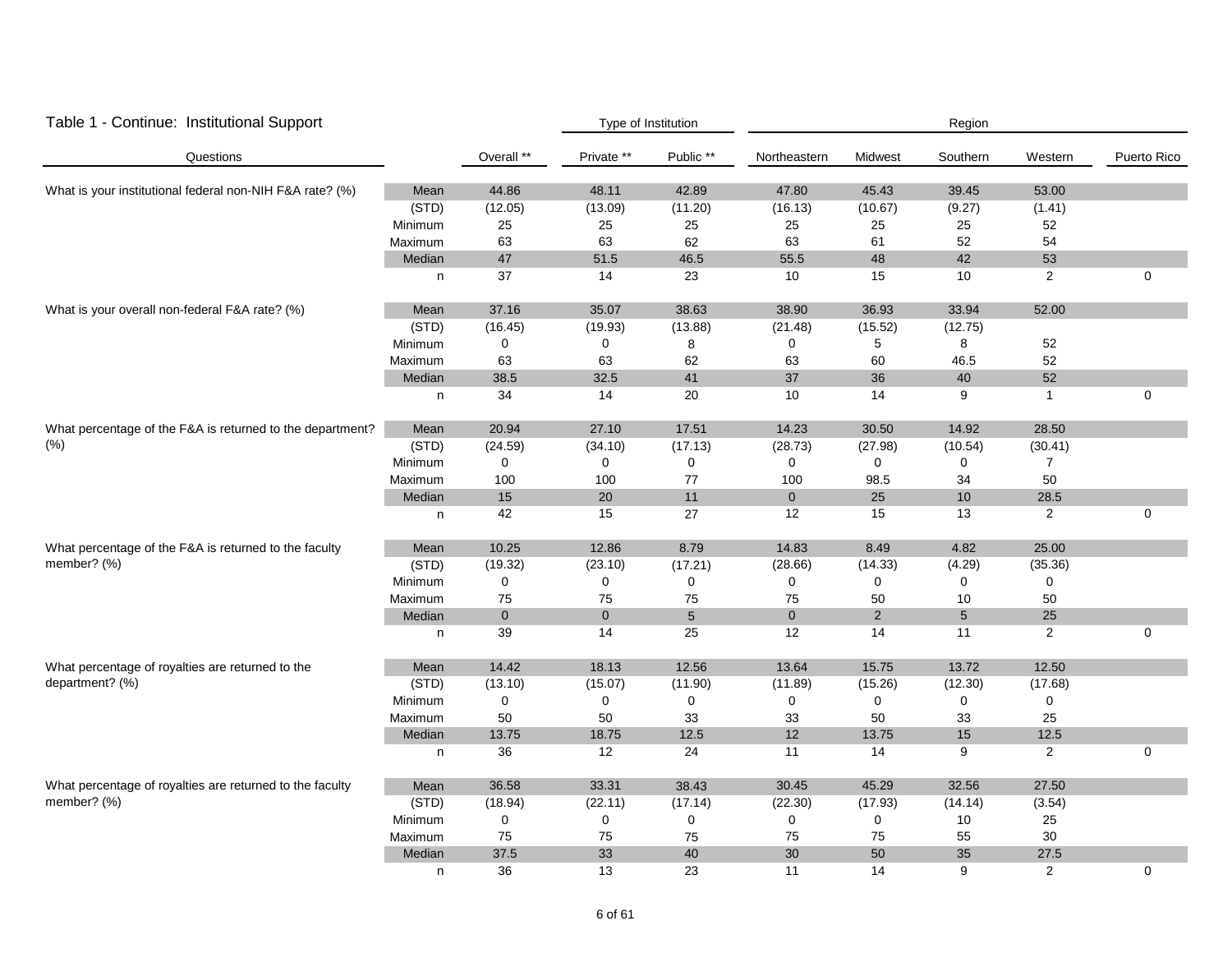| Table 1 - Continue: Institutional Support       |         |              |              | Type of Institution |              |              | Region       |                |             |
|-------------------------------------------------|---------|--------------|--------------|---------------------|--------------|--------------|--------------|----------------|-------------|
| Questions                                       |         | Overall **   | Private **   | Public **           | Northeastern | Midwest      | Southern     | Western        | Puerto Rico |
| Does your institution provide bridge funding    |         |              |              |                     |              |              |              |                |             |
| Yes                                             |         | 70.45%       | 80.00%       | 65.52%              | 66.67%       | 81.25%       | 64.29%       | 50.00%         |             |
| No                                              |         | 29.55%       | 20.00%       | 34.48%              | 33.33%       | 18.75%       | 35.71%       | 50.00%         |             |
|                                                 | n       | 44           | 15           | 29                  | 12           | 16           | 14           | $\overline{2}$ | 0           |
| Does the bridge funding cover faculty salary    |         |              |              |                     |              |              |              |                |             |
| Yes                                             |         | 46.67%       | 58.33%       | 38.89%              | 62.50%       | 41.67%       | 33.33%       | 100.00%        |             |
| No                                              |         | 53.33%       | 41.67%       | 61.11%              | 37.50%       | 58.33%       | 66.67%       | 0.00%          |             |
|                                                 | n       | 44           | 12           | 18                  | 8            | 12           | 9            |                | 0           |
| Does the bridge funding cover technician salary |         |              |              |                     |              |              |              |                |             |
| Yes                                             |         | 83.33%       | 72.73%       | 89.47%              | 100.00%      | 66.67%       | 88.89%       | 100.00%        |             |
| No                                              |         | 16.67%       | 27.27%       | 10.53%              | 0.00%        | 33.33%       | 11.11%       | 0.00%          |             |
|                                                 | n       | 30           | 11           | 19                  | 8            | 12           | 9            |                | 0           |
| Does the bridge funding cover supplies          |         |              |              |                     |              |              |              |                |             |
| Yes                                             |         | 93.55%       | 91.67%       | 94.74%              | 100.00%      | 92.31%       | 88.89%       | 100.00%        |             |
| No                                              |         | 6.45%        | 8.33%        | 5.26%               | 0.00%        | 7.69%        | 11.11%       | 0.00%          |             |
|                                                 | n       | 31           | 12           | 19                  | 8            | 13           | 9            |                | 0           |
| Total space in the department (sq. ft.)         | Mean    | 23,212.82    | 20,310.93    | 24,663.76           | 28,786.76    | 20,962.88    | 20,913.69    | 25,500.00      |             |
|                                                 | (STD)   | (12, 513.31) | (11, 956.17) | (12,743.50)         | (11, 114.75) | (11, 189.65) | (15, 187.50) | (6,045.76)     |             |
|                                                 | Minimum | 4,540.00     | 4,540.00     | 8,000.00            | 11,450.00    | 4,600.00     | 4,540.00     | 21,225.00      |             |
|                                                 | Maximum | 58,037.00    | 40,000.00    | 58,037.00           | 46,332.00    | 50,000.00    | 58,037.00    | 29,775.00      |             |
|                                                 | Median  | 21,281.00    | 20,477.00    | 21,281.00           | 27,897.00    | 20,329.50    | 17,000.00    | 25,500.00      |             |
|                                                 | n       | 42           | 14           | 28                  | 11           | 16           | 13           | 2              | 0           |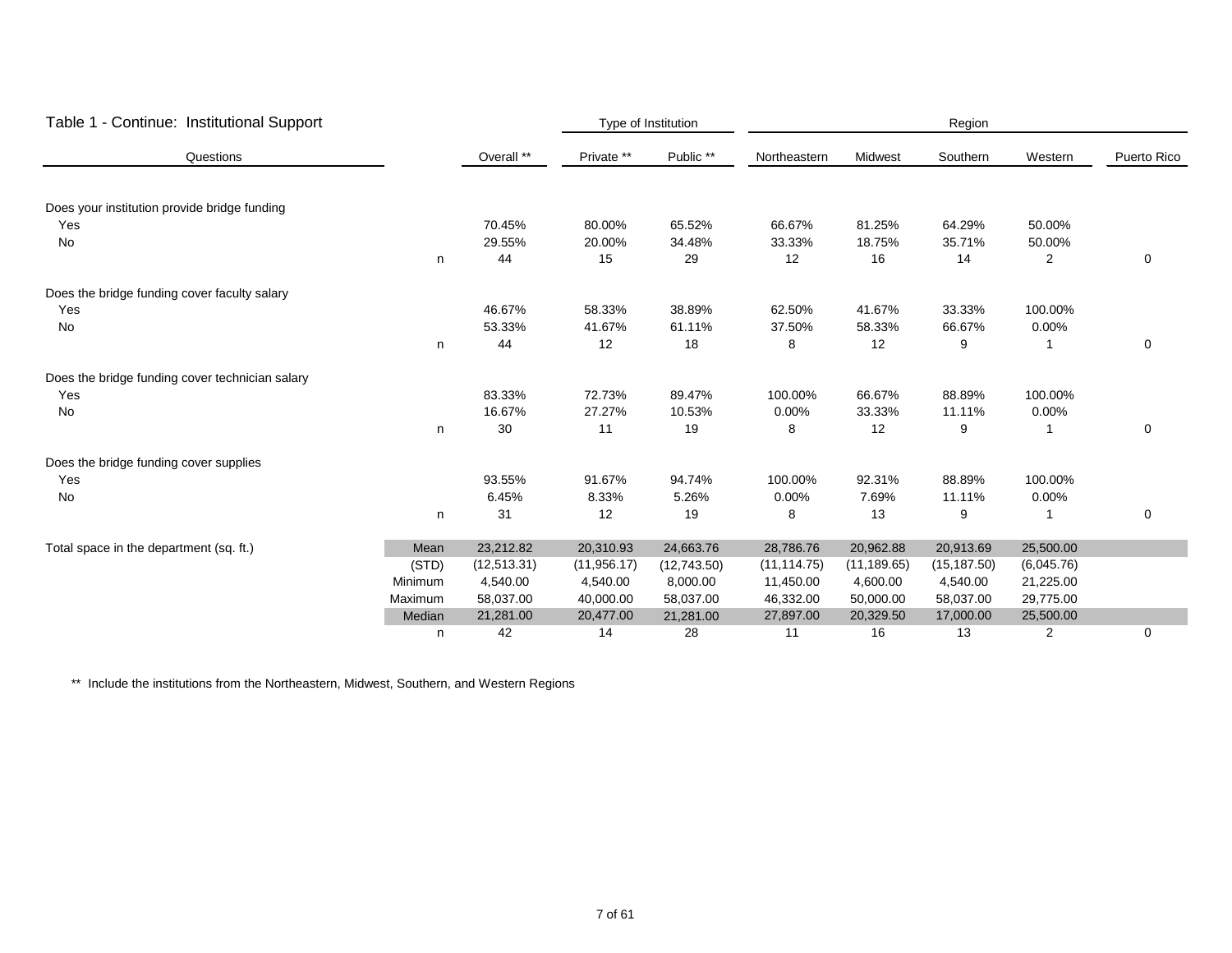# **Table 2: Start-up Costs**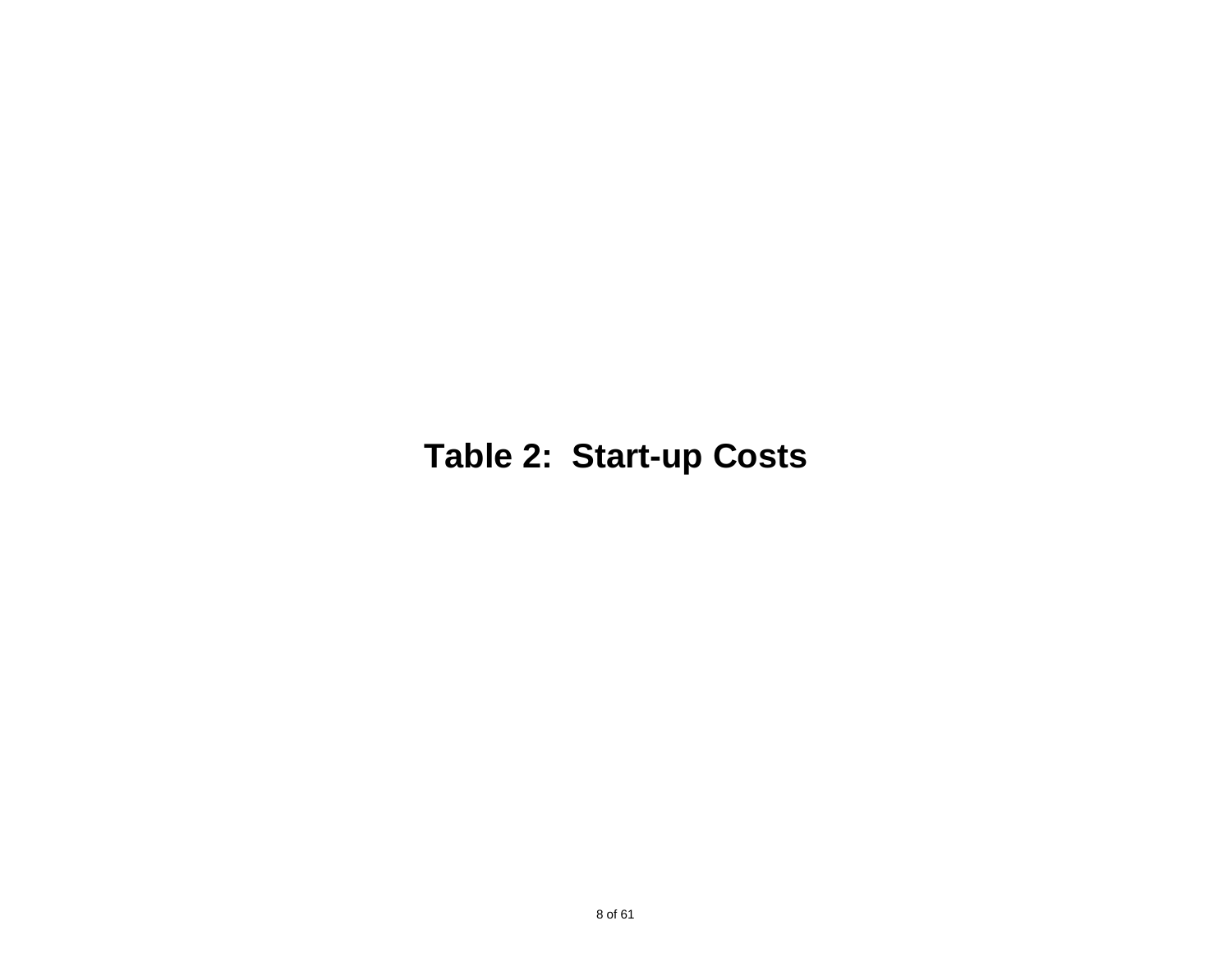#### **Table 2: Start-up Costs**

|                                                           |              |                |                | Type of Institution |                |                  | Region         |                |              |
|-----------------------------------------------------------|--------------|----------------|----------------|---------------------|----------------|------------------|----------------|----------------|--------------|
| Questions                                                 |              | Overall **     | Private **     | Public **           | Northeastern   | Midwest          | Southern       | Western        | Puerto Rico  |
| Cost of start-up package                                  | Mean         | \$351,865      | \$343,115      | \$355,615           | \$412,043      | \$340,510        | \$300,000      | \$437,500      | \$15,000     |
|                                                           | (STD)        | (\$184,091)    | (\$223,232)    | (\$169, 118)        | (\$264,949)    | (\$175,549)      | (\$79,057)     | (\$229, 810)   | ( )          |
|                                                           | Minimum      | \$24,000       | \$24,000       | \$50,000            | \$24,000       | \$30,000         | \$200,000      | \$275,000      | \$15,000     |
|                                                           | Maximum      | \$1,000,000    | \$750,000      | \$1,000,000         | \$1,000,000    | \$750,000        | \$450,000      | \$600,000      | \$15,000     |
|                                                           | Median       | \$313,125      | \$387,500      | \$300,000           | \$450,000      | \$350,000        | \$300,000      | \$437,500      | \$15,000     |
|                                                           | n            | 40             | 12             | 28                  | 11             | 14               | 13             | $\overline{2}$ | $\mathbf{1}$ |
| Assistant Professor starting salary                       | Mean         | \$73,083       | \$75,143       | \$72,054            | \$78,500       | \$71,467         | \$70,500       | \$69,500       | \$30,000     |
|                                                           | (STD)        | (\$8,659)      | (\$10,295)     | (\$7,715)           | (\$5,885)      | (\$9,141)        | (\$9,032)      | (\$6,364)      | ( )          |
|                                                           | Minimum      | \$52,000       | \$52,000       | \$52,500            | \$70,000       | \$52,000         | \$52,500       | \$65,000       | \$30,000     |
|                                                           | Maximum      | \$90,000       | \$90,000       | \$85,000            | \$90,000       | \$83,000         | \$85,000       | \$74,000       | \$30,000     |
|                                                           | Median       | \$74,000       | \$75,000       | \$74,000            | \$77,500       | \$74,000         | \$72,000       | \$69,500       | \$30,000     |
|                                                           | n            | 42             | 14             | 28                  | 12             | 15               | 13             | 2              |              |
| This salary is guaranteed                                 |              |                |                |                     |                |                  |                |                |              |
| Indefinitely                                              |              | 25.00%         | 6.67%          | 34.48%              | 16.67%         | 25.00%           | 35.71%         | 100.00%        | 0.00%        |
| For a finite period                                       |              | 75.00%         | 93.33%         | 65.52%              | 83.33%         | 75.00%           | 64.29%         | 0.00%          | 100.00%      |
|                                                           | n            | 44             | 15             | 29                  | 12             | 16               | 14             | 2              | 1            |
| How long is this salary guaranteed? $(yr(s))$             | Mean         | 3.63           | 2.87           | 4.20                | 3.40           | 4.00             | 3.60           | 2.50           | 1.00         |
|                                                           | (STD)        | (1.55)         | (0.64)         | (1.79)              | (1.26)         | (1.53)           | (1.96)         | (0.71)         | $($ )        |
|                                                           | Minimum      | $\mathbf{1}$   | 1              | 2                   | 3              | 2                | 1              | $\overline{2}$ | 1            |
|                                                           | Maximum      | $\overline{7}$ | 4              | $\overline{7}$      | $\overline{7}$ | $\boldsymbol{7}$ | 7              | $\sqrt{3}$     | 1            |
|                                                           | Median       | $\mathbf{3}$   | 3              | 3                   | 3              | 3                | 3              | 2.5            | $\mathbf{1}$ |
|                                                           | n            | 35             | 15             | 20                  | 10             | 13               | 10             | $\overline{2}$ | 1            |
| What is the average amount of laboratory space offered?   | Mean         | 766.08         | 750.53         | 774.12              | 771.38         | 811.94           | 694.29         | 870.00         |              |
| (sq. ft.)                                                 | (STD)        | (271.32)       | (290.19)       | (265.99)            | (284.87)       | (267.02)         | (284.68)       | (148.49)       |              |
|                                                           | Minimum      | 90             | 300            | 90                  | 400            | 300              | 90             | 765            |              |
|                                                           | Maximum      | 1300           | 1200           | 1300                | 1200           | 1300             | 1000           | 975            |              |
|                                                           | Median       | 757.5          | 653            | 765                 | 663.28         | 800              | 725            | 870            |              |
|                                                           | $\mathsf{n}$ | 44             | 15             | 29                  | 12             | 16               | 14             | $\overline{2}$ | 0            |
| Number of anticipated new hires in the next three years - | Mean         | 0.83           | 0.71           | 0.87                | 0.43           | 1.20             | 0.82           | 0.50           | 0.00         |
| Bacteriology                                              | (STD)        | (0.87)         | (0.76)         | (0.92)              | (0.53)         | (1.03)           | (0.87)         | (0.71)         | ( )          |
|                                                           | Minimum      | 0              | 0              | 0                   | $\mathbf 0$    | 0                | 0              | 0              | 0            |
|                                                           | Maximum      | 3              | 2              | 3                   | -1             | 3                | $\overline{2}$ | $\mathbf{1}$   | 0            |
|                                                           | Median       | $\mathbf{1}$   | $\mathbf{1}$   | $\mathbf{1}$        | $\overline{0}$ | $\mathbf{1}$     | $\mathbf{1}$   | 0.5            | $\mathbf 0$  |
|                                                           | n            | 30             | $\overline{7}$ | 23                  | $\overline{7}$ | 10               | 11             | 2              | $\mathbf{1}$ |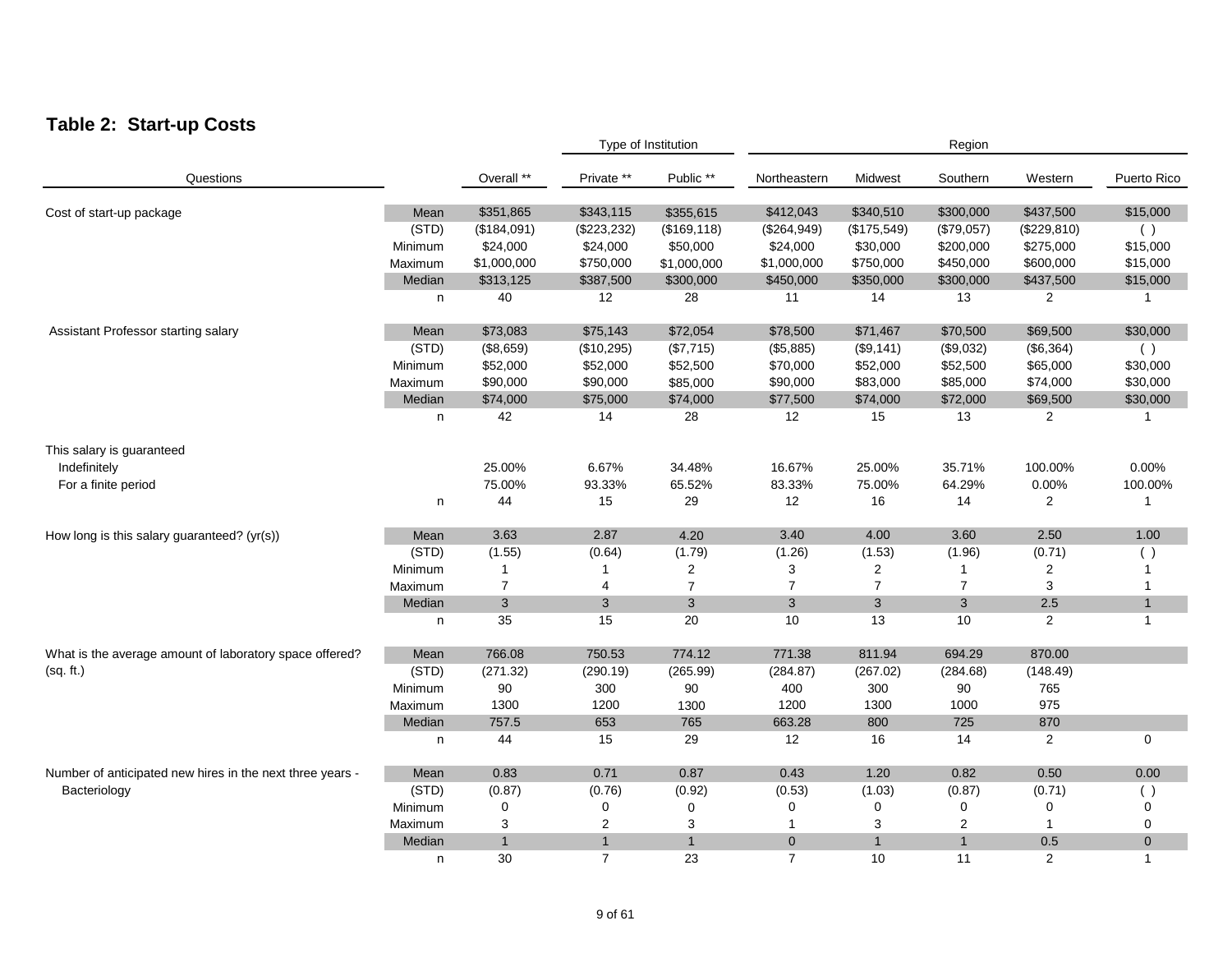| Table 2 - Continue: Start-up Costs                        |         |                |                | Type of Institution |                |                | Region       |                  |             |
|-----------------------------------------------------------|---------|----------------|----------------|---------------------|----------------|----------------|--------------|------------------|-------------|
| Questions                                                 |         | Overall **     | Private **     | Public **           | Northeastern   | Midwest        | Southern     | Western          | Puerto Rico |
| Number of anticipated new hires in the next three years - | Mean    | 0.92           | 0.86           | 0.96                | 0.82           | 1.00           | 1.00         | 0.00             | $0.00\,$    |
| Virology                                                  | (STD)   | (0.67)         | (0.66)         | (0.69)              | (0.60)         | (0.55)         | (0.85)       | $\left( \right)$ |             |
|                                                           | Minimum | 0              |                |                     | 0              |                |              |                  |             |
|                                                           | Maximum | $\overline{c}$ | 2              | 2                   | 2              | 2              | 2            | 0                |             |
|                                                           | Median  | $\mathbf{1}$   | 1              | $\mathbf{1}$        | $\mathbf{1}$   | $\mathbf{1}$   | $\mathbf{1}$ | $\mathbf{0}$     | 0           |
|                                                           | n       | 38             | 14             | 24                  | 11             | 14             | 12           |                  |             |
| Number of anticipated new hires in the next three years - | Mean    | 1.08           | 1.00           | 1.13                | 0.70           | 1.25           | 1.31         | 0.00             | 0.00        |
| Immunology                                                | (STD)   | (1.13)         | (0.74)         | (1.30)              | (0.67)         | (0.62)         | (1.65)       | $\left($         |             |
|                                                           | Minimum | 0              | 0              |                     | 0              |                | 0            |                  |             |
|                                                           | Maximum | 6              | 2              | 6                   | 2              | 2              |              |                  |             |
|                                                           | Median  | $\mathbf{1}$   |                | $\mathbf{1}$        | $\mathbf{1}$   | $\mathbf{1}$   | $\mathbf{1}$ | $\mathbf{0}$     | $\mathbf 0$ |
|                                                           | n       | 36             | 12             | 24                  | 10             | 12             | 13           |                  |             |
| Number of anticipated new hires in the next three years - | Mean    | 0.13           | 0.29           | 0.06                | 0.29           | 0.14           | 0.00         | 0.00             | 0.00        |
| Parasitology                                              | (STD)   | (0.34)         | (0.49)         | (0.24)              | (0.49)         | (0.38)         | (0.00)       | (                |             |
|                                                           | Minimum | 0              |                |                     | n              | Ω              | 0            |                  |             |
|                                                           | Maximum | $\mathbf{1}$   |                |                     |                |                | 0            |                  | 0           |
|                                                           | Median  | $\overline{0}$ | $\mathbf{0}$   | $\overline{0}$      | $\overline{0}$ | $\mathbf{0}$   | $\mathbf 0$  | $\mathbf 0$      | $\mathbf 0$ |
|                                                           | n       | 24             | $\overline{7}$ | 17                  | $\overline{7}$ | $\overline{7}$ | 9            | $\overline{1}$   | -1          |
| Number of anticipated new hires in the next three years - | Mean    | 0.57           | 0.89           | 0.43                | 0.63           | 0.73           | 0.40         | 0.00             | $0.00\,$    |
| Other                                                     | (STD)   | (0.82)         | (0.93)         | (0.75)              | (1.06)         | (0.79)         | (0.70)       | $\left($         |             |
|                                                           | Minimum | 0              | 0              | 0                   | 0              | 0              | 0            |                  |             |
|                                                           | Maximum | 3              | 3              | 2                   | 3              | 2              | 2            |                  |             |
|                                                           | Median  | $\pmb{0}$      |                | $\mathbf{0}$        | $\overline{0}$ | $\mathbf{1}$   | $\pmb{0}$    | $\mathbf 0$      | 0           |
|                                                           | n       | 30             | 9              | 21                  | 8              | 11             | 10           |                  |             |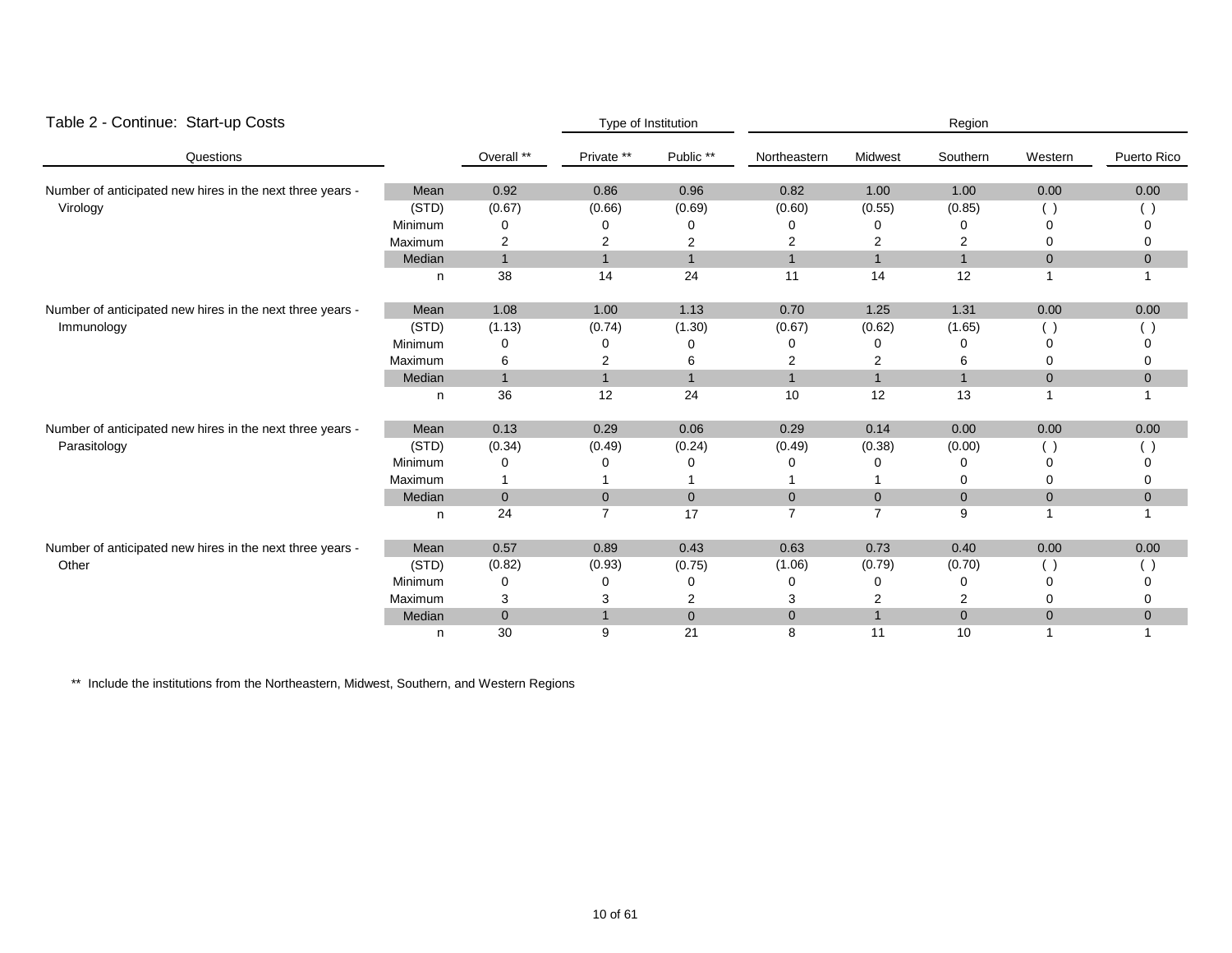### **Table 3: Individual Faculty Demographics - Full Time Female Personnel**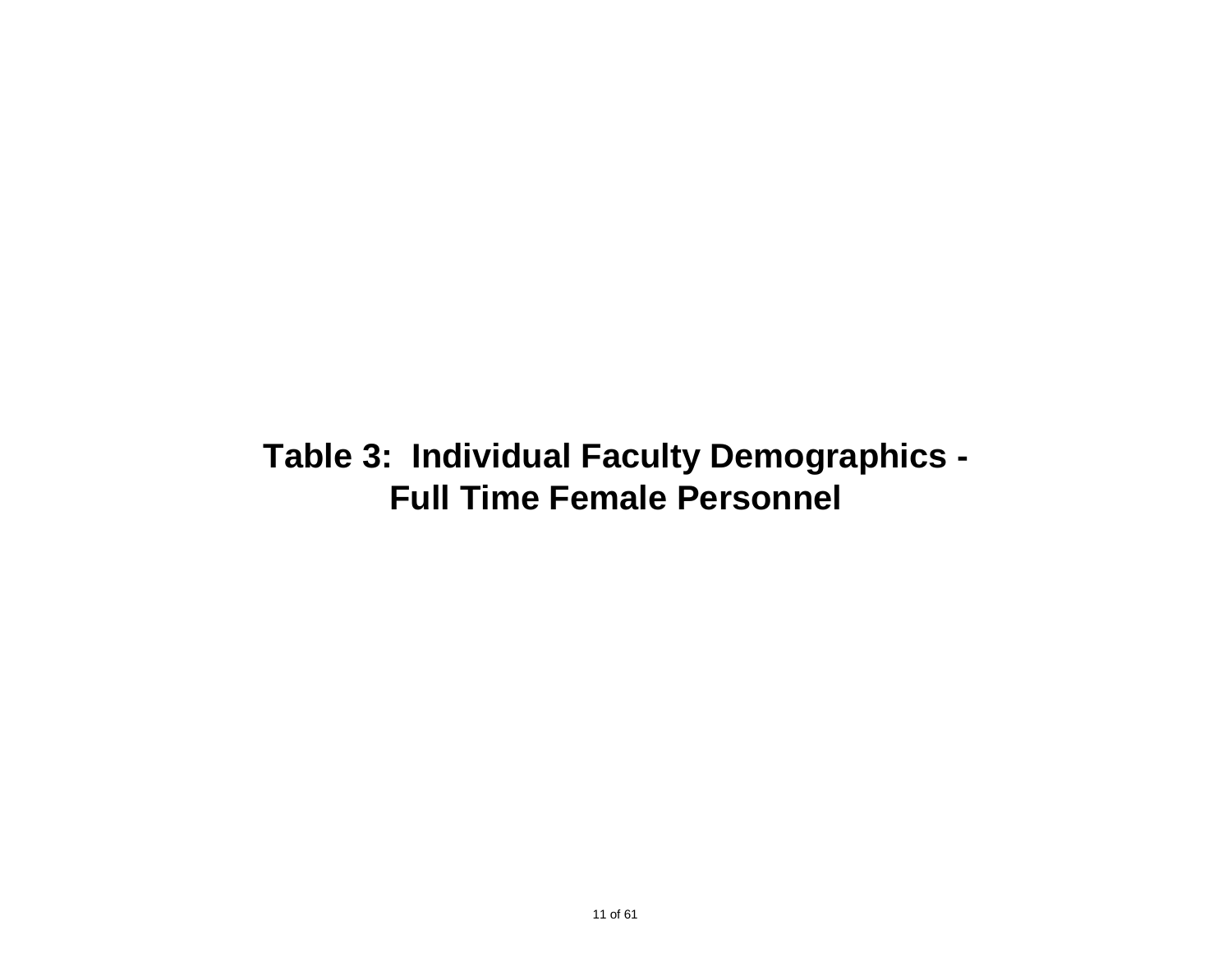|                                                           |         |                |                | Type of Institution |                | Region         |                |                |              |  |  |
|-----------------------------------------------------------|---------|----------------|----------------|---------------------|----------------|----------------|----------------|----------------|--------------|--|--|
| Questions                                                 |         | Overall **     | Private **     | Public **           | Northeastern   | Midwest        | Southern       | Western        | Puerto Rico  |  |  |
| Total number of Full-time female tenured faculty (primary | Mean    | 1.95           | 1.93           | 1.97                | 1.73           | 1.94           | 2.14           | 2.00           | 0.00         |  |  |
| appointees only)                                          | (STD)   | (1.50)         | (1.44)         | (1.55)              | (1.01)         | (1.65)         | (1.75)         | (1.41)         | ( )          |  |  |
|                                                           | Minimum | 0              | 0              | 0                   | 0              | 0              | 0              |                | 0            |  |  |
|                                                           | Maximum | 6              | 4              | 6                   | 3              | 6              | 5              | 3              | 0            |  |  |
|                                                           | Median  | 2              | $\overline{2}$ | 2                   | 2              | 1.5            | 2              | 2              | $\mathbf 0$  |  |  |
|                                                           | n       | 43             | 14             | 29                  | 11             | 16             | 14             | 2              | $\mathbf{1}$ |  |  |
| Total number of Full-time female non-tenured faculty      | Mean    | 1.00           | 1.23           | 0.90                | 1.36           | 0.93           | 0.86           | 0.50           | 6.00         |  |  |
| (primary appointees only - on tenure track)               | (STD)   | (1.04)         | (1.17)         | (0.98)              | (1.12)         | (0.88)         | (1.17)         | (0.71)         | (            |  |  |
|                                                           | Minimum | 0              | 0              | 0                   | 0              | 0              | 0              | $\Omega$       | 6            |  |  |
|                                                           | Maximum | 4              | 4              | 4                   | 4              | $\overline{2}$ | 4              | -1             | 6            |  |  |
|                                                           | Median  | $\mathbf{1}$   | $\mathbf{1}$   | $\overline{1}$      | $\mathbf{1}$   | $\mathbf{1}$   | 0.5            | 0.5            | 6            |  |  |
|                                                           | n       | 42             | 13             | 29                  | 11             | 15             | 14             | 2              | $\mathbf{1}$ |  |  |
| Total number of Full-time Female faculty (primary         | Mean    | 1.93           | 2.07           | 1.86                | 3.00           | 1.07           | 2.07           | 0.50           | 6.00         |  |  |
| appointees only - non-tenure track)                       | (STD)   | (1.90)         | (2.34)         | (1.69)              | (2.56)         | (1.21)         | (1.49)         | (0.71)         | ( )          |  |  |
|                                                           | Minimum | 0              | 0              | 0                   | 0              | 0              | $\Omega$       | $\Omega$       | 6            |  |  |
|                                                           | Maximum | 8              | 8              | 6                   | 8              | 4              | 6              | -1             | 6            |  |  |
|                                                           | Median  | $\mathbf{1}$   | $\mathbf{1}$   | 1.5                 | 3              | $\mathbf{1}$   | $\overline{2}$ | 0.5            | 6            |  |  |
|                                                           | n       | 42             | 14             | 28                  | 12             | 14             | 14             | 2              | $\mathbf{1}$ |  |  |
| Total number of Part-time female faculty (primary         | Mean    | 0.03           | 0.00           | 0.04                | 0.00           | 0.07           | 0.00           | 0.00           | 0.00         |  |  |
| appointees only - tenure track)                           | (STD)   | (0.16)         | (0.00)         | (0.20)              | (0.00)         | (0.27)         | (0.00)         | (0.00)         | ( )          |  |  |
|                                                           | Minimum | 0              | $\Omega$       | $\Omega$            | 0              | $\Omega$       | 0              | $\Omega$       | $\Omega$     |  |  |
|                                                           | Maximum | $\mathbf{1}$   | 0              |                     | 0              |                | 0              | 0              | 0            |  |  |
|                                                           | Median  | $\overline{0}$ | $\overline{0}$ | $\mathbf{0}$        | $\overline{0}$ | $\mathbf{0}$   | $\mathbf{0}$   | $\overline{0}$ | $\mathbf 0$  |  |  |
|                                                           | n       | 39             | 13             | 26                  | 11             | 14             | 12             | 2              | $\mathbf{1}$ |  |  |
| Total number of Part-time female faculty (primary         | Mean    | 0.15           | 0.23           | 0.11                | 0.27           | 0.07           | 0.15           | 0.00           | 1.00         |  |  |
| appointees only - non-tenure track)                       | (STD)   | (0.36)         | (0.44)         | (0.32)              | (0.47)         | (0.27)         | (0.38)         | (0.00)         | $($ )        |  |  |
|                                                           | Minimum | $\mathbf 0$    | 0              | 0                   | 0              | 0              | 0              | 0              |              |  |  |
|                                                           | Maximum | $\mathbf{1}$   | 1              |                     |                |                |                | 0              |              |  |  |
|                                                           | Median  | $\overline{0}$ | $\overline{0}$ | $\mathbf{0}$        | $\overline{0}$ | $\overline{0}$ | $\mathbf{0}$   | $\mathbf 0$    | $\mathbf{1}$ |  |  |
|                                                           | n       | 40             | 13             | 27                  | 11             | 14             | 13             | 2              | $\mathbf{1}$ |  |  |

#### **Table 3: Individual Faculty Demographics - Full Time Female Personnel**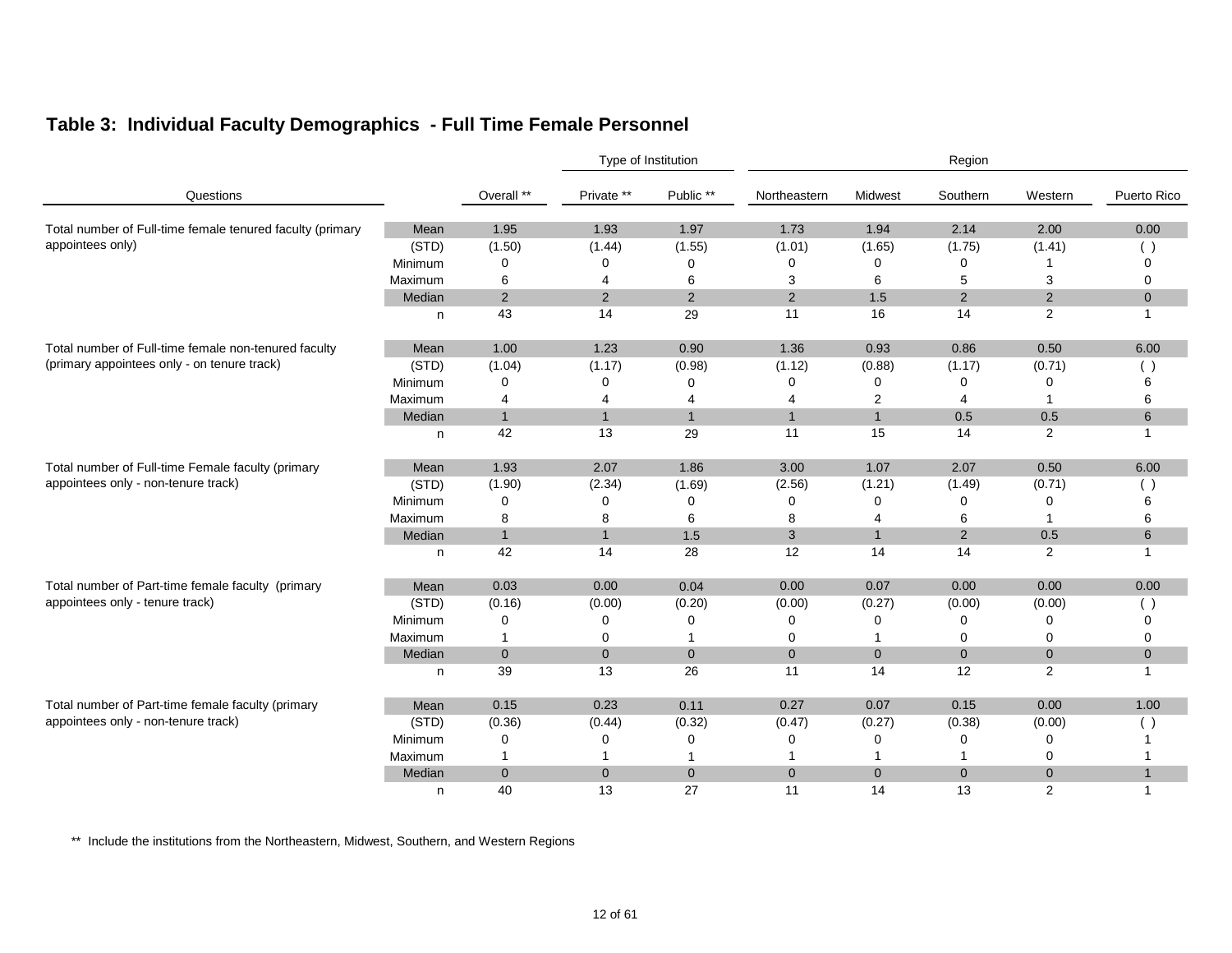| Table 3 - Continue: Full Time Female Personnel |         |                |                | Type of Institution |                |                | Region         |                |                |
|------------------------------------------------|---------|----------------|----------------|---------------------|----------------|----------------|----------------|----------------|----------------|
| Questions                                      |         | Overall **     | Private **     | Public **           | Northeastern   | Midwest        | Southern       | Western        | Puerto Rico    |
| Total number of Female M.S. Candidates         | Mean    | 1.49           | 2.07           | 1.19                | 1.91           | 1.57           | 1.29           | 0.00           | 1.00           |
|                                                | (STD)   | (3.23)         | (4.53)         | (2.35)              | (5.05)         | (2.24)         | (2.64)         | (0.00)         | ( )            |
|                                                | Minimum | 0              | 0              | 0                   | $\mathbf 0$    | 0              | 0              | $\mathbf 0$    | 1              |
|                                                | Maximum | 17             | 17             | 9                   | 17             | $\overline{7}$ | 9              | $\mathbf 0$    | 1              |
|                                                | Median  | $\mathbf{0}$   | $\overline{0}$ | $\overline{0}$      | $\overline{0}$ | 0.5            | $\overline{0}$ | $\mathbf 0$    | $\mathbf{1}$   |
|                                                | n       | 41             | 14             | 27                  | 11             | 14             | 14             | $\overline{2}$ | $\mathbf{1}$   |
| Total number of Female Ph.D. Candidates        | Mean    | 12.83          | 15.08          | 11.74               | 17.91          | 10.38          | 10.71          | 15.50          | 2.00           |
|                                                | (STD)   | (9.09)         | (12.44)        | (6.99)              | (8.36)         | (9.77)         | (8.49)         | (2.12)         | ( )            |
|                                                | Minimum | 0              | 0              | $\overline{2}$      | $\overline{4}$ | 0              | $\mathbf 0$    | 14             | 2              |
|                                                | Maximum | 37             | 37             | 34                  | 34             | 37             | 34             | 17             | 2              |
|                                                | Median  | 12             | 13             | 11                  | 16             | $\overline{7}$ | 9              | 15.5           | $\overline{2}$ |
|                                                | n       | 40             | 13             | 27                  | 11             | 13             | 14             | 2              | 1              |
| Total number of Female M.D./Ph.D. Candidates   | Mean    | 0.63           | 0.38           | 0.74                | 0.64           | 0.08           | 1.00           | 1.50           | 2.00           |
|                                                | (STD)   | (0.95)         | (0.96)         | (0.94)              | (0.81)         | (0.28)         | (1.24)         | (0.71)         | ( )            |
|                                                | Minimum | 0              | 0              | 0                   | $\mathbf 0$    | 0              | 0              | $\mathbf{1}$   | 2              |
|                                                | Maximum | $\overline{4}$ | 3              | $\overline{4}$      | $\overline{c}$ | $\mathbf{1}$   | $\overline{4}$ | $\overline{2}$ | $\overline{2}$ |
|                                                | Median  | $\overline{0}$ | $\mathbf{0}$   | $\mathbf{1}$        | $\overline{0}$ | $\mathbf 0$    | $\mathbf{1}$   | 1.5            | $\overline{c}$ |
|                                                | n       | 40             | 13             | 27                  | 11             | 13             | 14             | 2              | $\mathbf{1}$   |
| Total number of Female Post-doctorals/fellows  | Mean    | 5.95           | 6.77           | 5.56                | 8.09           | 4.62           | 4.79           | 11.00          | 0.00           |
|                                                | (STD)   | (6.10)         | (7.62)         | (5.34)              | (7.85)         | (4.75)         | (5.18)         | (8.49)         | ( )            |
|                                                | Minimum | $\mathbf 0$    | 0              | 0                   | $\mathbf 0$    | 0              | $\mathbf 0$    | 5              | $\Omega$       |
|                                                | Maximum | 24             | 24             | 22                  | 24             | 17             | 17             | 17             | 0              |
|                                                | Median  | $\overline{4}$ | $\overline{4}$ | $\overline{4}$      | 5 <sup>5</sup> | $\mathbf{3}$   | $\mathbf{3}$   | $11$           | $\pmb{0}$      |
|                                                | n       | 40             | 13             | 27                  | 11             | 13             | 14             | $\overline{2}$ | $\mathbf{1}$   |
| Total number of Female Technical staff         | Mean    | 10.71          | 11.64          | 10.22               | 15.27          | 8.14           | 9.71           | 10.50          | 1.00           |
|                                                | (STD)   | (7.81)         | (8.63)         | (7.47)              | (9.38)         | (5.52)         | (7.86)         | (4.95)         | ( )            |
|                                                | Minimum | 0              | 0              | $\overline{2}$      | 3              | $\overline{2}$ | 0              | $\overline{7}$ | 1              |
|                                                | Maximum | 35             | 29             | 35                  | 35             | 20             | 29             | 14             | 1              |
|                                                | Median  | $\overline{7}$ | 9.5            | $\overline{7}$      | 14             | $\overline{7}$ | 7.5            | 10.5           | $\mathbf{1}$   |
|                                                | n       | 41             | 14             | 27                  | 11             | 14             | 14             | $\overline{2}$ | 1              |
| Total number of Female Administrative staff    | Mean    | 4.62           | 4.43           | 4.72                | 5.50           | 4.57           | 4.21           | 3.00           | 1.00           |
|                                                | (STD)   | (2.48)         | (2.53)         | (2.49)              | (2.75)         | (2.93)         | (1.63)         | (2.83)         | ( )            |
|                                                | Minimum | $\mathbf{1}$   | $\mathbf{1}$   | $\mathbf{1}$        | 3              | $\mathbf{1}$   | 1              | $\mathbf{1}$   |                |
|                                                | Maximum | 12             | 10             | 12                  | 12             | 10             | 6              | 5              |                |
|                                                | Median  | 5              | $\overline{4}$ | $5\overline{)}$     | 5 <sup>5</sup> | $\overline{4}$ | 4.5            | 3              | $\mathbf{1}$   |
|                                                | n       | 41             | 14             | 27                  | 11             | 14             | 14             | 2              | $\mathbf{1}$   |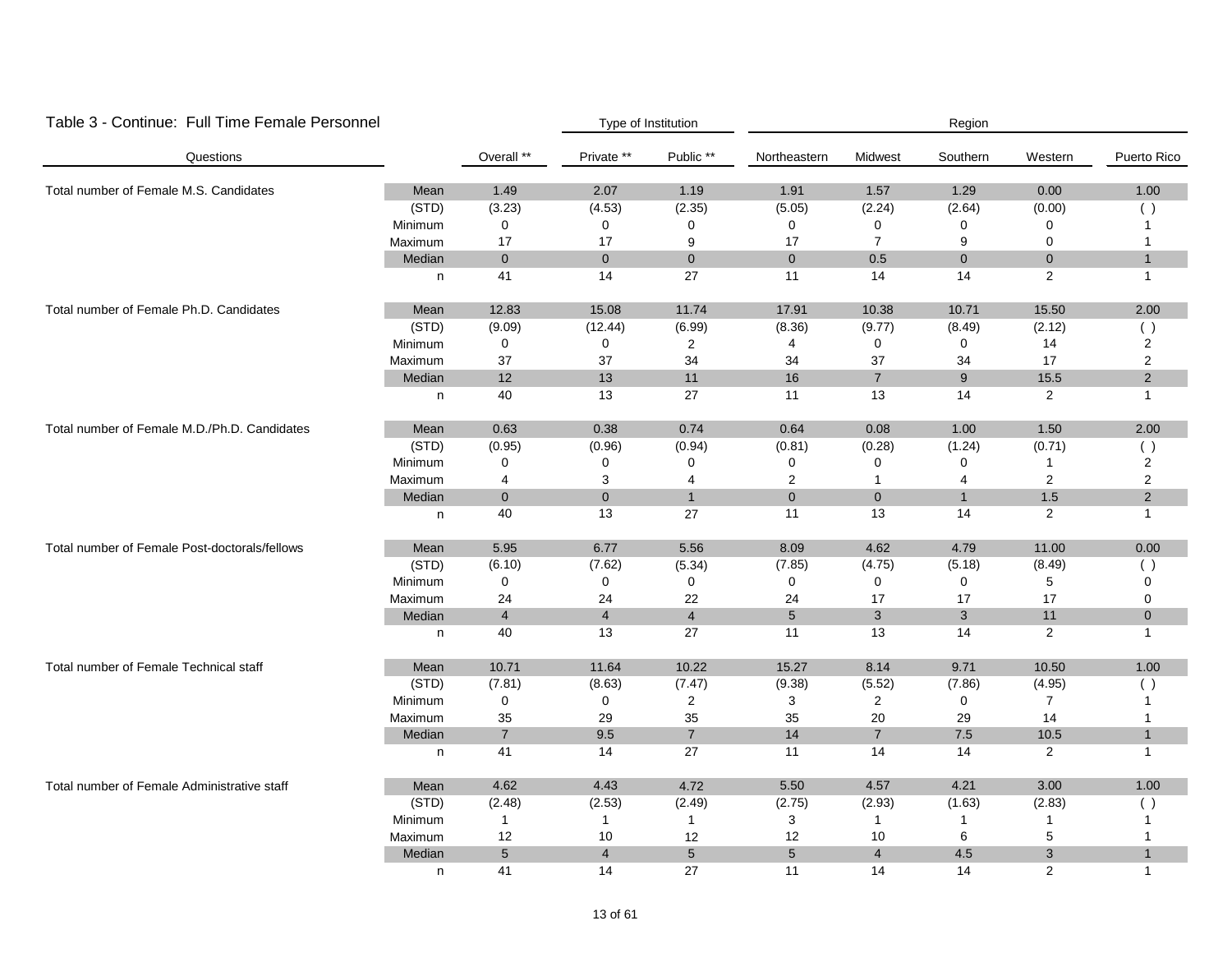### **Table 4: Individual Faculty Demographics - Full Time Male Personnel**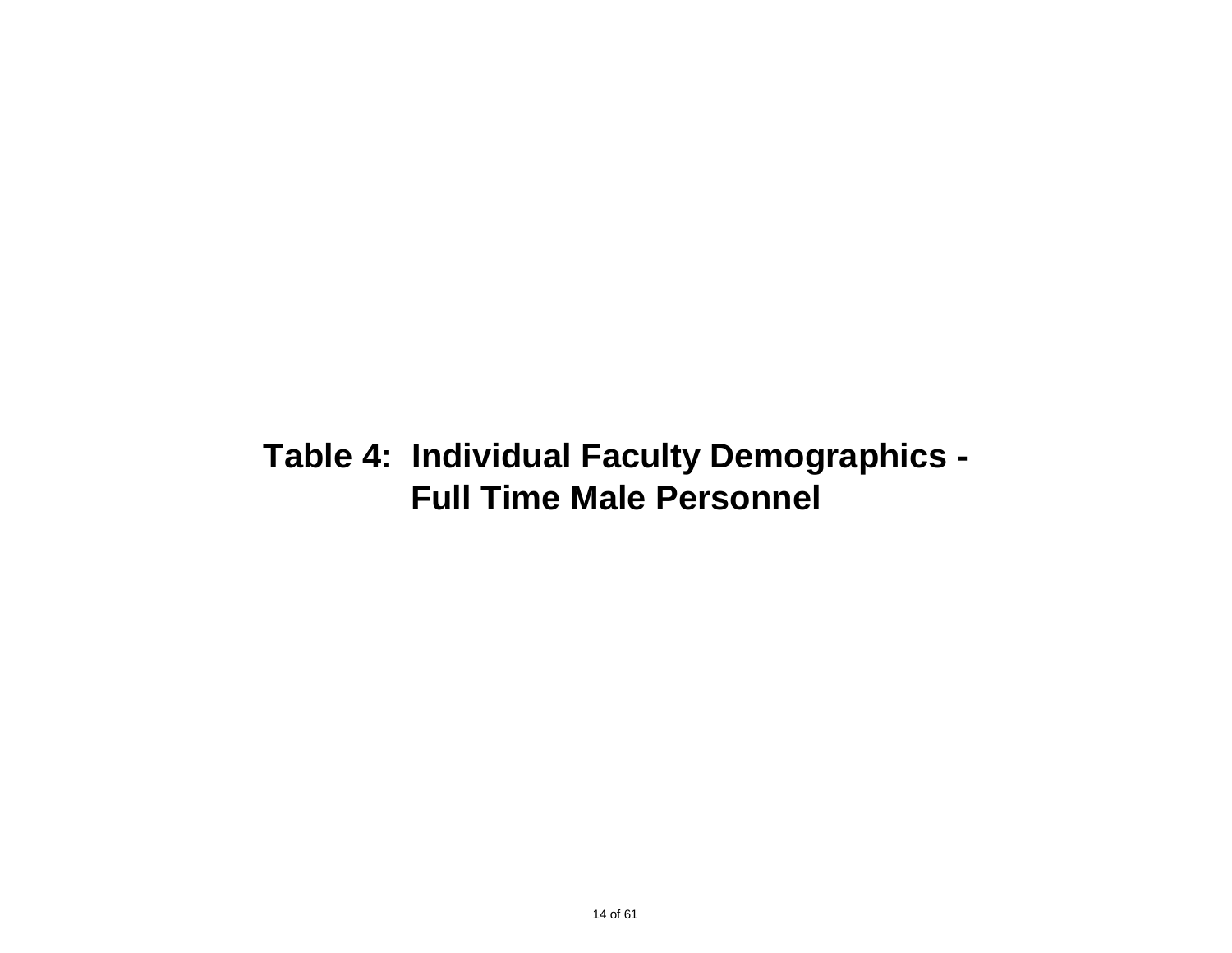#### **Table 4: Individual Faculty Demographics - Full Time Male Personnel**

|                                                                                        |         |                | Type of Institution |                | Region          |                 |                |                |                |  |
|----------------------------------------------------------------------------------------|---------|----------------|---------------------|----------------|-----------------|-----------------|----------------|----------------|----------------|--|
| Questions                                                                              |         | Overall **     | Private **          | Public **      | Northeastern    | Midwest         | Southern       | Western        | Puerto Rico    |  |
| Total number of Full-time Male tenured faculty (primary                                | Mean    | 7.50           | 5.77                | 8.28           | 7.60            | 6.75            | 8.36           | 7.00           | 0.00           |  |
| appointees only)                                                                       | (STD)   | (4.15)         | (3.90)              | (4.09)         | (3.98)          | (3.61)          | (5.18)         | (0.00)         |                |  |
|                                                                                        | Minimum | 0              | $\Omega$            | 2              | 2               | $\overline{2}$  | 0              | 7              | 0              |  |
|                                                                                        | Maximum | 17             | 12                  | 17             | 13              | 13              | 17             | $\overline{7}$ | 0              |  |
|                                                                                        | Median  | $\overline{7}$ | 5                   | 8              | 8               | $6\overline{6}$ | 8              | $\overline{7}$ | $\overline{0}$ |  |
|                                                                                        | n       | 42             | 13                  | 29             | 10              | 16              | 14             | $\overline{2}$ |                |  |
| Total number of Full-time Male non-tenured faculty (primary                            | Mean    | 2.90           | 3.77                | 2.52           | 4.80            | 2.31            | 2.43           | 1.50           | 4.00           |  |
| appointees only - on tenure track)                                                     | (STD)   | (2.54)         | (3.30)              | (2.06)         | (3.29)          | (1.74)          | (2.28)         | (2.12)         |                |  |
|                                                                                        | Minimum | 0              | 0                   | 0              | 0               | 0               | 0              | 0              |                |  |
|                                                                                        | Maximum | 9              | 9                   | 9              | 9               | 6               | $\overline{7}$ | 3              | 4              |  |
|                                                                                        | Median  | $\overline{2}$ | $\overline{2}$      | 2              | $5\phantom{.0}$ | 2               | $\overline{2}$ | 1.5            | $\overline{4}$ |  |
|                                                                                        | n       | 42             | 13                  | 29             | 10              | 16              | 14             | $\overline{2}$ |                |  |
| Total number of Full-time Male faculty (primary appointees<br>only - non-tenure track) | Mean    | 2.05           | 2.62                | 1.79           | 3.36            | 0.79            | 2.57           | 0.00           | 0.00           |  |
|                                                                                        | (STD)   | (2.44)         | (2.63)              | (2.35)         | (3.23)          | (1.12)          | (2.21)         | (0.00)         |                |  |
|                                                                                        | Minimum | 0              | 0                   | 0              | $\Omega$        | 0               | 0              | $\Omega$       | Ω              |  |
|                                                                                        | Maximum | 9              | 8                   | 9              | 9               | 4               | 8              | $\Omega$       | 0              |  |
|                                                                                        | Median  | $\mathbf{1}$   | $\overline{2}$      | $\mathbf{1}$   | 3               | 0.5             | $\overline{2}$ | $\mathbf{0}$   | $\overline{0}$ |  |
|                                                                                        | n       | 41             | 13                  | 28             | 11              | 14              | 14             | $\overline{2}$ | $\mathbf{1}$   |  |
| Total number of Part-time Male faculty (primary appointees                             | Mean    | 0.10           | 0.08                | 0.11           | 0.00            | 0.14            | 0.15           | 0.00           | 1.00           |  |
| only - tenure track)                                                                   | (STD)   | (0.38)         | (0.29)              | (0.42)         | (0.00)          | (0.36)          | (0.55)         | (0.00)         | - 1            |  |
|                                                                                        | Minimum | 0              | $\Omega$            | 0              | $\Omega$        | 0               | 0              | $\Omega$       |                |  |
|                                                                                        | Maximum | 2              |                     | 2              | $\Omega$        |                 | 2              | 0              |                |  |
|                                                                                        | Median  | $\mathbf{0}$   | $\overline{0}$      | $\mathbf{0}$   | $\overline{0}$  | $\overline{0}$  | $\overline{0}$ | $\mathbf 0$    | $\mathbf{1}$   |  |
|                                                                                        | n       | 39             | 12                  | 27             | 10              | 14              | 13             | $\overline{2}$ | -1             |  |
| Total number of Part-time Male faculty (primary appointees                             | Mean    | 0.18           | 0.25                | 0.15           | 0.10            | 0.21            | 0.15           | 0.50           | 0.00           |  |
| only - non-tenure track)                                                               | (STD)   | (0.39)         | (0.45)              | (0.36)         | (0.32)          | (0.43)          | (0.38)         | (0.71)         |                |  |
|                                                                                        | Minimum | 0              | 0                   | 0              | $\Omega$        | 0               | 0              | 0              | ი              |  |
|                                                                                        | Maximum | 1              |                     | -1             |                 |                 |                |                | 0              |  |
|                                                                                        | Median  | $\mathbf{0}$   | $\mathbf{0}$        | $\overline{0}$ | $\overline{0}$  | $\overline{0}$  | $\overline{0}$ | 0.5            | $\overline{0}$ |  |
|                                                                                        | n       | 39             | 12                  | 27             | 10              | 14              | 13             | $\overline{2}$ | 1              |  |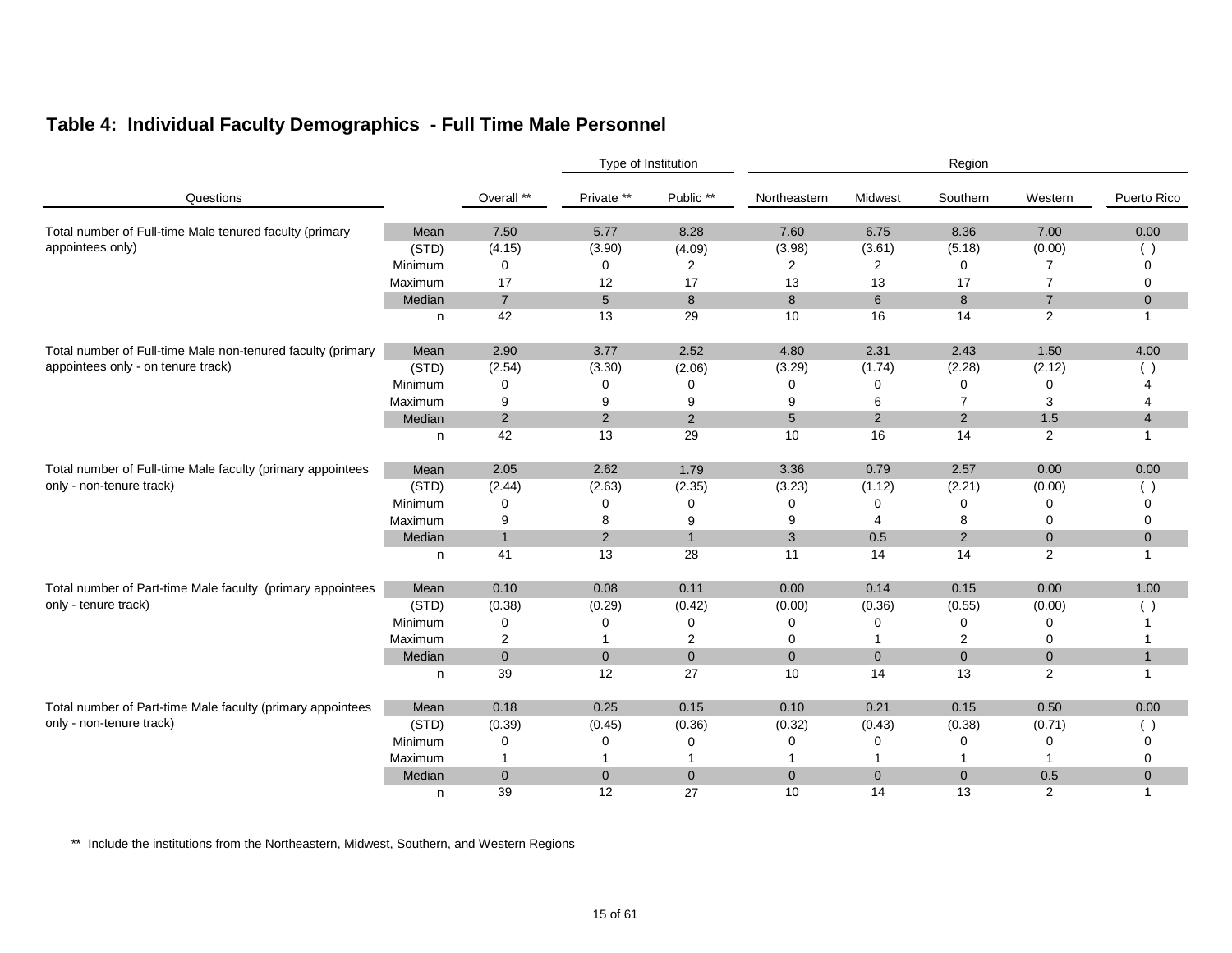| Table 4 - Continue: Full Time Male Personnel |         |                |                 | Type of Institution |                |                | Region         |                |                  |
|----------------------------------------------|---------|----------------|-----------------|---------------------|----------------|----------------|----------------|----------------|------------------|
| Questions                                    |         | Overall **     | Private **      | Public **           | Northeastern   | Midwest        | Southern       | Western        | Puerto Rico      |
| Total number of Male M.S. Candidates         | Mean    | 0.77           | 1.08            | 0.62                | 0.90           | 1.00           | 0.54           | 0.00           | 0.00             |
|                                              | (STD)   | (2.03)         | (2.63)          | (1.70)              | (2.85)         | (2.29)         | (1.05)         | (0.00)         | ( )              |
|                                              | Minimum | $\mathbf 0$    | 0               | 0                   | 0              | 0              | 0              | $\mathbf 0$    | 0                |
|                                              | Maximum | 9              | 9               | 8                   | 9              | 8              | 3              | $\mathbf 0$    | 0                |
|                                              | Median  | $\mathbf 0$    | $\overline{0}$  | $\overline{0}$      | $\overline{0}$ | $\overline{0}$ | $\overline{0}$ | $\mathbf 0$    | $\mathbf 0$      |
|                                              | n       | 39             | 13              | 26                  | 10             | 14             | 13             | $\overline{2}$ | $\mathbf{1}$     |
| Total number of Male Ph.D. Candidates        | Mean    | 9.83           | 9.00            | 10.22               | 12.82          | 7.92           | 8.93           | 12.00          | 3.00             |
|                                              | (STD)   | (7.25)         | (8.77)          | (6.55)              | (8.64)         | (5.41)         | (7.63)         | (5.66)         | ( )              |
|                                              | Minimum | $\mathbf 0$    | $\mathbf 0$     | 3                   | $\overline{2}$ | 0              | 0              | 8              | 3                |
|                                              | Maximum | 34             | 34              | 28                  | 34             | 20             | 28             | 16             | 3                |
|                                              | Median  | 8.5            | 6               | 10                  | 11             | 6              | 6.5            | 12             | 3                |
|                                              | n       | 40             | 13              | 27                  | 11             | 13             | 14             | 2              | 1                |
| Total number of Male M.D./Ph.D. Candidates   | Mean    | 1.03           | 1.08            | 1.00                | 1.18           | 0.77           | 1.21           | 0.50           | 2.00             |
|                                              | (STD)   | (1.19)         | (1.12)          | (1.24)              | (1.08)         | (1.01)         | (1.48)         | (0.71)         | ( )              |
|                                              | Minimum | $\mathbf 0$    | 0               | 0                   | 0              | 0              | 0              | 0              | 2                |
|                                              | Maximum | 4              | 3               | $\overline{4}$      | 3              | 3              | 4              | $\mathbf{1}$   | $\boldsymbol{2}$ |
|                                              | Median  | $\mathbf{1}$   | $\overline{1}$  | $\overline{1}$      | $\overline{1}$ | $\mathbf 0$    | 0.5            | 0.5            | $\overline{2}$   |
|                                              | n       | 40             | 13              | 27                  | 11             | 13             | 14             | 2              | $\mathbf{1}$     |
| Total number of Male Post-doctorals/fellows  | Mean    | 5.88           | 7.36            | 5.11                | 9.91           | 4.21           | 4.36           | 6.00           | 0.00             |
|                                              | (STD)   | (5.53)         | (5.72)          | (5.37)              | (7.79)         | (3.42)         | (3.88)         | (4.24)         | ( )              |
|                                              | Minimum | $\mathbf 0$    | $\mathbf{1}$    | $\mathbf 0$         | $\overline{2}$ | $\mathsf 0$    | $\mathbf 0$    | 3              | $\Omega$         |
|                                              | Maximum | 27             | 21              | 27                  | 27             | 13             | 11             | 9              | 0                |
|                                              | Median  | $\sqrt{5}$     | $6\phantom{1}$  | $\mathbf{3}$        | $\,6\,$        | $\mathbf{3}$   | 3              | 6              | $\pmb{0}$        |
|                                              | n       | 41             | 14              | 27                  | 11             | 14             | 14             | $\overline{2}$ | $\mathbf{1}$     |
| Total number of Male Technical staff         | Mean    | 5.10           | 5.69            | 4.81                | 6.09           | 4.54           | 4.23           | 9.00           | 0.00             |
|                                              | (STD)   | (4.14)         | (4.53)          | (3.99)              | (4.72)         | (3.84)         | (3.85)         | (4.24)         | ( )              |
|                                              | Minimum | 0              | 0               | 0                   | $\mathbf{1}$   | 0              | 0              | 6              | 0                |
|                                              | Maximum | 15             | 12              | 15                  | 15             | 12             | 12             | 12             | 0                |
|                                              | Median  | $\overline{4}$ | $5\phantom{.0}$ | $\overline{4}$      | $\overline{4}$ | $\overline{4}$ | $2^{\circ}$    | $9\,$          | $\mathbf 0$      |
|                                              | n       | 39             | 13              | 26                  | 11             | 13             | 13             | $\overline{2}$ | $\mathbf{1}$     |
| Total number of Male Administrative staff    | Mean    | 0.68           | 0.85            | 0.59                | 1.00           | 0.54           | 0.43           | 1.50           | 0.00             |
|                                              | (STD)   | (0.97)         | (1.21)          | (0.84)              | (1.41)         | (0.66)         | (0.76)         | (0.71)         | $($ )            |
|                                              | Minimum | 0              | 0               | 0                   | $\mathbf 0$    | 0              | 0              | $\mathbf{1}$   | 0                |
|                                              | Maximum | 4              | 4               | 3                   | 4              | $\overline{c}$ | 2              | $\overline{2}$ | $\Omega$         |
|                                              | Median  | $\mathbf{0}$   | $\mathbf{0}$    | $\overline{0}$      | $\overline{0}$ | $\overline{0}$ | $\overline{0}$ | 1.5            | $\pmb{0}$        |
|                                              | n       | 40             | 13              | 27                  | 11             | 13             | 14             | 2              | $\mathbf{1}$     |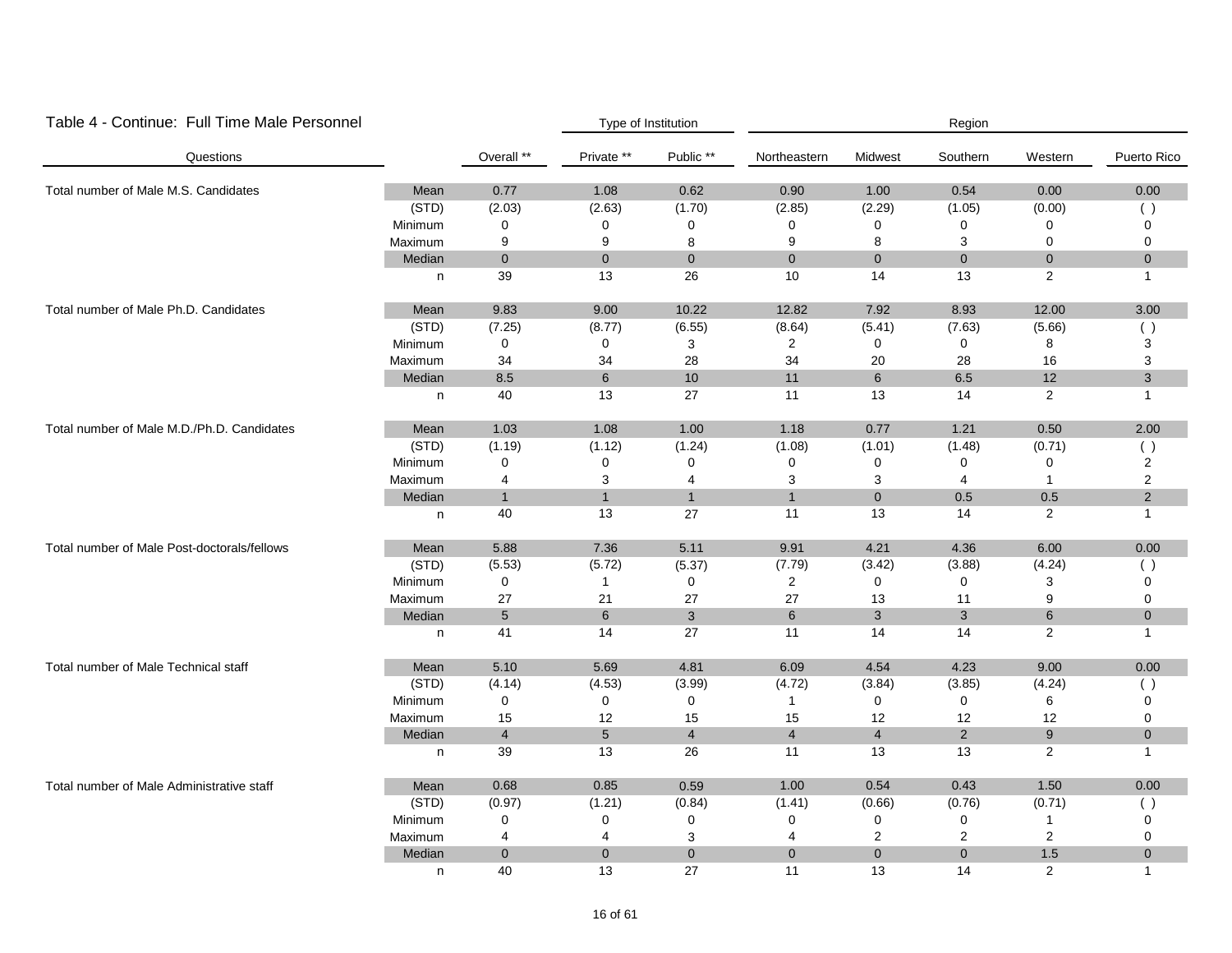### **Table 5: Individual Faculty Demographics - Full Time Minority Personnel**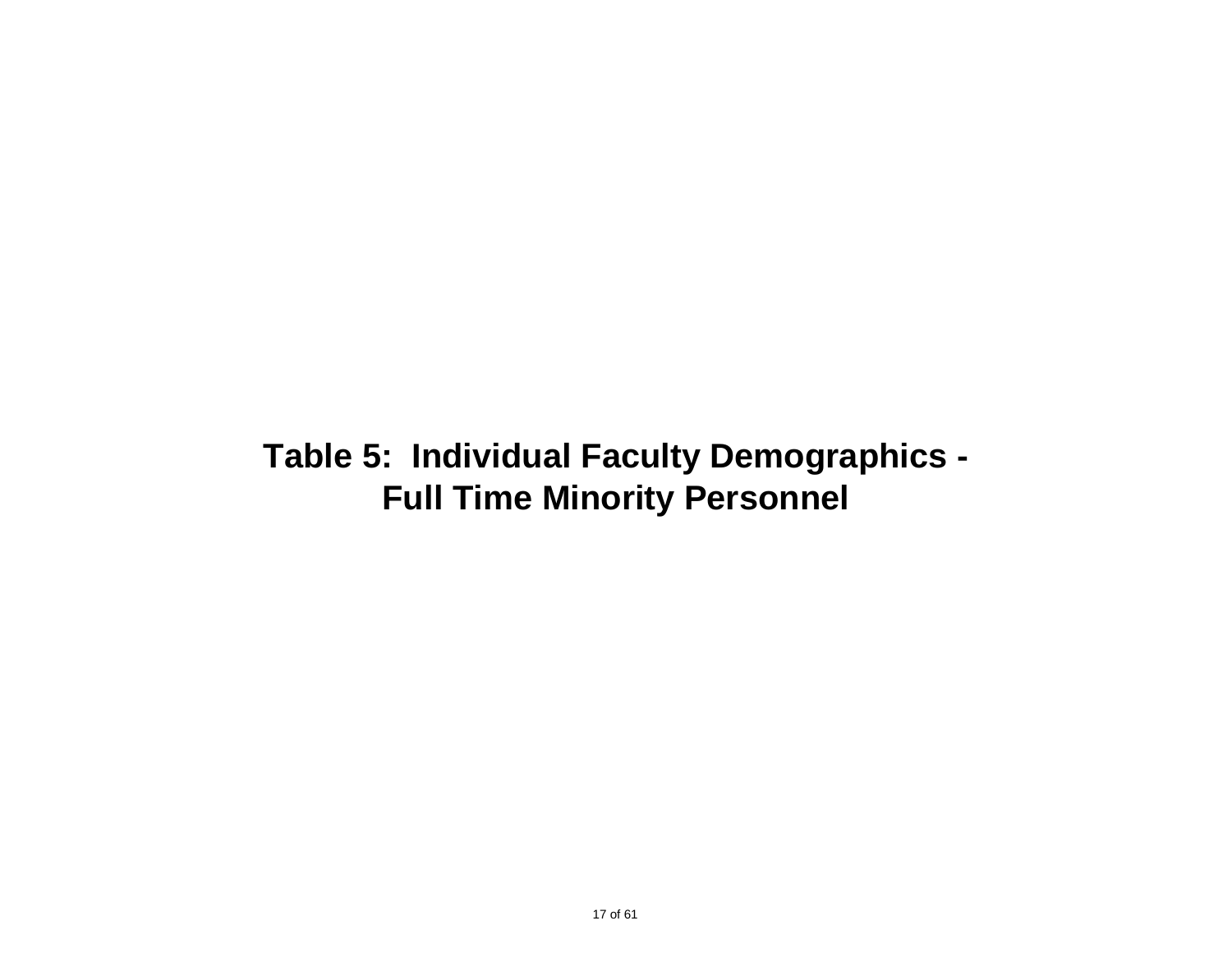|                                                             |         |                |                | Type of Institution |                |                | Region         |                |                |
|-------------------------------------------------------------|---------|----------------|----------------|---------------------|----------------|----------------|----------------|----------------|----------------|
| Questions                                                   |         | Overall **     | Private **     | Public **           | Northeastern   | Midwest        | Southern       | Western        | Puerto Rico    |
| Total number of Full-time Minority tenured faculty (primary | Mean    | 0.61           | 0.25           | 0.76                | 0.50           | 0.60           | 0.71           | 0.50           | 0.00           |
| appointees only)                                            | (STD)   | (1.24)         | (0.62)         | (1.41)              | (0.97)         | (1.55)         | (1.20)         | (0.71)         |                |
|                                                             | Minimum | 0              | 0              | 0                   | 0              | 0              | 0              | O              | $\Omega$       |
|                                                             | Maximum | 6              | $\overline{2}$ | 6                   | 3              | 6              | 4              | $\mathbf{1}$   | 0              |
|                                                             | Median  | $\overline{0}$ | $\overline{0}$ | $\mathbf{0}$        | $\overline{0}$ | $\overline{0}$ | $\overline{0}$ | 0.5            | $\mathbf{0}$   |
|                                                             | n.      | 41             | 12             | 29                  | 10             | 15             | 14             | 2              | -1             |
| Total number of Full-time Minority non-tenured faculty      | Mean    | 0.44           | 0.42           | 0.45                | 0.70           | 0.40           | 0.36           | 0.00           | 0.00           |
| (primary appointees only - on tenure track)                 | (STD)   | (0.78)         | (0.90)         | (0.74)              | (1.06)         | (0.83)         | (0.50)         | (0.00)         |                |
|                                                             | Minimum | 0              | 0              | 0                   | 0              | 0              | 0              | 0              | 0              |
|                                                             | Maximum | 3              | 3              | 3                   | 3              | 3              | -1             | 0              | 0              |
|                                                             | Median  | $\mathbf 0$    | $\mathbf 0$    | $\overline{0}$      | $\overline{0}$ | $\mathbf 0$    | $\overline{0}$ | $\mathbf{0}$   | $\mathbf 0$    |
|                                                             | n       | 41             | 12             | 29                  | 10             | 15             | 14             | 2              | -1             |
| Total number of Full-time Minority faculty (primary         | Mean    | 0.68           | 0.92           | 0.57                | 0.91           | 0.21           | 1.07           | 0.00           | 10.00          |
| appointees only - non-tenure track)                         | (STD)   | (1.08)         | (1.55)         | (0.79)              | (1.04)         | (0.43)         | (1.44)         | (0.00)         | ( )            |
|                                                             | Minimum | 0              | 0              | 0                   | 0              | 0              | 0              | $\Omega$       | 10             |
|                                                             | Maximum | 5              | 5              | 3                   | 3              |                | 5              | $\mathbf 0$    | 10             |
|                                                             | Median  | $\overline{0}$ | $\mathbf 0$    | $\mathbf 0$         | $\mathbf{1}$   | $\mathbf 0$    | $\mathbf{1}$   | $\mathbf 0$    | $10$           |
|                                                             | n       | 41             | 13             | 28                  | 11             | 14             | 14             | $\overline{2}$ |                |
| Total number of Part-time Minority faculty (primary         | Mean    | 0.00           | 0.00           | 0.00                | 0.00           | 0.00           | 0.00           | 0.00           | 0.00           |
| appointees only - tenure track)                             | (STD)   | (0.00)         | (0.00)         | (0.00)              | (0.00)         | (0.00)         | (0.00)         | (0.00)         |                |
|                                                             | Minimum | 0              | $\Omega$       | 0                   | 0              | 0              | 0              | $\Omega$       | 0              |
|                                                             | Maximum | 0              | $\mathbf 0$    | 0                   | 0              | 0              | 0              | 0              | 0              |
|                                                             | Median  | $\overline{0}$ | $\overline{0}$ | $\overline{0}$      | $\overline{0}$ | $\overline{0}$ | $\overline{0}$ | $\mathbf 0$    | $\overline{0}$ |
|                                                             | n       | 39             | 12             | 27                  | 10             | 14             | 13             | $\overline{2}$ | $\mathbf{1}$   |
| Total number of Part-time Minority faculty (primary         | Mean    | 0.03           | 0.08           | 0.00                | 0.00           | 0.00           | 0.08           | 0.00           | 2.00           |
| appointees only - non-tenure track)                         | (STD)   | (0.16)         | (0.29)         | (0.00)              | (0.00)         | (0.00)         | (0.28)         | (0.00)         | $($ )          |
|                                                             | Minimum | 0              | 0              | 0                   | 0              | 0              | 0              | 0              | 2              |
|                                                             | Maximum | $\mathbf{1}$   |                | 0                   | 0              | 0              |                | 0              | $\overline{2}$ |
|                                                             | Median  | $\overline{0}$ | $\mathbf 0$    | $\mathbf{0}$        | $\mathbf{0}$   | $\mathbf{0}$   | $\mathbf{0}$   | $\mathbf 0$    | $\overline{2}$ |
|                                                             | n       | 39             | 12             | 27                  | 10             | 14             | 13             | 2              | -1             |

#### **Table 5: Individual Faculty Demographics - Full Time Minority Personnel**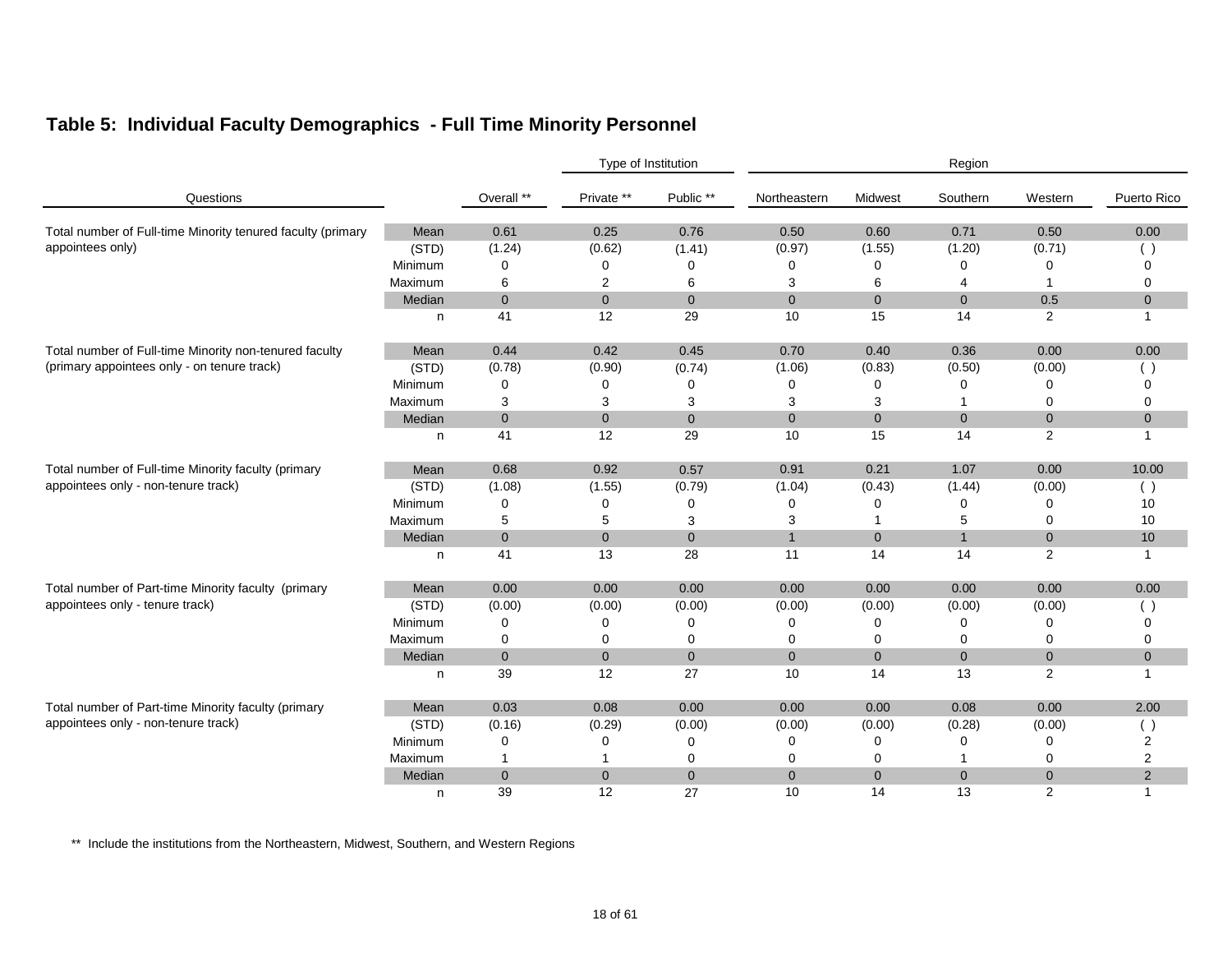| Table 5 - Continue: Full Time Minority Personnel |         |                  |                | Type of Institution |                |                     | Region         |                |              |
|--------------------------------------------------|---------|------------------|----------------|---------------------|----------------|---------------------|----------------|----------------|--------------|
| Questions                                        |         | Overall **       | Private **     | Public **           | Northeastern   | Midwest             | Southern       | Western        | Puerto Rico  |
| Total number of Minority M.S. Candidates         | Mean    | 0.82             | 1.08           | 0.69                | 1.30           | 1.00                | 0.38           | 0.00           | 1.00         |
|                                                  | (STD)   | (2.66)           | (3.33)         | (2.33)              | (3.77)         | (2.94)              | (1.39)         | (0.00)         | ( )          |
|                                                  | Minimum | $\mathbf 0$      | 0              | 0                   | 0              | 0                   | 0              | $\mathbf 0$    | 1            |
|                                                  | Maximum | 12               | 12             | 11                  | 12             | 11                  | 5              | $\mathbf 0$    | 1            |
|                                                  | Median  | $\mathbf 0$      | $\overline{0}$ | $\mathbf 0$         | $\overline{0}$ | $\mathbf 0$         | $\overline{0}$ | $\pmb{0}$      | $\mathbf{1}$ |
|                                                  | n       | 39               | 13             | 26                  | 10             | 14                  | 13             | $\overline{2}$ | $\mathbf{1}$ |
| Total number of Minority Ph.D. Candidates        | Mean    | 3.03             | 2.33           | 3.33                | 4.90           | 2.46                | 2.29           | 2.50           | 5.00         |
|                                                  | (STD)   | (3.92)           | (3.47)         | (4.13)              | (6.37)         | (2.96)              | (2.27)         | (0.71)         | ( )          |
|                                                  | Minimum | $\mathbf 0$      | $\mathbf 0$    | $\mathbf 0$         | $\mathbf 0$    | 0                   | 0              | 2              | 5            |
|                                                  | Maximum | $20\,$           | $11$           | 20                  | 20             | 9                   | 8              | 3              | 5            |
|                                                  | Median  | $\overline{2}$   | $\mathbf{1}$   | $\overline{2}$      | $\overline{2}$ | $\mathbf{1}$        | $\overline{2}$ | 2.5            | 5            |
|                                                  | n       | 39               | 12             | 27                  | 10             | 13                  | 14             | $\overline{c}$ | 1            |
| Total number of Minority M.D./Ph.D. Candidates   | Mean    | 0.30             | 0.15           | 0.37                | 0.27           | 0.15                | 0.43           | 0.50           | 5.00         |
|                                                  | (STD)   | (0.46)           | (0.38)         | (0.49)              | (0.47)         | (0.38)              | (0.51)         | (0.71)         | ( )          |
|                                                  | Minimum | $\mathbf 0$      | 0              | 0                   | 0              | 0                   | 0              | 0              | 5            |
|                                                  | Maximum | $\overline{1}$   | $\mathbf{1}$   | $\overline{1}$      | $\mathbf{1}$   | $\mathbf{1}$        | $\mathbf{1}$   | $\mathbf{1}$   | 5            |
|                                                  | Median  | $\overline{0}$   | $\overline{0}$ | $\mathbf 0$         | $\mathbf{0}$   | $\mathbf 0$         | $\pmb{0}$      | 0.5            | 5            |
|                                                  | n       | 40               | 13             | 27                  | 11             | 13                  | 14             | 2              | $\mathbf{1}$ |
| Total number of Minority Post-doctorals/fellows  | Mean    | 3.78             | 3.69           | 3.81                | 6.45           | 1.31                | 3.79           | 5.00           | 0.00         |
|                                                  | (STD)   | (5.78)           | (5.75)         | (5.90)              | (8.37)         | (2.43)              | (5.19)         | (4.24)         | ( )          |
|                                                  | Minimum | $\boldsymbol{0}$ | 0              | $\mathbf 0$         | 0              | 0                   | $\mathbf 0$    | $\overline{2}$ | 0            |
|                                                  | Maximum | 27               | 17             | 27                  | 27             | 8                   | 17             | 8              | 0            |
|                                                  | Median  | $\mathbf{1}$     | $\overline{0}$ | $\mathbf{1}$        | $\overline{4}$ | $\mathbf 0$         | $\mathbf{1}$   | $\sqrt{5}$     | $\pmb{0}$    |
|                                                  | n       | 40               | 13             | 27                  | 11             | 13                  | 14             | $\overline{2}$ | $\mathbf{1}$ |
| Total number of Minority Technical staff         | Mean    | 1.80             | 1.85           | 1.78                | 1.73           | 0.77                | 2.71           | 2.50           | 1.00         |
|                                                  | (STD)   | (2.89)           | (3.24)         | (2.78)              | (2.49)         | (1.01)              | (4.12)         | (2.12)         | ( )          |
|                                                  | Minimum | 0                | $\pmb{0}$      | 0                   | 0              | 0                   | 0              | $\mathbf{1}$   | 1            |
|                                                  | Maximum | 12               | 12             | 10                  | 8              | 3                   | 12             | 4              | 1            |
|                                                  | Median  | $\mathbf{1}$     | $\mathbf{1}$   | $\mathbf 0$         | $\mathbf{1}$   | $\mathbf 0$         | 0.5            | $2.5\,$        | $\mathbf{1}$ |
|                                                  | n       | $40\,$           | 13             | 27                  | 11             | 13                  | 14             | $\overline{c}$ | 1            |
| Total number of Minority Administrative staff    | Mean    | 0.90             | 1.15           | 0.79                | 0.73           | 0.71                | 1.36           | 0.00           | 1.00         |
|                                                  | (STD)   | (1.43)           | (1.77)         | (1.26)              | (1.56)         | (1.33)              | (1.50)         | (0.00)         | ( )          |
|                                                  | Minimum | 0                | 0              | 0                   | $\mathbf 0$    | 0                   | 0              | $\mathbf 0$    |              |
|                                                  | Maximum | $\,$ 5 $\,$      | 5              | 5                   | $\sqrt{5}$     | 5                   | 4              | $\mathbf 0$    |              |
|                                                  | Median  | $\mathbf{0}$     | $\overline{0}$ | $\overline{0}$      | $\overline{0}$ | $\mathsf{O}\xspace$ | $\mathbf{1}$   | $\mathbf 0$    | $\mathbf{1}$ |
|                                                  | n       | 41               | 13             | 28                  | 11             | 14                  | 14             | 2              | $\mathbf{1}$ |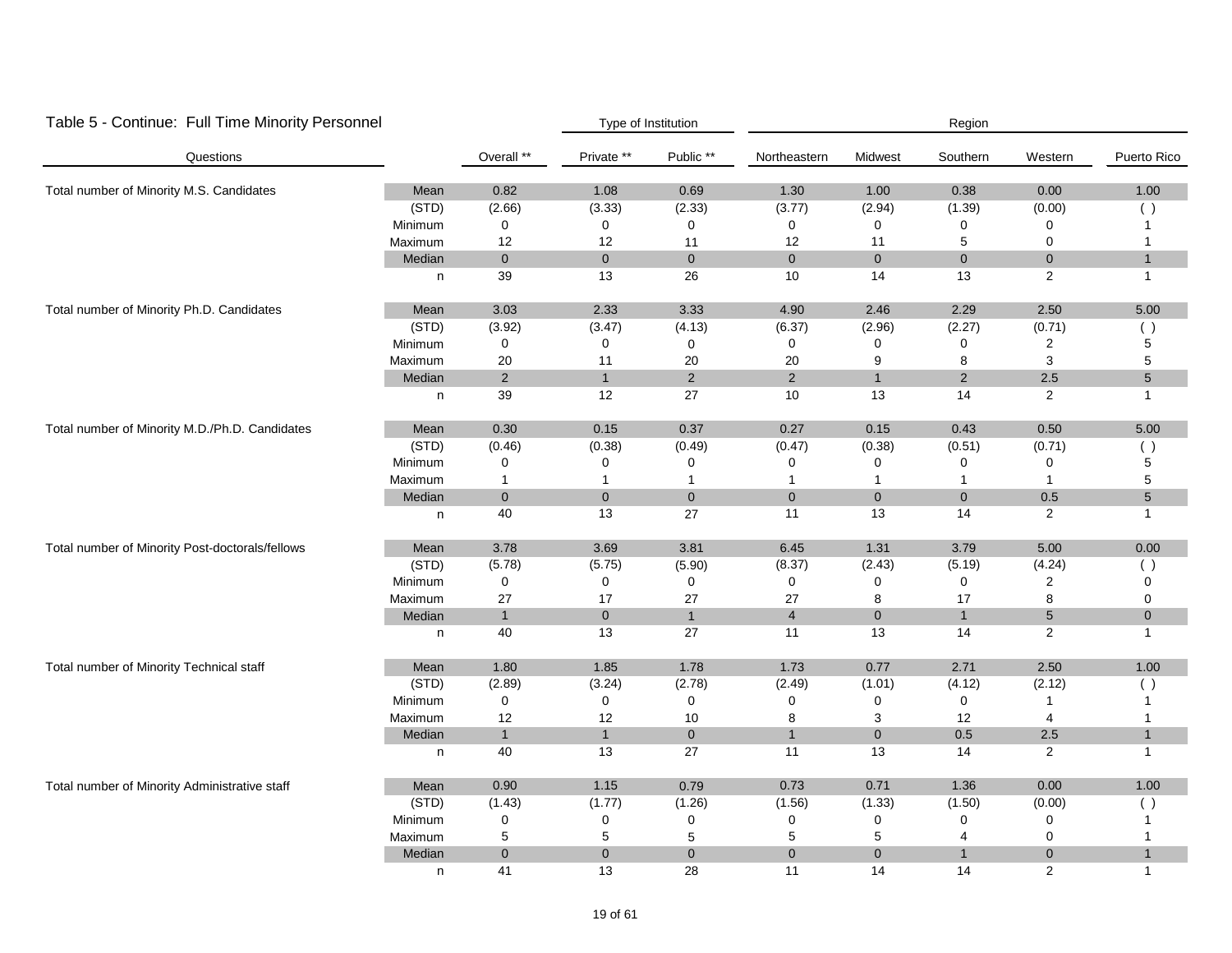### **Table 6: Departmental Graduate Programs**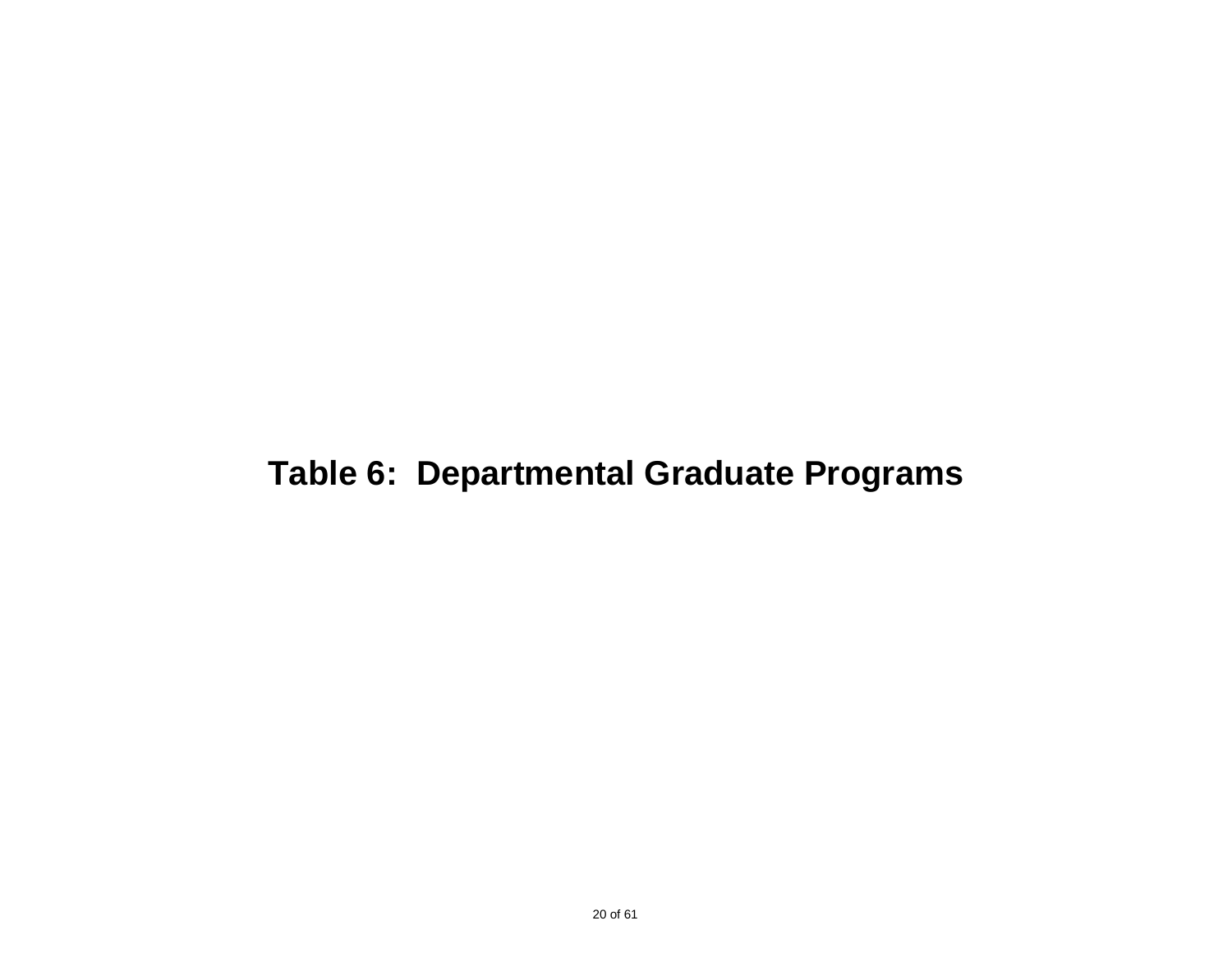### **Table 6: Departmental Graduate Programs**

|                                                            |         |                 |                | Type of Institution |                |                 | Region          |                                                              |                |
|------------------------------------------------------------|---------|-----------------|----------------|---------------------|----------------|-----------------|-----------------|--------------------------------------------------------------|----------------|
| Questions                                                  |         | Overall **      | Private **     | Public **           | Northeastern   | Midwest         | Southern        | Western                                                      | Puerto Rico    |
| How many of your department faculty participate in a       | Mean    | 4.67            | 7.93           | 2.93                | 7.00           | 3.31            | 4.93            | 1.00                                                         | 0.00           |
| 'department only' graduate program (Total number)          | (STD)   | (6.76)          | (8.06)         | (5.32)              | (7.63)         | (5.56)          | (7.61)          | (1.41)                                                       | $($ )          |
|                                                            | Minimum | 0               | 0              | 0                   | 0              | 0               | 0               | 0                                                            | 0              |
|                                                            | Maximum | 23              | 23             | 16                  | 18             | 17              | 23              | $\overline{2}$                                               | $\mathbf 0$    |
|                                                            | Median  | $\mathbf{0}$    | $\overline{7}$ | $\overline{0}$      | $\overline{4}$ | $\mathbf{0}$    | $\mathbf{0}$    | $\mathbf{1}$                                                 | $\mathbf 0$    |
|                                                            | n       | 43              | 15             | 28                  | 11             | 16              | 14              | 2                                                            | $\mathbf{1}$   |
| Average number of years to graduate from the department    | Mean    | 4.68            | 5.51           | 4.40                | 4.90           | 4.59            | 4.47            | 6.00                                                         | 0.00           |
| based graduate program.                                    | (STD)   | (1.84)          | (0.46)         | (2.04)              | (1.78)         | (1.89)          | (2.01)          | $\left( \begin{array}{c} \cdot \\ \cdot \end{array} \right)$ |                |
|                                                            | Minimum | 0               | 5              | 0                   | 0              | 0               | 0               | 6                                                            | 0              |
|                                                            | Maximum | 6               | 6              | 6                   | 6              | 6               | 6               | 6                                                            | 0              |
|                                                            | Median  | $5\phantom{.0}$ | 5.55           | $\sqrt{5}$          | 5.25           | $5\phantom{.0}$ | $5\overline{)}$ | 6                                                            | $\overline{0}$ |
|                                                            | n       | 32              | 8              | 24                  | 10             | 8               | 13              | $\mathbf{1}$                                                 | 1              |
| How many adjunct faculty are used in your program? (Total  | Mean    | 6.83            | 3.23           | 8.50                | 6.27           | 4.64            | 8.43            | 14.00                                                        | 0.00           |
| number)                                                    | (STD)   | (8.22)          | (4.19)         | (9.12)              | (7.44)         | (5.21)          | (10.70)         | (9.90)                                                       | ( )            |
|                                                            | Minimum | $\mathbf 0$     | 0              | 0                   | 0              | 0               | 0               | $\overline{7}$                                               | 0              |
|                                                            | Maximum | 35              | 13             | 35                  | 21             | 19              | 35              | 21                                                           | 0              |
|                                                            | Median  | $\overline{4}$  | 2              | 5.5                 | $\overline{4}$ | 2.5             | 4.5             | 14                                                           | $\mathbf{0}$   |
|                                                            | n       | 41              | 13             | 28                  | 11             | 14              | 14              | 2                                                            | $\mathbf{1}$   |
| How many of your department faculty participate in a       | Mean    | 8.63            | 5.80           | 10.27               | 8.09           | 7.69            | 11.00           | 5.00                                                         | 0.00           |
| 'interdisciplinary only' graduate program (Total number)   | (STD)   | (11.66)         | (6.82)         | (13.56)             | (8.95)         | (7.27)          | (18.29)         | (7.07)                                                       |                |
|                                                            | Minimum | $\mathbf 0$     | 0              | 0                   | 0              | 0               | 0               | 0                                                            | 0              |
|                                                            | Maximum | 60              | 21             | 60                  | 24             | 21              | 60              | 10                                                           | 0              |
|                                                            | Median  | 6               | $\overline{4}$ | $\boldsymbol{9}$    | 8              | $\overline{7}$  | 5               | $\sqrt{5}$                                                   | $\overline{0}$ |
|                                                            | n       | 41              | 15             | 26                  | 11             | 16              | 12              | 2                                                            | $\mathbf{1}$   |
| How many of your department faculty participate in a       | Mean    | 7.50            | 4.23           | 9.07                | 11.20          | 4.13            | 8.92            | 5.00                                                         | 0.00           |
| 'department and interdisciplinary' graduate program (Total | (STD)   | (9.67)          | (5.96)         | (10.77)             | (11.10)        | (6.39)          | (11.44)         | (7.07)                                                       | ( )            |
| number)                                                    | Minimum | 0               | 0              | 0                   | 0              | 0               | 0               | 0                                                            | 0              |
|                                                            | Maximum | 37              | 16             | 37                  | 37             | 18              | 35              | 10                                                           | 0              |
|                                                            | Median  | 0.5             | $\overline{0}$ | 10                  | 10             | $\mathbf{0}$    | $\overline{0}$  | 5                                                            | $\overline{0}$ |
|                                                            | n       | 40              | 13             | 27                  | 10             | 15              | 13              | $\overline{2}$                                               | 1              |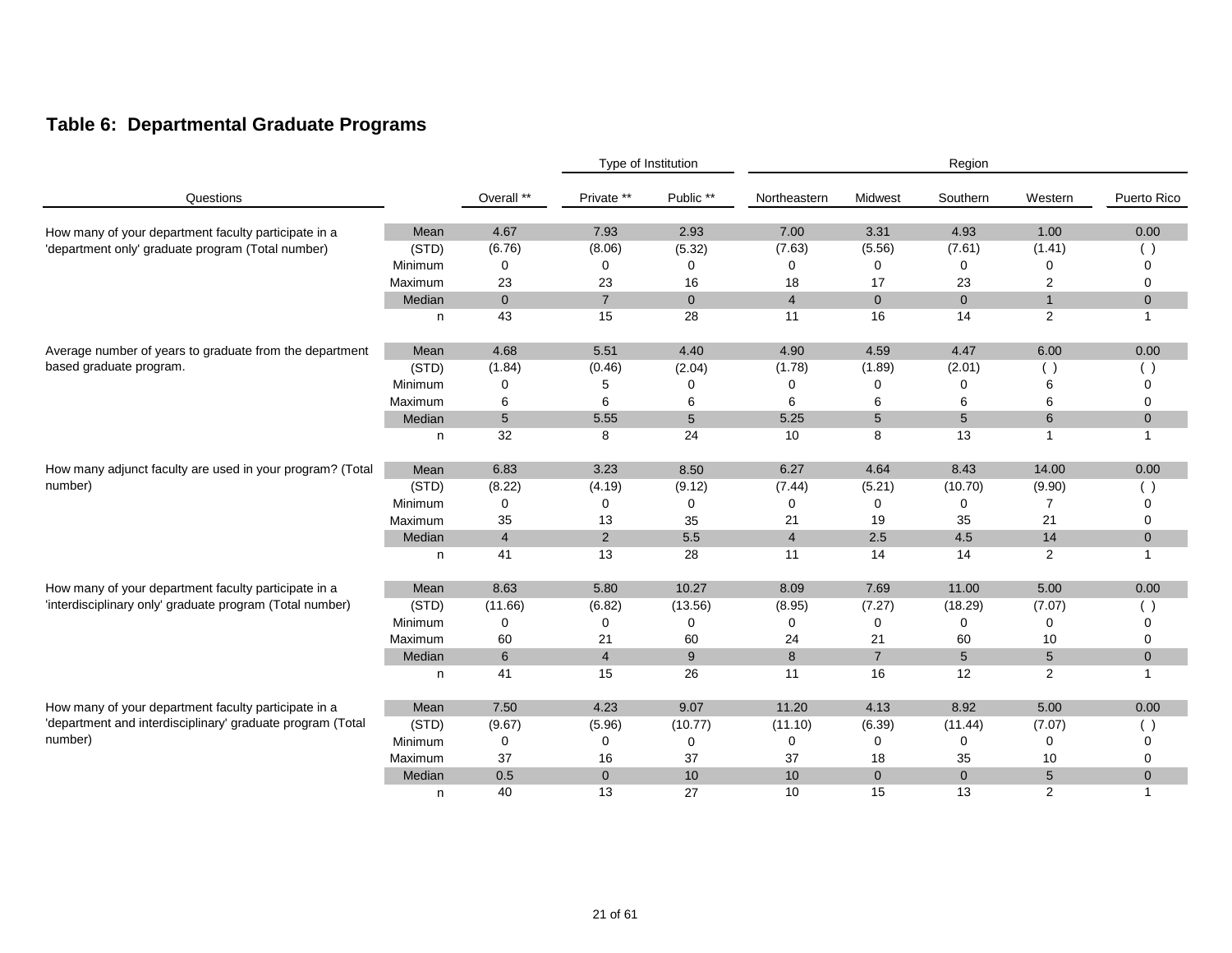| Table 6 - Continue: Departmental Graduate Programs  |         |                | Type of Institution |              | Region         |              |                |                |              |  |
|-----------------------------------------------------|---------|----------------|---------------------|--------------|----------------|--------------|----------------|----------------|--------------|--|
| Questions                                           |         | Overall **     | Private **          | Public **    | Northeastern   | Midwest      | Southern       | Western        | Puerto Rico  |  |
| Average number of years to graduate from the        | Mean    | 5.01           | 4.84                | 5.09         | 5.47           | 4.25         | 5.25           | 6.00           | 0.00         |  |
| interdisciplinary graduate program (last year).     | (STD)   | (1.26)         | (1.31)              | (1.25)       | (0.48)         | (1.74)       | (0.75)         | (0.00)         |              |  |
|                                                     | Minimum | 0              |                     |              |                |              |                |                |              |  |
|                                                     | Maximum |                | 6                   |              | 6              | 5.5          |                | 6              |              |  |
|                                                     | Median  | 5              | 5.2                 | 5            | 5.35           | 5            | 5              | 6              | $\mathbf 0$  |  |
|                                                     | n       | 34             | 11                  | 23           | 10             | 12           | 10             | $\overline{2}$ |              |  |
| How many MS/MA students do you have? (Total number) | Mean    | 2.63           | 3.31                | 2.32         | 3.00           | 2.25         | 3.23           | 0.00           | 0.00         |  |
|                                                     | (STD)   | (5.45)         | (7.19)              | (4.55)       | (8.11)         | (4.04)       | (5.25)         | (0.00)         |              |  |
|                                                     | Minimum | 0              | 0                   | 0            | 0              |              |                |                |              |  |
|                                                     | Maximum | 26             | 26                  | 15           | 26             | 15           | 15             |                |              |  |
|                                                     | Median  | $\overline{0}$ |                     | $\mathbf{0}$ | $\overline{0}$ | $\mathbf{A}$ | $\overline{0}$ | $\mathbf{0}$   | $\mathbf 0$  |  |
|                                                     | n       | 41             | 13                  | 28           | 10             | 16           | 13             | 2              |              |  |
| How many Ph.D. students do you have? (Total number) | Mean    | 25.74          | 25.57               | 25.82        | 35.70          | 20.50        | 24.29          | 28.00          | 0.00         |  |
|                                                     | (STD)   | (15.83)        | (19.19)             | (14.24)      | (13.18)        | (15.43)      | (16.76)        | (2.83)         |              |  |
|                                                     | Minimum | 0              |                     |              |                |              | з              | 26             |              |  |
|                                                     | Maximum | 70             | 53                  | 70           | 53             | 49           | 70             | 30             |              |  |
|                                                     | Median  | 25.5           | 26.5                | 25.5         | 38             | 15.5         | 21             | 28             | $\mathbf{0}$ |  |
|                                                     | n       | 42             | 14                  | 28           | 10             | 16           | 14             | 2              |              |  |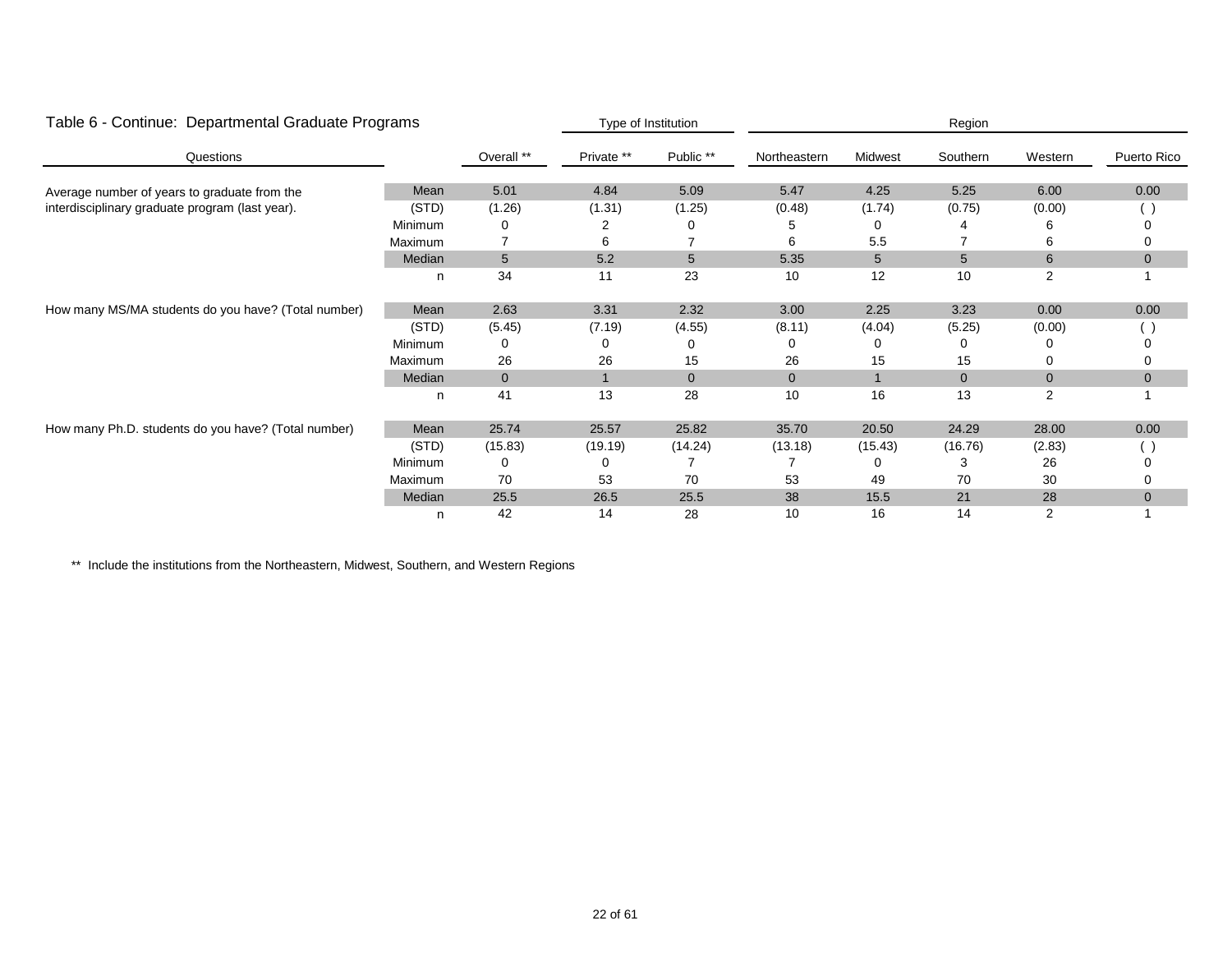### **Table 7: Graduate Student Candidates (during the past academic year)**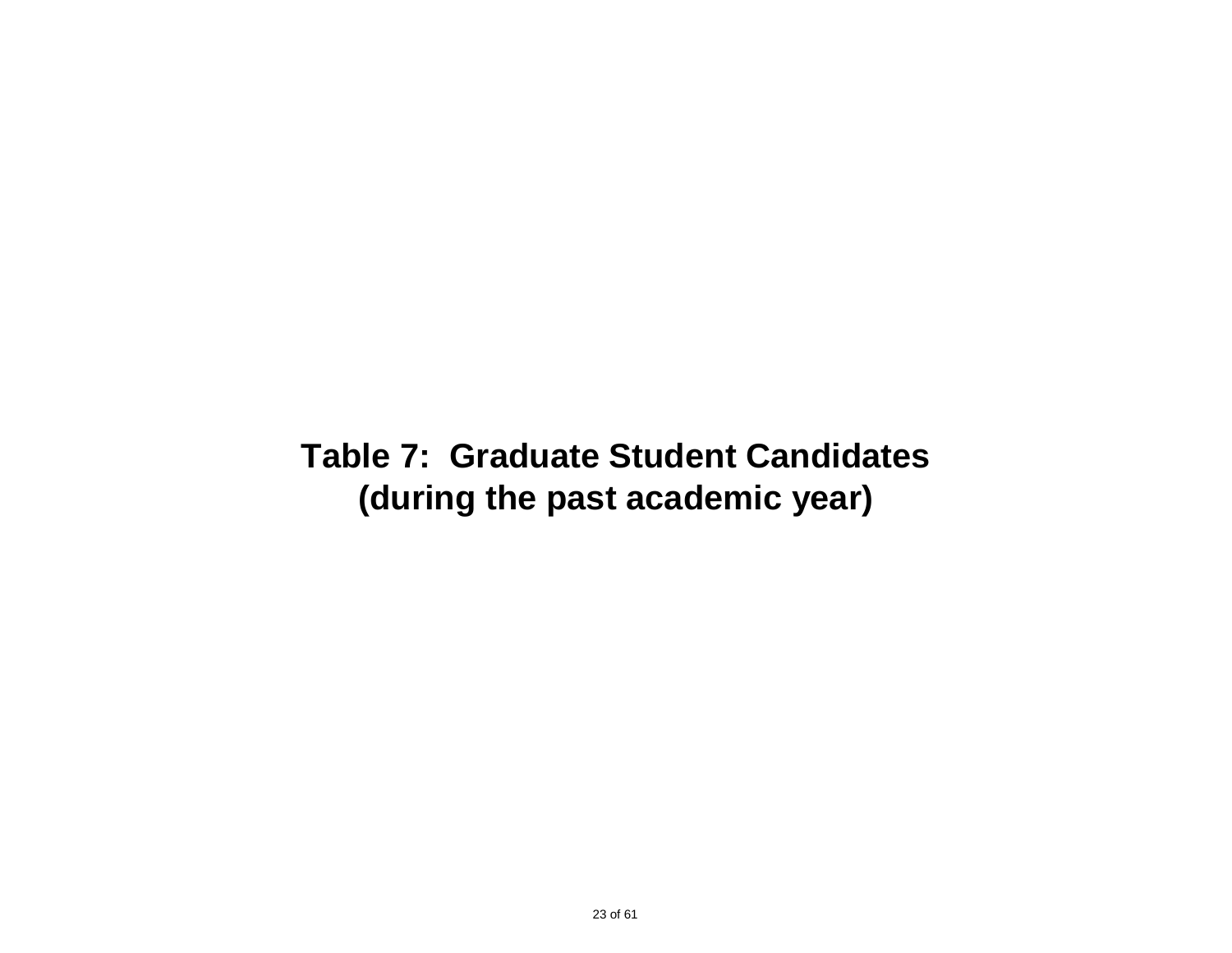|                                                              |         |             |                | Type of Institution |                |                | Region         |                |              |
|--------------------------------------------------------------|---------|-------------|----------------|---------------------|----------------|----------------|----------------|----------------|--------------|
| Questions                                                    |         | Overall **  | Private **     | Public **           | Northeastern   | Midwest        | Southern       | Western        | Puerto Rico  |
| Total number of US Resident/citizen in inquiries             | Mean    | 52.13       | 71.63          | 42.38               | 86.50          | 46.40          | 33.50          |                | 0.00         |
|                                                              | (STD)   | (58.04)     | (84.83)        | (38.76)             | (91.24)        | (47.92)        | (26.69)        |                |              |
|                                                              | Minimum | 0           | $\overline{7}$ | $\mathbf 0$         | $\overline{7}$ | 0              | 2              |                | $\Omega$     |
|                                                              | Maximum | 250         | 250            | 135                 | 250            | 148            | 80             |                | 0            |
|                                                              | Median  | 32          | 34.5           | 26                  | 46.5           | 26             | 27.5           |                | $\mathbf 0$  |
|                                                              | n       | 24          | 8              | 16                  | 6              | 10             | 8              | $\mathbf 0$    | 1            |
| Total number of US resident/citizen applicants               | Mean    | 48.12       | 55.82          | 44.43               | 55.44          | 52.92          | 39.55          | 14.00          | 0.00         |
|                                                              | (STD)   | (44.12)     | (52.40)        | (40.34)             | (31.41)        | (54.77)        | (41.94)        | ( )            |              |
|                                                              | Minimum | $\mathbf 0$ | 11             | $\mathbf 0$         | 12             | 0              | $\overline{2}$ | 14             | 0            |
|                                                              | Maximum | 188         | 188            | 133                 | 106            | 188            | 133            | 14             | 0            |
|                                                              | Median  | 41          | 46             | 28                  | 53             | 37             | 20             | 14             | $\mathbf{0}$ |
|                                                              | n       | 34          | 11             | 23                  | 9              | 13             | 11             | $\overline{1}$ | 1            |
| Total number of US resident/citizen - completed applications | Mean    | 40.47       | 49.08          | 35.77               | 43.10          | 43.17          | 37.55          | 14.00          | 0.00         |
|                                                              | (STD)   | (40.02)     | (48.93)        | (34.60)             | (25.12)        | (53.48)        | (38.41)        | ( )            | ( )          |
|                                                              | Minimum | 0           | 5              | $\mathbf 0$         | 8              | 0              | $\overline{2}$ | 14             | $\Omega$     |
|                                                              | Maximum | 188         | 188            | 119                 | 88             | 188            | 119            | 14             | 0            |
|                                                              | Median  | 30          | 42             | 23                  | 40             | 23             | 20             | 14             | $\mathbf{0}$ |
|                                                              | n       | 34          | 12             | 22                  | 10             | 12             | 11             | $\overline{1}$ | 1            |
| Total number of US resident/citizen - accepted by            | Mean    | 17.48       | 18.17          | 17.10               | 12.80          | 21.77          | 16.60          |                | 0.00         |
| department                                                   | (STD)   | (20.05)     | (26.71)        | (15.82)             | (8.78)         | (27.63)        | (16.78)        |                | $($ )        |
|                                                              | Minimum | 0           | 2              | 0                   | 5              | 0              | 2              |                | 0            |
|                                                              | Maximum | 100         | 100            | 57                  | 36             | 100            | 57             |                | 0            |
|                                                              | Median  | $13$        | 11.5           | 14                  | 11.5           | 9              | 14.5           |                | $\mathbf 0$  |
|                                                              | n       | 33          | 12             | 21                  | 10             | 13             | 10             | $\mathbf 0$    | 1            |
| Total number of US resident/citizen - matriculated           | Mean    | 9.12        | 9.50           | 8.91                | 7.50           | 10.00          | 9.90           | 6.00           | 0.00         |
|                                                              | (STD)   | (9.23)      | (9.25)         | (9.44)              | (3.06)         | (10.88)        | (11.82)        | ( )            | ( )          |
|                                                              | Minimum | 0           | 1              | 0                   | 3              | 0              | 2              | 6              | 0            |
|                                                              | Maximum | 41          | 36             | 41                  | 13             | 36             | 41             | 6              | 0            |
|                                                              | Median  | 6           | 6              | 6.5                 | $\overline{7}$ | $\overline{7}$ | 5.5            | 6              | $\mathbf{0}$ |
|                                                              | n       | 34          | 12             | 22                  | 10             | 13             | 10             | $\overline{1}$ | 1            |

### **Table 7: Graduate Student Candidates (during the past academic year)**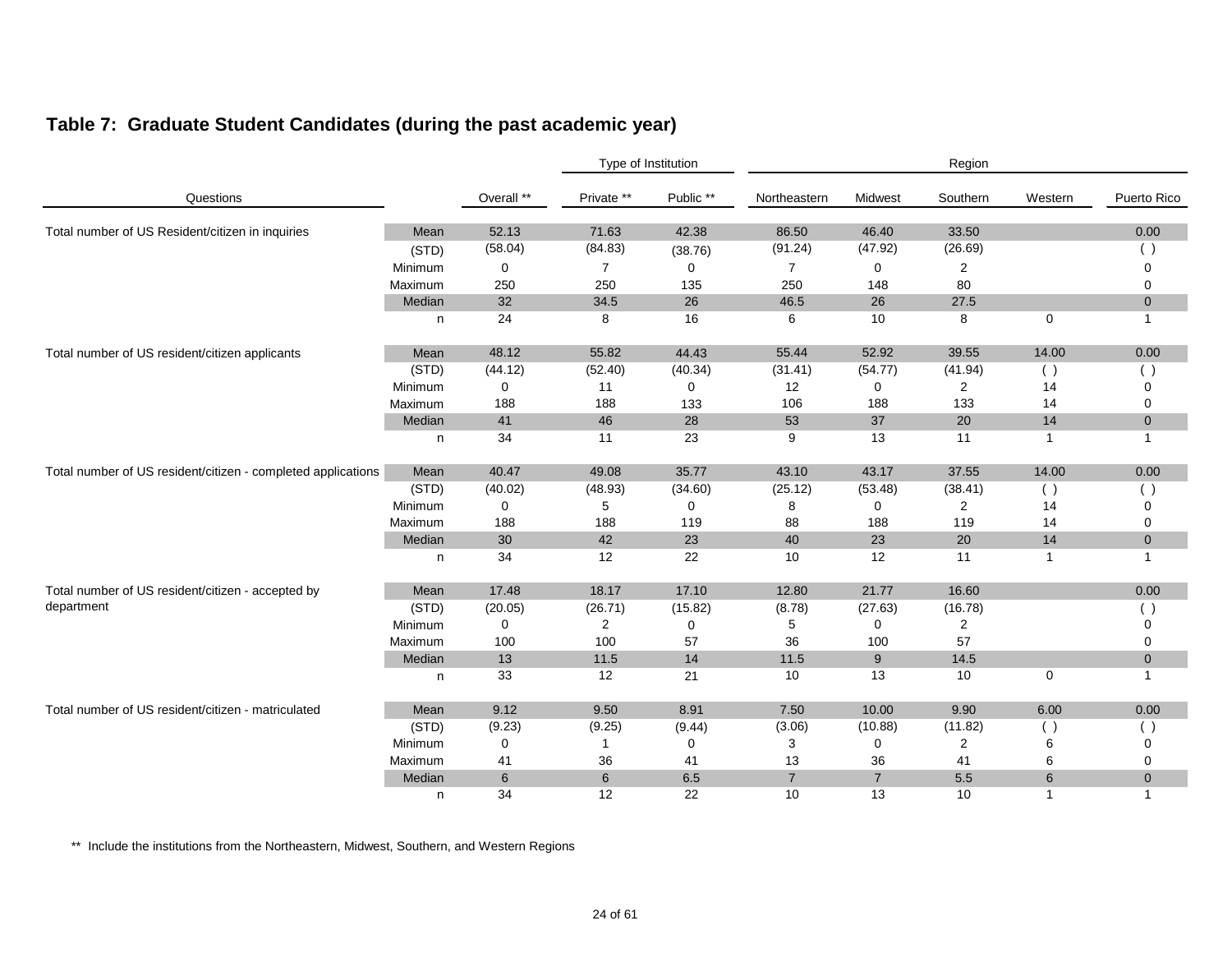| Table 7 - Continue: Graduate Student Candidates      |         |             |                | Type of Institution |              |                | Region         |                |              |
|------------------------------------------------------|---------|-------------|----------------|---------------------|--------------|----------------|----------------|----------------|--------------|
| Questions                                            |         | Overall **  | Private **     | Public **           | Northeastern | Midwest        | Southern       | Western        | Puerto Rico  |
| Total number of US resident/citizen - attrition      | Mean    | 0.63        | 1.36           | 0.24                | 1.44         | 0.54           | 0.00           | 0.00           | 0.00         |
|                                                      | (STD)   | (1.41)      | (1.91)         | (0.89)              | (2.07)       | (1.20)         | (0.00)         | ( )            | $($ )        |
|                                                      | Minimum | 0           | $\Omega$       | 0                   | $\Omega$     | 0              | 0              | $\mathbf 0$    | 0            |
|                                                      | Maximum | 5           | 5              | 4                   | 5            | 4              | 0              | $\mathbf 0$    | $\mathbf 0$  |
|                                                      | Median  | $\pmb{0}$   | $\mathbf{1}$   | $\overline{0}$      | $\mathbf{1}$ | $\overline{0}$ | $\mathbf 0$    | $\mathbf{0}$   | $\mathbf 0$  |
|                                                      | n       | 32          | 11             | 21                  | 9            | 13             | 9              | $\mathbf{1}$   | $\mathbf{1}$ |
| Total number of US resident/citizen - interviewed    | Mean    | 21.39       | 29.42          | 16.81               | 21.90        | 25.08          | 16.10          |                | 0.00         |
|                                                      | (STD)   | (22.89)     | (29.78)        | (17.03)             | (21.74)      | (26.96)        | (19.24)        |                | ( )          |
|                                                      | Minimum | $\mathbf 0$ | 5              | 0                   | 8            | 0              | 0              |                | $\mathbf 0$  |
|                                                      | Maximum | 95          | 95             | 64                  | 81           | 95             | 64             |                | 0            |
|                                                      | Median  | 13          | 15             | 10                  | 14           | 15             | 10             |                | $\mathbf{0}$ |
|                                                      | n       | 33          | 12             | 21                  | 10           | 13             | 10             | $\mathbf 0$    | $\mathbf{1}$ |
| Total number of Non-US Resident/Citizen in inquiries | Mean    | 78.59       | 43.14          | 95.13               | 117.60       | 93.00          | 38.00          |                | 0.00         |
|                                                      | (STD)   | (83.79)     | (41.29)        | (94.23)             | (132.67)     | (77.49)        | (30.12)        |                | ( )          |
|                                                      | Minimum | 0           | $\overline{2}$ | $\mathbf 0$         | 6            | 0              | 2              |                | 0            |
|                                                      | Maximum | 345         | 100            | 345                 | 345          | 200            | 95             |                | $\mathbf 0$  |
|                                                      | Median  | 51.5        | 45             | 63                  | 92           | 120            | 35.5           |                | $\mathbf{0}$ |
|                                                      | n       | 22          | $\overline{7}$ | 15                  | 5            | 9              | 8              | 0              | $\mathbf{1}$ |
| Total number of Non-US Resident/Citizen applicants   | Mean    | 53.18       | 61.18          | 49.35               | 78.00        | 54.08          | 36.55          | 1.00           | 0.00         |
|                                                      | (STD)   | (65.84)     | (74.73)        | (62.58)             | (103.85)     | (49.87)        | (39.50)        | ( )            | ( )          |
|                                                      | Minimum | $\mathsf 0$ | 0              | $\mathbf 0$         | 5            | $\mathbf 0$    | $\mathbf 0$    | $\mathbf{1}$   | 0            |
|                                                      | Maximum | 286         | 230            | 286                 | 286          | 181            | 143            | $\mathbf{1}$   | 0            |
|                                                      | Median  | 34.5        | 37             | 34                  | 34           | 55             | 32             | $\mathbf{1}$   | $\mathbf 0$  |
|                                                      | n       | 34          | 11             | 23                  | 9            | 13             | 11             | $\mathbf{1}$   | $\mathbf{1}$ |
| Total number of Non-US Resident/Citizen - completed  | Mean    | 46.97       | 49.50          | 45.59               | 60.90        | 50.33          | 34.82          | 1.00           | 0.00         |
| applications                                         | (STD)   | (61.89)     | (59.09)        | (64.68)             | (91.71)      | (51.48)        | (39.66)        | ( )            | ( )          |
|                                                      | Minimum | $\pmb{0}$   | 0              | 0                   | $\mathbf{1}$ | $\mathbf 0$    | 0              | $\mathbf{1}$   | $\pmb{0}$    |
|                                                      | Maximum | 286         | 181            | 286                 | 286          | 181            | 143            | $\mathbf 1$    | $\mathbf 0$  |
|                                                      | Median  | 30.5        | 32.5           | 25                  | 29.5         | 45             | 30             | $\mathbf{1}$   | $\mathbf 0$  |
|                                                      | n       | 34          | 12             | 22                  | 10           | 12             | 11             | $\mathbf{1}$   | $\mathbf{1}$ |
| Total number of Non-US Resident/Citizen- accepted by | Mean    | 4.59        | 4.33           | 4.73                | 4.40         | 5.08           | 4.60           | 0.00           | 0.00         |
| department                                           | (STD)   | (5.63)      | (5.00)         | (6.06)              | (6.42)       | (6.08)         | (4.81)         | ( )            |              |
|                                                      | Minimum | 0           | 0              | 0                   | 0            | 0              | 0              | 0              | 0            |
|                                                      | Maximum | 20          | 12             | 20                  | 19           | $20\,$         | 15             | $\mathbf 0$    | $\pmb{0}$    |
|                                                      | Median  | 2.5         | $\overline{2}$ | 2.5                 | $\mathbf{1}$ | $\mathbf{3}$   | $\mathfrak{B}$ | $\mathbf 0$    | $\pmb{0}$    |
|                                                      | n       | 34          | 12             | 22                  | 10           | 13             | 10             | $\overline{1}$ | $\mathbf{1}$ |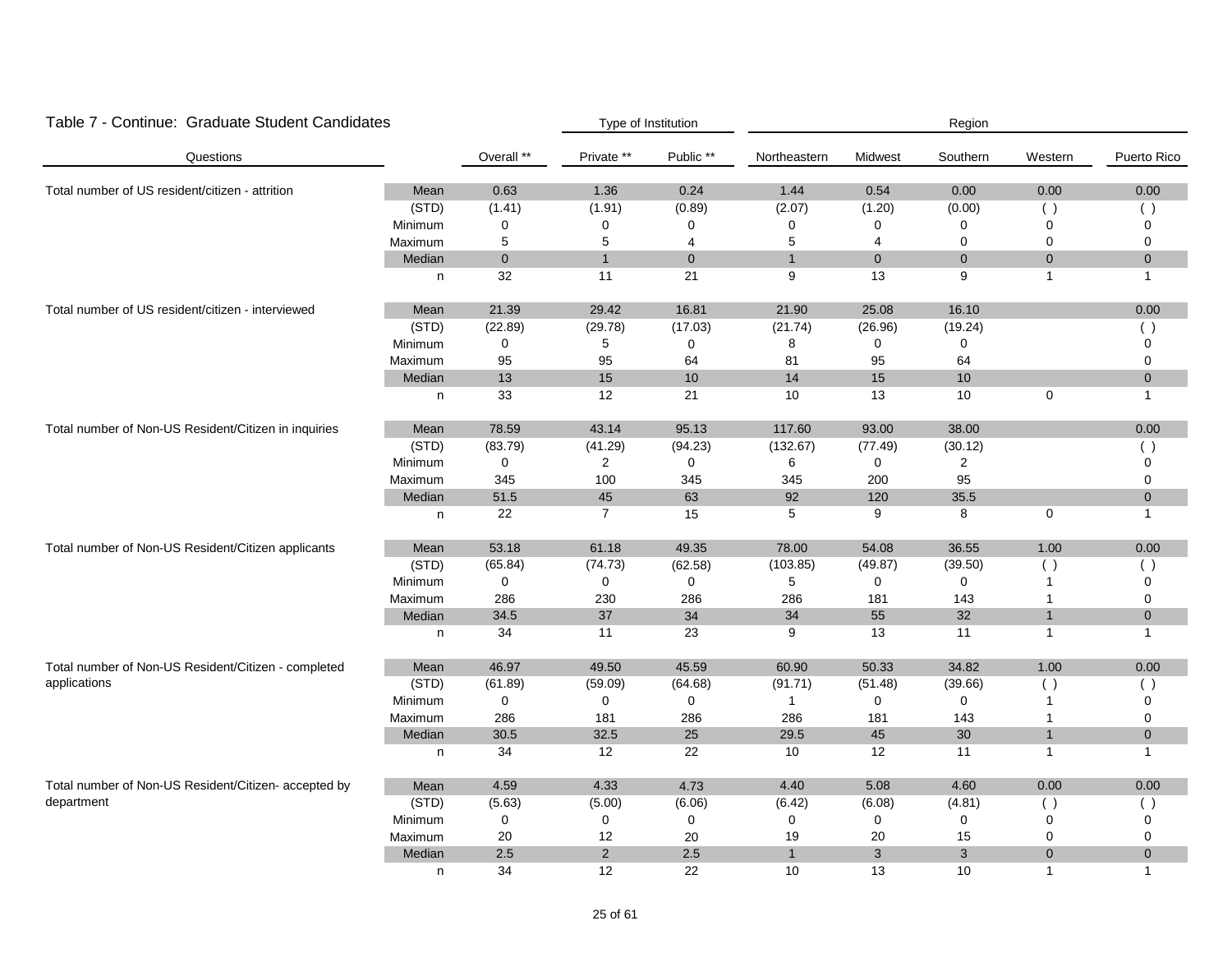| Table 7 - Continue: Graduate Student Candidates        |         |              |             | Type of Institution |                |                     | Region         |                         |              |
|--------------------------------------------------------|---------|--------------|-------------|---------------------|----------------|---------------------|----------------|-------------------------|--------------|
| Questions                                              |         | Overall **   | Private **  | Public **           | Northeastern   | Midwest             | Southern       | Western                 | Puerto Rico  |
| Total number of Non-US Resident/Citizen - matriculated | Mean    | 2.74         | 2.67        | 2.77                | 2.00           | 3.00                | 3.40           | 0.00                    | 0.00         |
|                                                        | (STD)   | (3.70)       | (3.63)      | (3.82)              | (3.23)         | (3.98)              | (4.06)         | ( )                     | $($ )        |
|                                                        | Minimum | 0            | $\mathbf 0$ | 0                   | 0              | 0                   | $\mathbf 0$    | $\Omega$                | 0            |
|                                                        | Maximum | 13           | 9           | 13                  | 9              | 12                  | 13             | $\mathbf 0$             | $\mathbf 0$  |
|                                                        | Median  | $\mathbf{1}$ | $0.5\,$     | $\mathbf{1}$        | $\overline{0}$ | $\mathbf{1}$        | $\overline{2}$ | $\mathbf{0}$            | $\mathbf 0$  |
|                                                        | n       | 34           | 12          | 22                  | 10             | 13                  | 10             | $\overline{1}$          | $\mathbf{1}$ |
| Total number of Non-US Resident/Citizen - attrition    | Mean    | 0.24         | 0.58        | 0.05                | 0.60           | 0.08                | 0.11           | $0.00\,$                | 0.00         |
|                                                        | (STD)   | (0.75)       | (1.16)      | (0.22)              | (1.26)         | (0.28)              | (0.33)         | ( )                     | ( )          |
|                                                        | Minimum | 0            | 0           | $\mathbf 0$         | 0              | 0                   | $\Omega$       | $\Omega$                | $\Omega$     |
|                                                        | Maximum | 4            | 4           | 1                   | 4              | $\mathbf{1}$        | $\mathbf{1}$   | 0                       | 0            |
|                                                        | Median  | $\mathbf 0$  | $\mathbf 0$ | $\overline{0}$      | $\mathbf{0}$   | $\mathbf{0}$        | $\mathbf 0$    | $\mathbf 0$             | $\pmb{0}$    |
|                                                        | n       | 33           | 12          | 21                  | 10             | 13                  | 9              | $\overline{1}$          | $\mathbf{1}$ |
| Total number of Non-US Resident/Citizen - interviewed  | Mean    | 4.94         | 7.00        | 3.82                | 5.40           | 7.00                | 2.30           | 0.00                    | 0.00         |
|                                                        | (STD)   | (7.97)       | (7.73)      | (8.05)              | (8.25)         | (10.28)             | (2.67)         | ( )                     | ( )          |
|                                                        | Minimum | 0            | 0           | 0                   | 0              | 0                   | 0              | $\mathbf 0$             | 0            |
|                                                        | Maximum | 38           | 25          | 38                  | 25             | 38                  | 8              | $\mathbf 0$             | 0            |
|                                                        | Median  | 2.5          | 3.5         | $\mathbf{1}$        | $\overline{2}$ | $\overline{4}$      | $\mathbf{1}$   | $\overline{0}$          | $\mathbf 0$  |
|                                                        | n       | 34           | 12          | 22                  | 10             | 13                  | 10             | $\overline{\mathbf{1}}$ | 1            |
| Total number of Male inquiries                         | Mean    | 59.50        | 46.33       | 65.14               | 112.50         | 56.33               | 33.29          |                         | 0.00         |
|                                                        | (STD)   | (65.49)      | (65.68)     | (67.04)             | (119.71)       | (45.22)             | (31.61)        |                         | ( )          |
|                                                        | Minimum | $\pmb{0}$    | 3           | $\mathsf{O}$        | $\sqrt{3}$     | $\mathsf{O}\xspace$ | $\overline{c}$ |                         | $\Omega$     |
|                                                        | Maximum | 250          | 175         | 250                 | 250            | 126                 | 95             |                         | 0            |
|                                                        | Median  | 27.5         | 21          | $50.5\,$            | 98.5           | $71\,$              | 19             |                         | $\pmb{0}$    |
|                                                        | n       | 20           | 6           | 14                  | $\overline{4}$ | 9                   | $\overline{7}$ | $\mathbf 0$             | $\mathbf{1}$ |
| Total number of Male applicants                        | Mean    | 43.48        | 48.55       | 40.95               | 58.33          | 45.92               | 30.70          | 6.00                    | 0.00         |
|                                                        | (STD)   | (46.88)      | (54.10)     | (43.98)             | (70.08)        | (40.62)             | (26.09)        | ( )                     | ( )          |
|                                                        | Minimum | 0            | 5           | 0                   | 5              | 0                   | $\overline{2}$ | 6                       | 0            |
|                                                        | Maximum | 200          | 156         | 200                 | 200            | 148                 | 75             | 6                       | 0            |
|                                                        | Median  | 31           | 31          | 34.5                | 31             | $50\,$              | 25             | 6                       | $\mathbf 0$  |
|                                                        | n       | 33           | 11          | 22                  | 9              | 13                  | 10             | $\overline{1}$          | $\mathbf{1}$ |
| Total number of Male - completed applications          | Mean    | 37.79        | 39.50       | 36.81               | 45.20          | 41.42               | 29.20          | 6.00                    | 0.00         |
|                                                        | (STD)   | (43.66)      | (43.37)     | (44.86)             | (61.46)        | (41.82)             | (24.26)        | ( )                     | $($ )        |
|                                                        | Minimum | 0            | 3           | 0                   | 3              | 0                   | $\overline{2}$ | 6                       | 0            |
|                                                        | Maximum | 200          | 148         | 200                 | 200            | 148                 | 69             | 6                       | 0            |
|                                                        | Median  | 28           | 30          | 20                  | 25.5           | 37                  | 25             | $6\phantom{1}6$         | $\pmb{0}$    |
|                                                        | n       | 33           | 12          | 21                  | 10             | 12                  | 10             | -1                      | $\mathbf{1}$ |

#### 26 of 61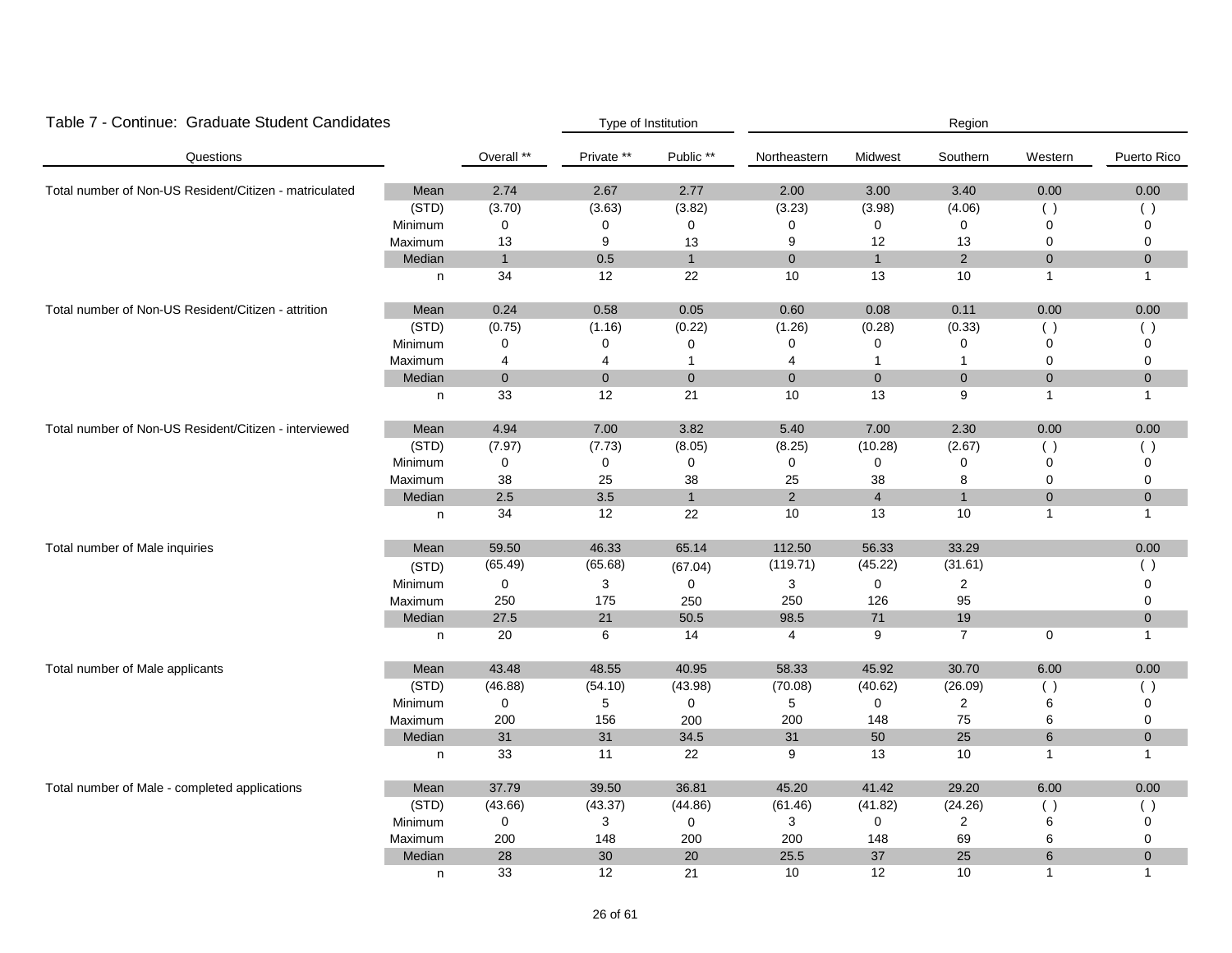| Table 7 - Continue: Graduate Student Candidates |              |                 |                  | Type of Institution |                |                | Region           |                |                |
|-------------------------------------------------|--------------|-----------------|------------------|---------------------|----------------|----------------|------------------|----------------|----------------|
| Questions                                       |              | Overall **      | Private **       | Public **           | Northeastern   | Midwest        | Southern         | Western        | Puerto Rico    |
| Total number of Male - accepted by department   | Mean         | 8.69            | 8.50             | 8.80                | 6.90           | 9.92           | 8.89             |                | 0.00           |
|                                                 | (STD)        | (9.55)          | (10.88)          | (8.95)              | (7.05)         | (12.68)        | (7.06)           |                | ( )            |
|                                                 | Minimum      | $\mathbf 0$     | $\mathbf{1}$     | 0                   | $\mathbf{1}$   | 0              | $\overline{2}$   |                | 0              |
|                                                 | Maximum      | 40              | 40               | 31                  | 26             | 40             | 22               |                | $\mathbf 0$    |
|                                                 | Median       | $\,$ 6 $\,$     | 5.5              | 6.5                 | 4.5            | $\,6\,$        | $\bf 8$          |                | $\overline{0}$ |
|                                                 | n            | 32              | 12               | 20                  | 10             | 13             | 9                | $\mathbf 0$    | $\mathbf{1}$   |
| Total number of Male - matriculated             | Mean         | 4.88            | 4.42             | 5.14                | 3.80           | 5.69           | 5.22             | 2.00           | 0.00           |
|                                                 | (STD)        | (5.04)          | (4.21)           | (5.54)              | (2.53)         | (6.56)         | (5.12)           | ( )            |                |
|                                                 | Minimum      | $\mathbf 0$     | 0                | 0                   | 1              | 0              | $\mathbf{1}$     | 2              | 0              |
|                                                 | Maximum      | 22              | 15               | 22                  | 9              | 22             | 14               | $\overline{c}$ | $\mathbf 0$    |
|                                                 | Median       | $\mathbf{3}$    | 3.5              | $\mathbf{3}$        | 3.5            | $\overline{4}$ | $\mathbf{3}$     | 2              | $\mathbf{0}$   |
|                                                 | $\mathsf{n}$ | 33              | 12               | 21                  | 10             | 13             | 9                | $\mathbf{1}$   | $\mathbf{1}$   |
| Total number of Male - attrition                | Mean         | 0.45            | 1.17             | 0.00                | 1.30           | 0.08           | 0.00             | 0.00           | 0.00           |
|                                                 | (STD)        | (1.31)          | (1.95)           | (0.00)              | (2.11)         | (0.28)         | (0.00)           | ( )            | ( )            |
|                                                 | Minimum      | $\mathbf 0$     | 0                | 0                   | $\mathbf 0$    | 0              | 0                | $\Omega$       | 0              |
|                                                 | Maximum      | 6               | 6                | $\mathbf 0$         | 6              | $\mathbf{1}$   | 0                | $\mathbf 0$    | 0              |
|                                                 | Median       | $\pmb{0}$       | $\overline{0}$   | $\overline{0}$      | $\overline{0}$ | $\mathbf{0}$   | $\pmb{0}$        | $\pmb{0}$      | $\mathbf 0$    |
|                                                 | n            | 31              | 12               | 19                  | 10             | 13             | $\overline{7}$   | $\mathbf{1}$   | $\mathbf{1}$   |
| Total number of Male - interviewed              | Mean         | 10.59           | 13.92            | 8.60                | 9.70           | 13.00          | 8.11             |                | 0.00           |
|                                                 | (STD)        | (11.69)         | (14.83)          | (9.19)              | (11.97)        | (13.99)        | (7.57)           |                | ( )            |
|                                                 | Minimum      | 0               | $\mathbf{1}$     | 0                   | 3              | 0              | 0                |                | 0              |
|                                                 | Maximum      | 44              | 44               | 37                  | 43             | 44             | 25               |                | $\mathbf 0$    |
|                                                 | Median       | $6\phantom{.}6$ | $\boldsymbol{9}$ | $5\phantom{.0}$     | $5.5\,$        | $6\phantom{1}$ | $\boldsymbol{9}$ |                | $\pmb{0}$      |
|                                                 | n            | 32              | 12               | 20                  | 10             | 13             | 9                | $\pmb{0}$      | $\mathbf{1}$   |
| Total number of Female in inquiries             | Mean         | 65.30           | 51.50            | 71.21               | 115.25         | 67.78          | 33.57            |                | 0.00           |
|                                                 | (STD)        | (61.98)         | (64.80)          | (62.24)             | (105.06)       | (48.09)        | (26.71)          |                | ( )            |
|                                                 | Minimum      | 0               | 4                | $\mathbf 0$         | 4              | 0              | 3                |                | $\mathbf 0$    |
|                                                 | Maximum      | 230             | 175              | 230                 | 230            | 123            | 80               |                | 0              |
|                                                 | Median       | 55              | 31               | 77.5                | 113.5          | 87             | 25               |                | $\mathbf 0$    |
|                                                 | n            | 20              | 6                | 14                  | 4              | 9              | $\overline{7}$   | 0              | $\mathbf{1}$   |
| Total number of Female applicants               | Mean         | 54.53           | 66.27            | 48.38               | 73.56          | 56.75          | 39.30            | 9.00           | 0.00           |
|                                                 | (STD)        | (52.92)         | (70.36)          | (41.83)             | (61.57)        | (59.51)        | (33.02)          | ( )            | ( )            |
|                                                 | Minimum      | $\mathbf 0$     | 6                | $\mathbf 0$         | 15             | $\mathbf 0$    | $\mathbf 0$      | 9              | 0              |
|                                                 | Maximum      | 221             | 221              | 174                 | 180            | 221            | 106              | 9              | 0              |
|                                                 | Median       | 48.5            | 48               | 49                  | 56             | 53.5           | 41               | 9              | 0              |
|                                                 | n            | 32              | 11               | 21                  | 9              | 12             | 10               | $\mathbf{1}$   | $\mathbf{1}$   |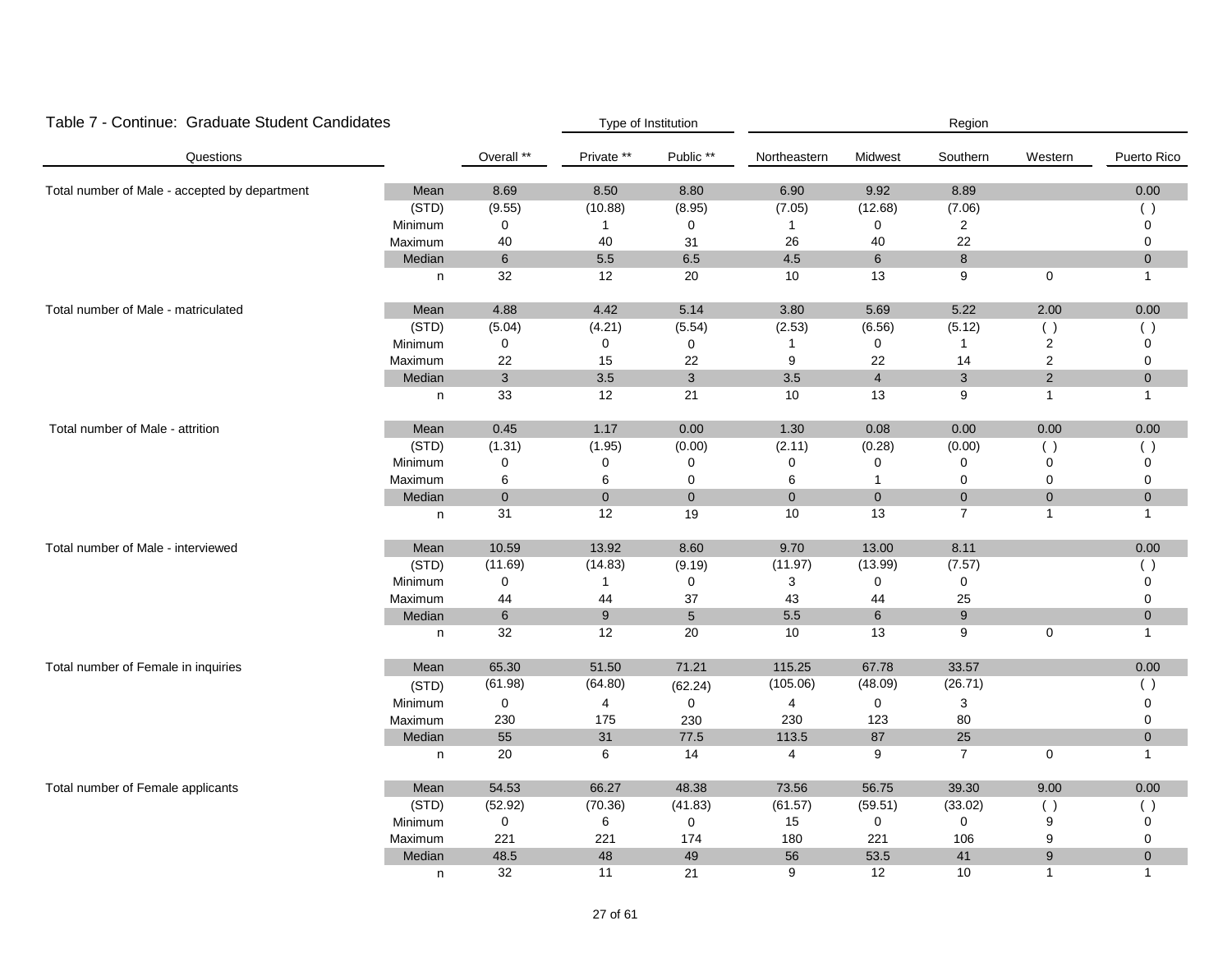| Table 7 - Continue: Graduate Student Candidates |         |                  |                | Type of Institution |                 |                     | Region         |                |              |
|-------------------------------------------------|---------|------------------|----------------|---------------------|-----------------|---------------------|----------------|----------------|--------------|
| Questions                                       |         | Overall **       | Private **     | Public **           | Northeastern    | Midwest             | Southern       | Western        | Puerto Rico  |
| Total number of Female - completed applications | Mean    | 47.00            | 56.33          | 41.40               | 57.40           | 49.91               | 37.20          | 9.00           | 0.00         |
|                                                 | (STD)   | (49.99)          | (62.40)        | (41.65)             | (53.91)         | (62.81)             | (30.31)        | ( )            | ( )          |
|                                                 | Minimum | 0                | 5              | $\mathbf 0$         | 8               | 0                   | $\mathbf 0$    | 9              | 0            |
|                                                 | Maximum | 221              | 221            | 174                 | 174             | 221                 | 96             | 9              | 0            |
|                                                 | Median  | 37.5             | 44.5           | 31                  | 44.5            | 35                  | 37             | $9\,$          | $\mathbf 0$  |
|                                                 | n       | 32               | 12             | 20                  | 10              | 11                  | 10             | $\overline{1}$ | $\mathbf{1}$ |
| Total number of Female - accepted by department | Mean    | 13.56            | 13.00          | 13.90               | 10.20           | 15.54               | 14.44          |                | 0.00         |
|                                                 | (STD)   | (13.20)          | (16.06)        | (11.61)             | (7.55)          | (17.13)             | (12.23)        |                | $($ )        |
|                                                 | Minimum | 0                | $\mathbf{1}$   | 0                   | 4               | 0                   | 0              |                | 0            |
|                                                 | Maximum | 60               | 60             | 40                  | 29              | 60                  | 40             |                | 0            |
|                                                 | Median  | $\boldsymbol{9}$ | $7.5$          | 11.5                | 7.5             | $\boldsymbol{9}$    | 13             |                | $\pmb{0}$    |
|                                                 | n       | 32               | 12             | 20                  | 10              | 13                  | 9              | $\mathbf 0$    | $\mathbf{1}$ |
| Total number of Female - matriculated           | Mean    | 7.32             | 7.46           | 7.24                | 5.80            | 7.38                | 9.10           | 4.00           | 0.00         |
|                                                 | (STD)   | (7.12)           | (7.66)         | (6.96)              | (3.46)          | (8.37)              | (8.54)         | ( )            | ( )          |
|                                                 | Minimum | $\mathsf 0$      | $\mathbf{1}$   | 0                   | $\mathbf{1}$    | $\mathbf 0$         | 0              | 4              | 0            |
|                                                 | Maximum | 29               | 29             | 29                  | 11              | 29                  | 29             | 4              | 0            |
|                                                 | Median  | $\sqrt{5}$       | $\overline{4}$ | $\,6\,$             | $5\phantom{.0}$ | $\overline{4}$      | $\overline{7}$ | $\overline{4}$ | $\pmb{0}$    |
|                                                 | n       | 34               | 13             | 21                  | 10              | 13                  | 10             | $\mathbf{1}$   | $\mathbf{1}$ |
| Total number of Female - attrition              | Mean    | 0.37             | 0.75           | 0.11                | 0.70            | 0.17                | 0.29           | 0.00           | 0.00         |
|                                                 | (STD)   | (0.76)           | (1.06)         | (0.32)              | (1.06)          | (0.58)              | (0.49)         | ( )            | ( )          |
|                                                 | Minimum | 0                | 0              | 0                   | 0               | 0                   | 0              | $\Omega$       | $\Omega$     |
|                                                 | Maximum | 3                | 3              | $\mathbf{1}$        | 3               | $\overline{2}$      | $\mathbf{1}$   | 0              | 0            |
|                                                 | Median  | $\pmb{0}$        | $\pmb{0}$      | $\mathbf 0$         | $\pmb{0}$       | $\mathsf{O}\xspace$ | $\mathbf 0$    | $\pmb{0}$      | $\pmb{0}$    |
|                                                 | n       | 30               | 12             | 18                  | 10              | 12                  | $\overline{7}$ | $\overline{1}$ | $\mathbf{1}$ |
| Total number of Female - interviewed            | Mean    | 15.22            | 19.33          | 12.75               | 15.00           | 18.23               | 11.11          |                | 0.00         |
|                                                 | (STD)   | (17.46)          | (22.37)        | (13.79)             | (17.89)         | (19.14)             | (15.39)        |                | ( )          |
|                                                 | Minimum | 0                | $\mathbf 0$    | 0                   | 0               | 0                   | 0              |                | 0            |
|                                                 | Maximum | 66               | 66             | 47                  | 63              | 66                  | 47             |                | 0            |
|                                                 | Median  | 9                | 9              | $9\,$               | 9               | 11                  | 8              |                | $\mathbf 0$  |
|                                                 | n       | 32               | 12             | 20                  | 10              | 13                  | 9              | $\mathbf 0$    | $\mathbf{1}$ |
| Total number of Minority in inquiries           | Mean    | 15.18            | 8.00           | 18.17               | 34.00           | 13.71               | 4.33           |                | 0.00         |
|                                                 | (STD)   | (26.75)          | (10.20)        | (31.14)             | (45.10)         | (22.58)             | (5.47)         |                | ( )          |
|                                                 | Minimum | 0                | $\mathbf{1}$   | 0                   | $\mathbf{1}$    | 0                   | 0              |                | 0            |
|                                                 | Maximum | 100              | 25             | 100                 | 100             | 62                  | 15             |                | 0            |
|                                                 | Median  | $\overline{4}$   | $\mathbf{3}$   | $\overline{4}$      | 17.5            | $\mathbf{3}$        | $\mathbf{3}$   |                | $\pmb{0}$    |
|                                                 | n       | 17               | 5              | 12                  | 4               | $\overline{7}$      | 6              | $\mathbf 0$    | $\mathbf{1}$ |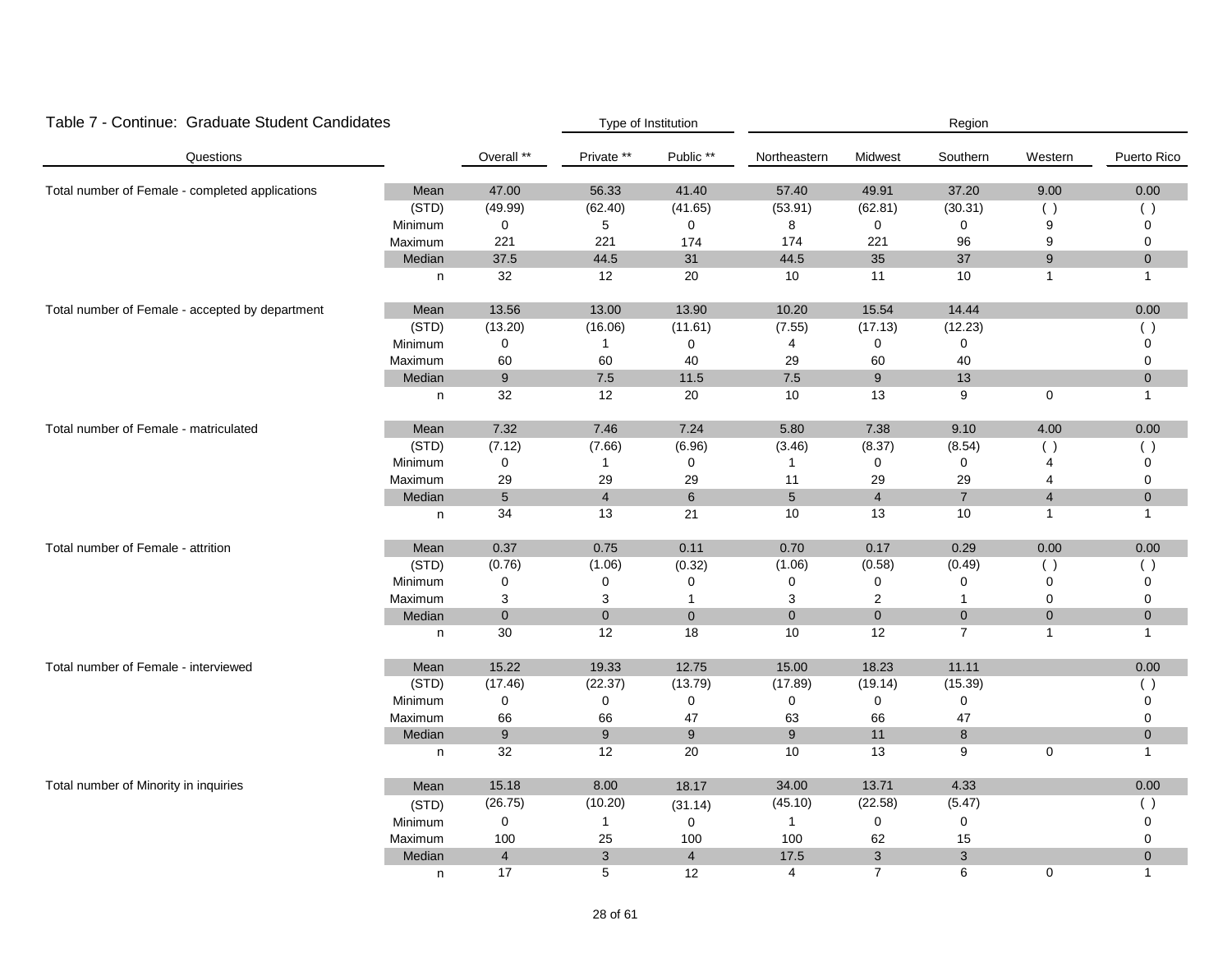| Table 7 - Continue: Graduate Student Candidates   |         |                |                | Type of Institution |                |                 | Region         |                |              |
|---------------------------------------------------|---------|----------------|----------------|---------------------|----------------|-----------------|----------------|----------------|--------------|
| Questions                                         |         | Overall **     | Private **     | Public **           | Northeastern   | Midwest         | Southern       | Western        | Puerto Rico  |
| Total number of Minority applicants               | Mean    | 9.23           | 6.00           | 11.11               | 10.13          | 11.27           | 7.00           | 2.00           | 0.00         |
|                                                   | (STD)   | (12.15)        | (6.18)         | (14.38)             | (12.48)        | (15.72)         | (7.93)         | ( )            | ( )          |
|                                                   | Minimum | 0              | $\mathbf{1}$   | 0                   | $\overline{2}$ | 0               | 0              | $\overline{2}$ | 0            |
|                                                   | Maximum | 52             | 22             | 52                  | 40             | 52              | 22             | $\overline{2}$ | 0            |
|                                                   | Median  | $\sqrt{5}$     | $\overline{4}$ | $5\overline{)}$     | 6              | $5\phantom{.0}$ | $4.5\,$        | $\overline{2}$ | $\pmb{0}$    |
|                                                   | n       | 30             | 11             | 19                  | 8              | 11              | 10             | $\mathbf{1}$   | $\mathbf{1}$ |
| Total number of Minority - completed applications | Mean    | 8.94           | 5.25           | 11.26               | 8.33           | 12.36           | 6.40           | 2.00           | 0.00         |
|                                                   | (STD)   | (12.36)        | (5.88)         | (14.78)             | (12.14)        | (16.38)         | (7.23)         | ( )            | ( )          |
|                                                   | Minimum | $\mathbf 0$    | $\mathbf{1}$   | 0                   | $\mathbf{1}$   | 0               | $\mathbf 0$    | 2              | $\Omega$     |
|                                                   | Maximum | 52             | 22             | 52                  | 40             | 52              | 22             | $\overline{2}$ | 0            |
|                                                   | Median  | $\sqrt{5}$     | 3.5            | $5\phantom{.0}$     | $\sqrt{5}$     | $5\phantom{.0}$ | 4.5            | 2              | $\mathbf 0$  |
|                                                   | n       | 31             | 12             | 19                  | 9              | 11              | 10             | $\overline{1}$ | $\mathbf{1}$ |
| Total number of Minority - accepted by department | Mean    | 3.13           | 2.08           | 3.75                | 1.67           | 4.77            | 2.56           | 0.00           | 0.00         |
|                                                   | (STD)   | (4.73)         | (2.57)         | (5.62)              | (1.58)         | (6.86)          | (2.30)         | ( )            | ( )          |
|                                                   | Minimum | 0              | 0              | 0                   | 0              | 0               | 0              | $\mathbf 0$    | 0            |
|                                                   | Maximum | 25             | 9              | 25                  | 5              | 25              | 6              | $\mathbf 0$    | 0            |
|                                                   | Median  | 1.5            | $\overline{1}$ | 2.5                 | $\overline{1}$ | $\mathfrak{Z}$  | 2              | $\mathbf 0$    | $\pmb{0}$    |
|                                                   | n       | 32             | 12             | 20                  | 9              | 13              | 9              | $\overline{1}$ | $\mathbf{1}$ |
| Total number of Minority - matriculated           | Mean    | 1.74           | 1.23           | 2.05                | 0.70           | 2.54            | 1.90           | 0.00           | 0.00         |
|                                                   | (STD)   | (3.06)         | (1.17)         | (3.79)              | (0.67)         | (4.58)          | (1.85)         | ( )            | ( )          |
|                                                   | Minimum | $\pmb{0}$      | 0              | 0                   | 0              | 0               | 0              | $\mathbf 0$    | 0            |
|                                                   | Maximum | 17             | 4              | 17                  | $\overline{2}$ | 17              | 5              | 0              | 0            |
|                                                   | Median  | $\mathbf{1}$   | $\mathbf{1}$   | $\mathbf{1}$        | $\mathbf{1}$   | $\mathbf{1}$    | $\mathbf{1}$   | $\pmb{0}$      | $\pmb{0}$    |
|                                                   | n       | 34             | 13             | 21                  | 10             | 13              | 10             | $\mathbf{1}$   | $\mathbf{1}$ |
| Total number of Minority - attrition              | Mean    | 0.10           | 0.27           | 0.00                | 0.33           | 0.00            | 0.00           | $0.00\,$       | 0.00         |
|                                                   | (STD)   | (0.40)         | (0.65)         | (0.00)              | (0.71)         | (0.00)          | (0.00)         | ( )            | ( )          |
|                                                   | Minimum | 0              | 0              | 0                   | 0              | 0               | $\pmb{0}$      | $\mathbf 0$    | 0            |
|                                                   | Maximum | 2              | $\overline{c}$ | 0                   | $\overline{c}$ | 0               | $\pmb{0}$      | $\mathbf 0$    | $\pmb{0}$    |
|                                                   | Median  | $\mathbf 0$    | $\overline{0}$ | $\mathbf 0$         | $\mathbf{0}$   | $\mathbf 0$     | $\overline{0}$ | $\mathbf{0}$   | $\mathbf{0}$ |
|                                                   | n       | $30\,$         | 11             | 19                  | 9              | 13              | $\overline{7}$ | $\overline{1}$ | 1            |
| Total number of Minority - interviewed            | Mean    | 3.97           | 2.92           | 4.60                | 1.70           | 7.17            | 2.67           | 0.00           | 0.00         |
|                                                   | (STD)   | (7.29)         | (2.81)         | (9.01)              | (2.06)         | (11.09)         | (2.55)         | ( )            | $($ )        |
|                                                   | Minimum | 0              | 0              | 0                   | 0              | 0               | 0              | $\mathbf 0$    | 0            |
|                                                   | Maximum | 41             | 9              | 41                  | $\overline{7}$ | 41              | 6              | $\mathbf 0$    | $\Omega$     |
|                                                   | Median  | $\overline{2}$ | 2              | 3                   | 1.5            | $\overline{4}$  | $\mathbf{3}$   | $\mathbf{0}$   | $\mathbf 0$  |
|                                                   | n       | 32             | 12             | 20                  | 10             | 12              | 9              | $\overline{1}$ | $\mathbf{1}$ |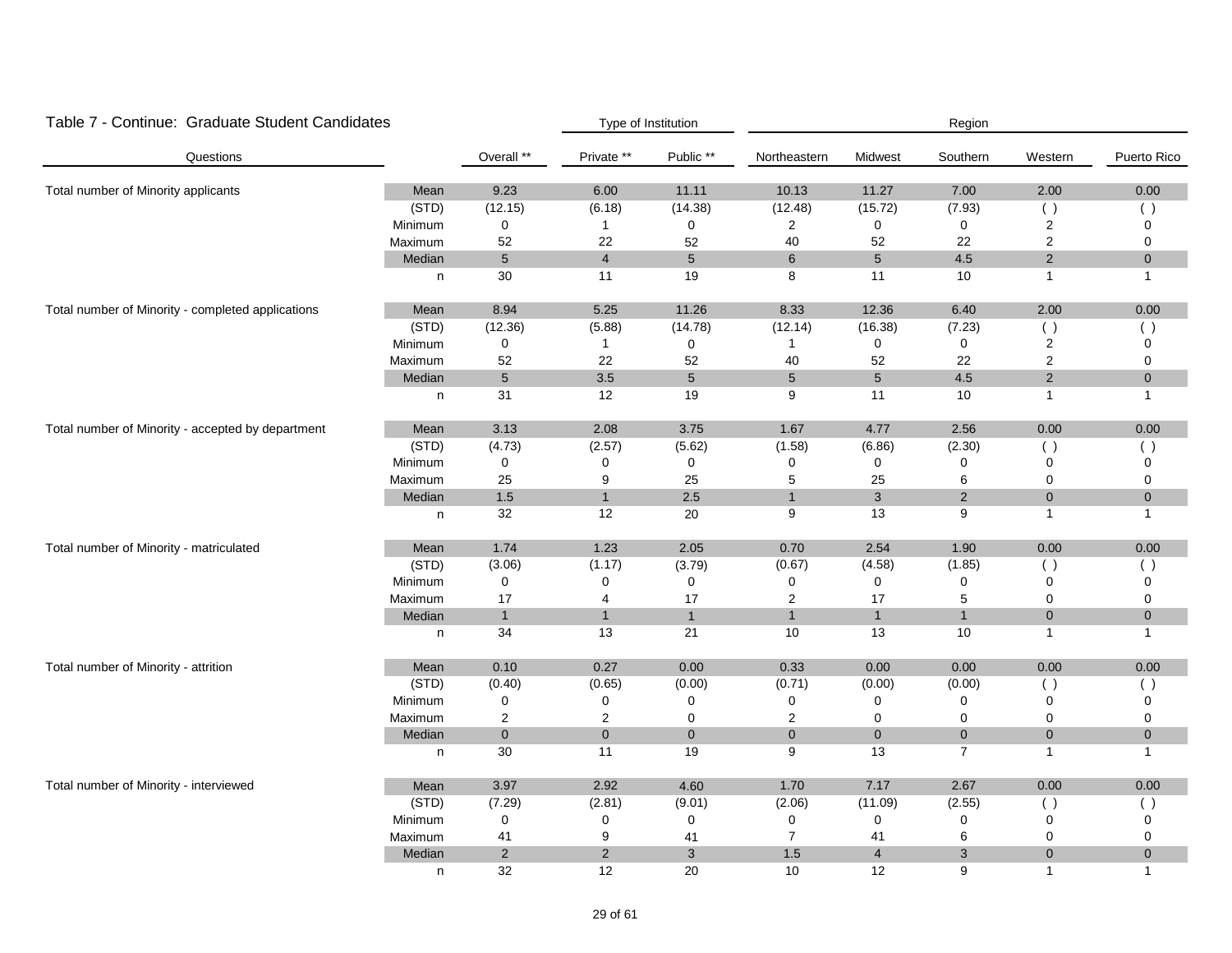### **Table 8: Matriculated Graduate Students**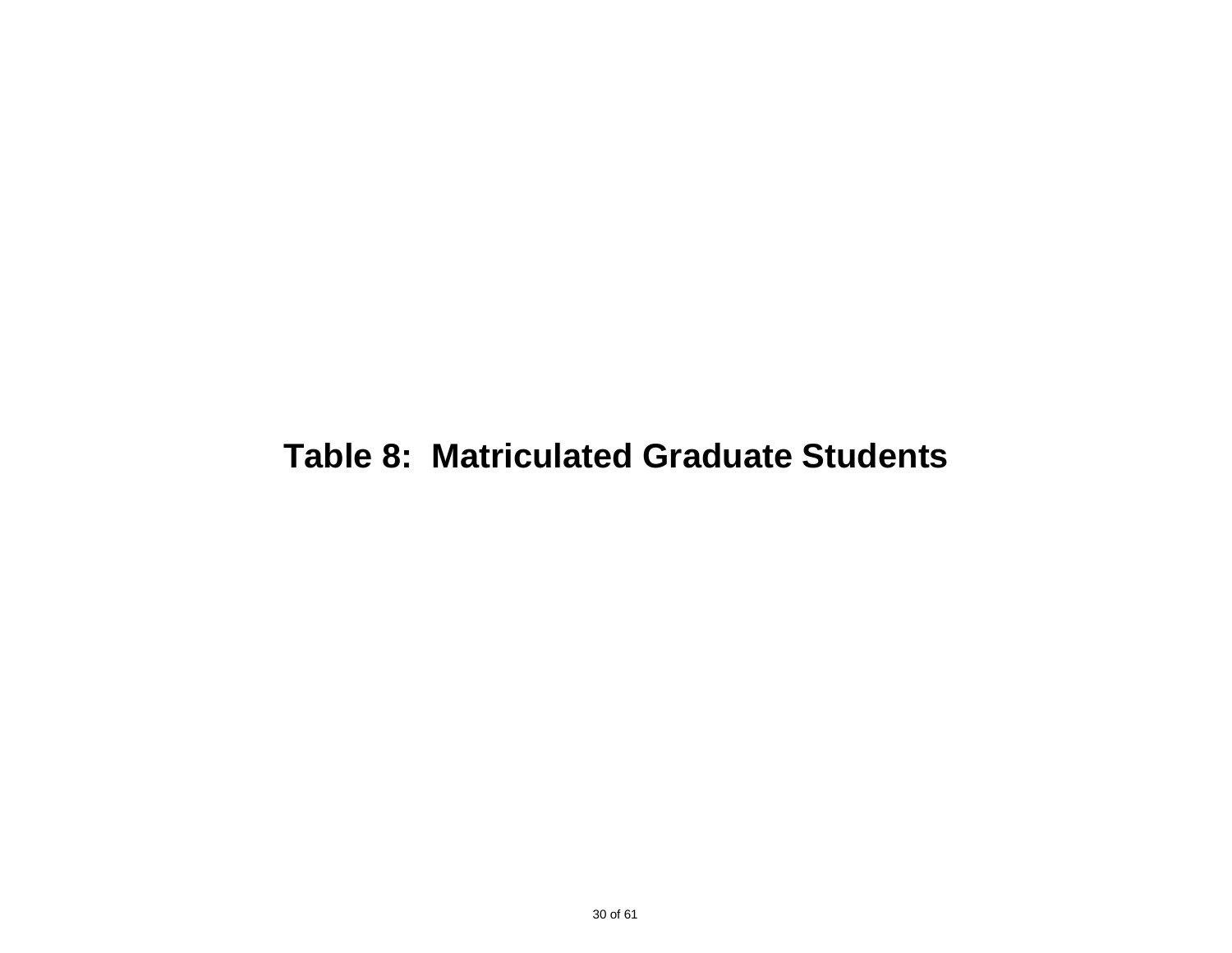#### **Table 8: Matriculated Graduate Students**

|                                                       |         |             |                | Type of Institution |                |                | Region       |                |                |
|-------------------------------------------------------|---------|-------------|----------------|---------------------|----------------|----------------|--------------|----------------|----------------|
| Questions                                             |         | Overall **  | Private **     | Public **           | Northeastern   | Midwest        | Southern     | Western        | Puerto Rico    |
| Total number of US Resident/citizen - total number in | Mean    | 19.54       | 19.46          | 19.58               | 24.60          | 17.67          | 18.33        | 15.50          | 0.00           |
| department                                            | (STD)   | (13.58)     | (14.07)        | (13.61)             | (13.05)        | (12.02)        | (16.16)      | (14.85)        | ( )            |
|                                                       | Minimum | $\mathbf 0$ | 3              | $\mathbf 0$         | 8              | $\overline{2}$ | 0            | 5              | 0              |
|                                                       | Maximum | 59          | 48             | 59                  | 48             | 41             | 59           | 26             | 0              |
|                                                       | Median  | 18          | 17             | 18.5                | 25             | 16             | 16.5         | 15.5           | $\mathbf{0}$   |
|                                                       | n       | 39          | 13             | 26                  | 10             | 15             | 12           | 2              |                |
| Total number of US resident/citizen - departmentally  | Mean    | 10.03       | 10.33          | 9.88                | 7.40           | 10.46          | 11.82        | 10.50          | 0.00           |
| recruited                                             | (STD)   | (11.36)     | (10.21)        | (12.09)             | (10.45)        | (10.93)        | (13.30)      | (14.85)        |                |
|                                                       | Minimum | $\mathbf 0$ | $\Omega$       | 0                   | $\mathbf 0$    | $\Omega$       | 0            | $\Omega$       | 0              |
|                                                       | Maximum | 34          | 29             | 34                  | 25             | 33             | 34           | 21             | 0              |
|                                                       | Median  | 8           | 8              | 2                   | $\overline{0}$ | 8              | 8            | 10.5           | $\overline{0}$ |
|                                                       | n       | 36          | 12             | 24                  | 10             | 13             | 11           | 2              | 1              |
| Total number of US resident/citizen - entry through   | Mean    | 11.53       | 11.38          | 11.60               | 16.80          | 9.79           | 10.25        | 5.00           | 0.00           |
| interdisciplinary programs                            | (STD)   | (14.15)     | (16.76)        | (12.97)             | (17.15)        | (13.61)        | (13.24)      | (0.00)         | ( )            |
|                                                       | Minimum | 0           | 0              | 0                   | 0              | 0              | 0            | 5              | 0              |
|                                                       | Maximum | 48          | 48             | 41                  | 48             | 41             | 41           | 5              | 0              |
|                                                       | Median  | 5           | $\mathbf{3}$   | $6\phantom{1}$      | 11.5           | 2.5            | 5            | $\sqrt{5}$     | $\overline{0}$ |
|                                                       | n       | 38          | 13             | 25                  | 10             | 14             | 12           | $\overline{2}$ | 1              |
| Total number of Other - total number in department    | Mean    | 6.15        | 6.77           | 5.85                | 7.10           | 5.33           | 7.25         | 1.00           | 0.00           |
|                                                       | (STD)   | (5.99)      | (5.79)         | (6.18)              | (6.61)         | (5.47)         | (6.48)       | (1.41)         | $($ )          |
|                                                       | Minimum | $\mathbf 0$ | 0              | 0                   | 0              | 0              | 0            | 0              | 0              |
|                                                       | Maximum | 22          | 22             | 21                  | 22             | 18             | 21           | $\overline{2}$ | 0              |
|                                                       | Median  | 6           | 6              | $\mathbf{3}$        | 6              | 3              | 8            | $\mathbf{1}$   | $\mathbf 0$    |
|                                                       | n       | 39          | 13             | 26                  | 10             | 15             | 12           | $\overline{2}$ | 1              |
| Total number of Other - departmentally recruited      | Mean    | 3.44        | 5.33           | 2.50                | 3.50           | 3.69           | 3.73         | 0.00           | 0.00           |
|                                                       | (STD)   | (5.21)      | (6.46)         | (4.30)              | (7.07)         | (4.61)         | (4.67)       | (0.00)         | (              |
|                                                       | Minimum | $\mathbf 0$ | 0              | 0                   | 0              | 0              | 0            | 0              | 0              |
|                                                       | Maximum | 22          | 22             | 14                  | 22             | 14             | 13           | 0              | 0              |
|                                                       | Median  | 0.5         | $\overline{4}$ | $\overline{0}$      | $\mathbf{0}$   | $\mathbf{1}$   | $\mathbf{1}$ | $\mathbf{0}$   | $\mathbf 0$    |
|                                                       | n       | 36          | 12             | 24                  | 10             | 13             | 11           | $\overline{2}$ | 1              |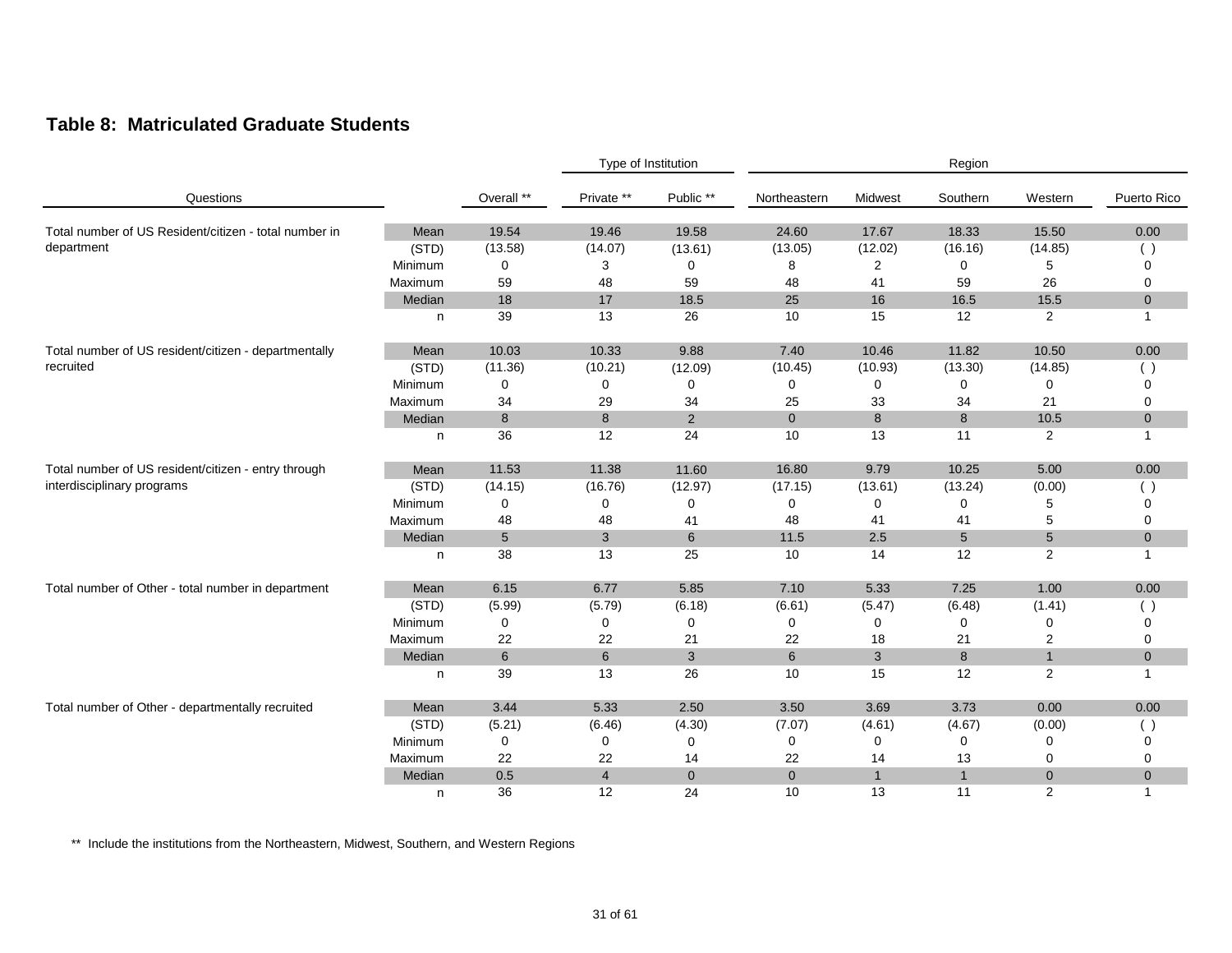| Table 8 - Continue: Matriculated Graduate Students      |         |                |                | Type of Institution |                |                | Region                  |                           |              |
|---------------------------------------------------------|---------|----------------|----------------|---------------------|----------------|----------------|-------------------------|---------------------------|--------------|
| Questions                                               |         | Overall **     | Private **     | Public **           | Northeastern   | Midwest        | Southern                | Western                   | Puerto Rico  |
| Total number of Other - entry through interdisciplinary | Mean    | 2.84           | 2.31           | 3.12                | 3.50           | 1.64           | 4.00                    | 1.00                      | 0.00         |
| programs                                                | (STD)   | (4.39)         | (3.68)         | (4.76)              | (4.09)         | (2.37)         | (6.32)                  | (1.41)                    | $($ )        |
|                                                         | Minimum | $\mathbf 0$    | 0              | $\pmb{0}$           | 0              | 0              | 0                       | $\Omega$                  | 0            |
|                                                         | Maximum | 21             | 11             | 21                  | 11             | $\overline{7}$ | 21                      | $\overline{2}$            | $\mathbf 0$  |
|                                                         | Median  | $1.5$          | $\overline{0}$ | $\overline{2}$      | $\overline{2}$ | $\overline{0}$ | $\overline{2}$          | $\mathbf{1}$              | $\mathbf 0$  |
|                                                         | n       | 38             | 13             | 25                  | 10             | 14             | 12                      | 2                         | $\mathbf{1}$ |
| Total number of Male - total number in department       | Mean    | 11.18          | 10.17          | 11.65               | 13.78          | 10.40          | 11.08                   | 6.00                      | 0.00         |
|                                                         | (STD)   | (7.26)         | (6.64)         | (7.60)              | (6.85)         | (5.94)         | (9.29)                  | (2.83)                    | $($ )        |
|                                                         | Minimum | $\pmb{0}$      | $\mathbf 0$    | $\mathbf 0$         | 6              | $\mathbf{1}$   | 0                       |                           | 0            |
|                                                         | Maximum | 32             | 22             | 32                  | 23             | 21             | 32                      | 8                         | $\pmb{0}$    |
|                                                         | Median  | 11             | 9              | 11                  | 12             | 11             | 10.5                    | $6\phantom{1}$            | $\mathbf{0}$ |
|                                                         | n       | 38             | 12             | 26                  | 9              | 15             | 12                      | 2                         | $\mathbf{1}$ |
| Total number of Male - departmentally recruited         | Mean    | 4.80           | 3.91           | 5.21                | 2.67           | 5.85           | 5.64                    | 3.00                      | 0.00         |
|                                                         | (STD)   | (5.79)         | (3.70)         | (6.57)              | (4.36)         | (6.43)         | (6.38)                  | (4.24)                    |              |
|                                                         | Minimum | 0              | 0              | 0                   | 0              | 0              | 0                       | 0                         | 0            |
|                                                         | Maximum | 18             | $10$           | 18                  | 12             | 17             | 18                      | 6                         | $\mathbf 0$  |
|                                                         | Median  | $\overline{2}$ | $\overline{4}$ | 1.5                 | $\mathbf{0}$   | $\overline{4}$ | $\overline{\mathbf{4}}$ | $\ensuremath{\mathsf{3}}$ | $\pmb{0}$    |
|                                                         | n       | 35             | 11             | 24                  | 9              | 13             | 11                      | 2                         | $\mathbf{1}$ |
| Total number of Male - entry through interdisciplinary  | Mean    | 6.24           | 5.83           | 6.44                | 9.78           | 4.43           | 6.25                    | 3.00                      | 0.00         |
| programs                                                | (STD)   | (7.10)         | (8.73)         | (6.37)              | (8.66)         | (5.52)         | (7.62)                  | (1.41)                    | ( )          |
|                                                         | Minimum | $\mathbf 0$    | 0              | 0                   | 0              | 0              | 0                       | $\overline{2}$            | $\mathbf 0$  |
|                                                         | Maximum | 24             | 22             | 24                  | 22             | 15             | 24                      | $\overline{4}$            | 0            |
|                                                         | Median  | $\overline{4}$ | $\mathbf 0$    | $\sqrt{5}$          | 11             | $\mathbf 2$    | 4.5                     | $\ensuremath{\mathsf{3}}$ | $\pmb{0}$    |
|                                                         | n       | 37             | 12             | 25                  | 9              | 14             | 12                      | 2                         | $\mathbf{1}$ |
| Total number of Female - total number in department     | Mean    | 14.61          | 15.50          | 14.19               | 18.22          | 12.87          | 14.75                   | 10.50                     | 0.00         |
|                                                         | (STD)   | (9.34)         | (10.58)        | (8.91)              | (7.81)         | (8.87)         | (11.01)                 | (10.61)                   | ( )          |
|                                                         | Minimum | 0              | 3              | $\pmb{0}$           | 9              | $\overline{2}$ | 0                       | 3                         | $\pmb{0}$    |
|                                                         | Maximum | 38             | 34             | 38                  | 31             | 34             | 38                      | 18                        | 0            |
|                                                         | Median  | 14.5           | 12             | 15                  | 17             | 12             | 15                      | 10.5                      | $\mathbf 0$  |
|                                                         | n       | 38             | 12             | 26                  | 9              | 15             | 12                      | $\overline{c}$            | $\mathbf{1}$ |
| Total number of Female - departmentally recruited       | Mean    | 6.89           | 6.64           | 7.00                | 4.22           | 6.31           | 9.64                    | 7.50                      | 0.00         |
|                                                         | (STD)   | (8.38)         | (8.66)         | (8.44)              | (6.50)         | (6.96)         | (10.98)                 | (10.61)                   |              |
|                                                         | Minimum | 0              | 0              | 0                   | 0              | 0              | 0                       | 0                         | 0            |
|                                                         | Maximum | 27             | 27             | 24                  | 16             | 20             | 27                      | 15                        | $\pmb{0}$    |
|                                                         | Median  | 2              | $\overline{4}$ | $\mathbf{1}$        | $\overline{0}$ | $\overline{4}$ | $\sqrt{5}$              | 7.5                       | $\pmb{0}$    |
|                                                         | n.      | 35             | 11             | 24                  | 9              | 13             | 11                      | 2                         | $\mathbf{1}$ |

#### 32 of 61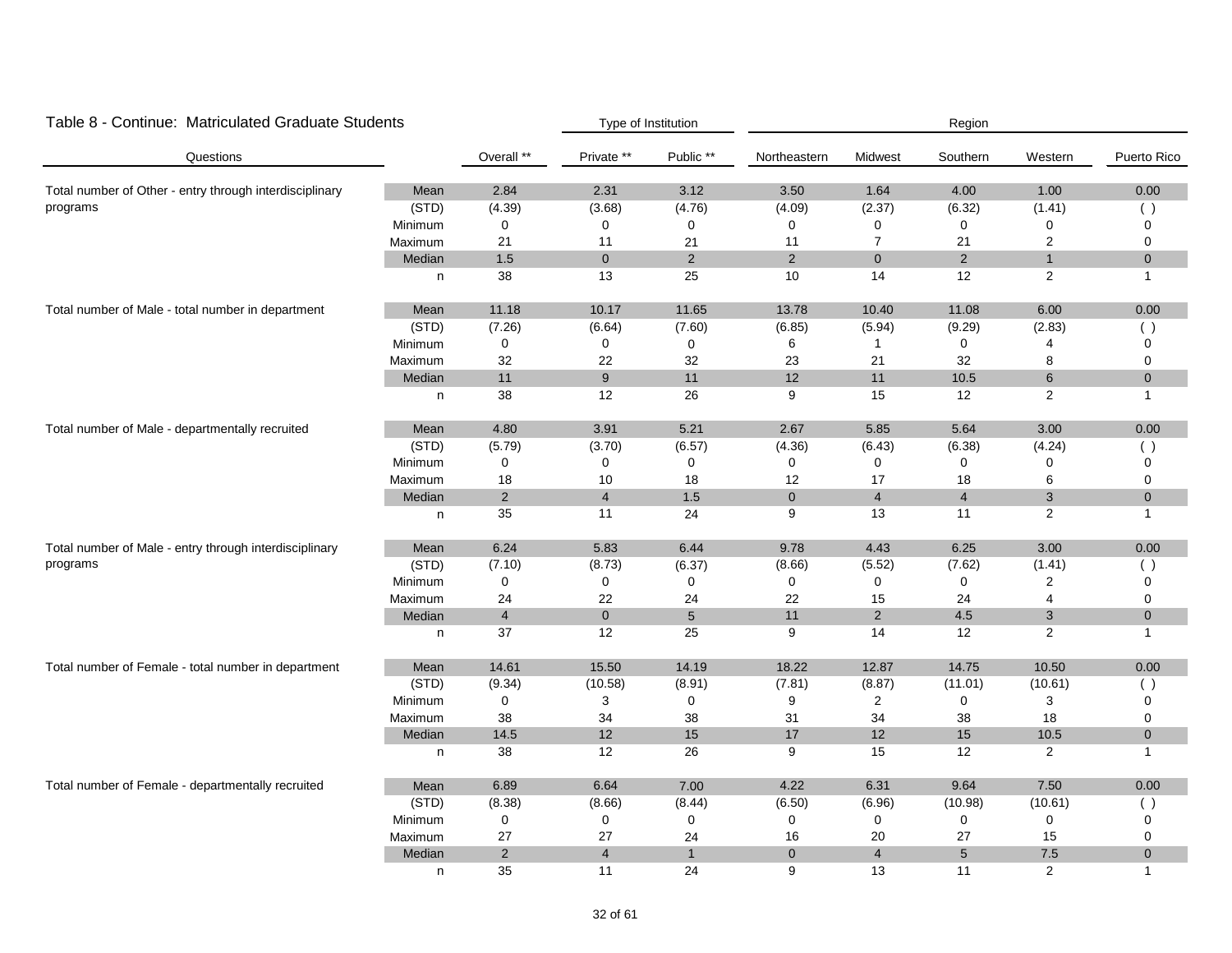| Table 8 - Continue: Matriculated Graduate Students         |         | Type of Institution |             | Region         |                |              |              |                |                |
|------------------------------------------------------------|---------|---------------------|-------------|----------------|----------------|--------------|--------------|----------------|----------------|
| Questions                                                  |         | Overall **          | Private **  | Public **      | Northeastern   | Midwest      | Southern     | Western        | Puerto Rico    |
| Total number of Female - entry through interdisciplinary   | Mean    | 8.43                | 9.00        | 8.16           | 13.00          | 7.07         | 7.50         | 3.00           | 0.00           |
| programs                                                   | (STD)   | (9.77)              | (12.18)     | (8.66)         | (11.00)        | (10.18)      | (8.74)       | (0.00)         | $(\ )$         |
|                                                            | Minimum | 0                   | 0           | 0              | 0              | 0            | 0            | 3              | 0              |
|                                                            | Maximum | 34                  | 34          | 29             | 31             | 34           | 29           | 3              | 0              |
|                                                            | Median  | $5\phantom{.0}$     | 3.5         | $\overline{7}$ | 9              | $\mathbf{3}$ | 5.5          | 3              | $\mathbf 0$    |
|                                                            | n.      | 37                  | 12          | 25             | 9              | 14           | 12           | $\overline{2}$ |                |
| Total number of Minority - total number in department      | Mean    | 3.54                | 4.64        | 3.08           | 5.00           | 2.47         | 4.08         | 2.50           | 0.00           |
|                                                            | (STD)   | (3.46)              | (4.78)      | (2.71)         | (5.32)         | (1.88)       | (3.60)       | (0.71)         | ()             |
|                                                            | Minimum | 0                   | $\Omega$    | 0              |                | O            | 0            | 2              | 0              |
|                                                            | Maximum | 15                  | 15          | 12             | 15             | 5            | 12           | 3              | 0              |
|                                                            | Median  | $\mathbf{3}$        | 3           | $\overline{2}$ | 3.5            | 2            | 3            | 2.5            | $\mathbf 0$    |
|                                                            | n.      | 37                  | 11          | 26             | 8              | 15           | 12           | 2              |                |
| Total number of Minority - departmentally recruited        | Mean    | 1.27                | 1.44        | 1.21           | 0.13           | 1.50         | 2.00         | 0.50           | 0.00           |
|                                                            | (STD)   | (1.94)              | (2.65)      | (1.67)         | (0.35)         | (1.73)       | (2.61)       | (0.71)         | $($ )          |
|                                                            | Minimum | 0                   | 0           | 0              |                | 0            | 0            | 0              | 0              |
|                                                            | Maximum | 8                   | 8           | 5              |                | 5            | 8            |                | 0              |
|                                                            | Median  | $\mathbf{0}$        | $\mathbf 0$ | 0.5            | $\overline{0}$ | $\mathbf{1}$ | $\mathbf{1}$ | 0.5            | $\mathbf 0$    |
|                                                            | n.      | 33                  | 9           | 24             | 8              | 12           | 11           | $\overline{2}$ |                |
| Total number of Minority - entry through interdisciplinary | Mean    | 1.86                | 2.30        | 1.68           | 3.00           | 1.00         | 2.00         | 2.00           | 0.00           |
| programs                                                   | (STD)   | (2.57)              | (3.53)      | (2.14)         | (3.78)         | (1.87)       | (2.37)       | (0.00)         | $\overline{1}$ |
|                                                            | Minimum | 0                   | 0           | 0              |                | 0            |              |                |                |
|                                                            | Maximum | 11                  | 11          |                | 11             | 5            |              | 2              | 0              |
|                                                            | Median  | $\mathbf{1}$        | 0.5         | $\mathbf{1}$   | $\overline{2}$ | $\mathbf{0}$ | $\mathbf{1}$ | 2              | $\mathbf 0$    |
|                                                            | n       | 35                  | 10          | 25             | 8              | 13           | 12           | $\overline{2}$ |                |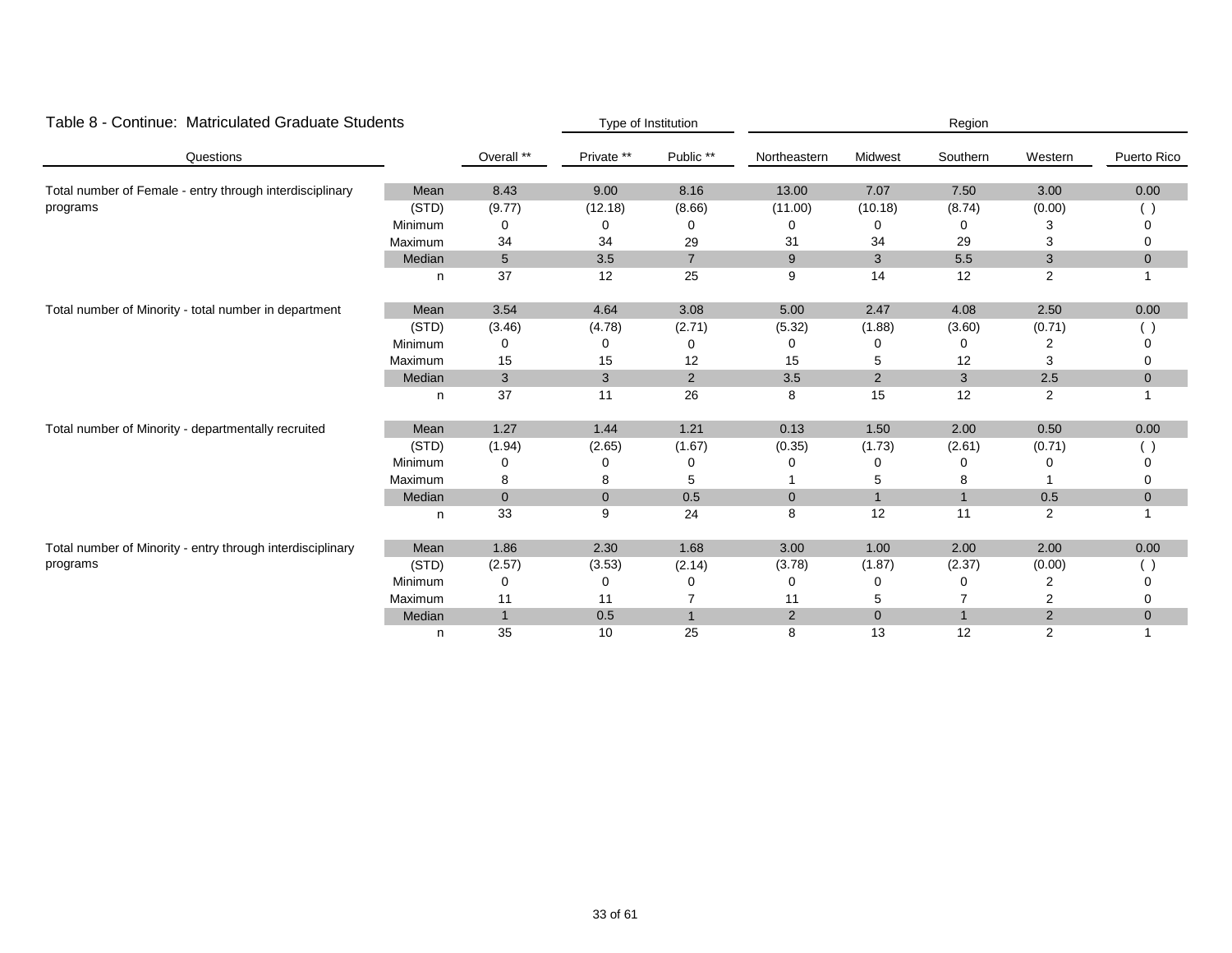### **and Other Financial Information Table 9: Graduate Students Stipends**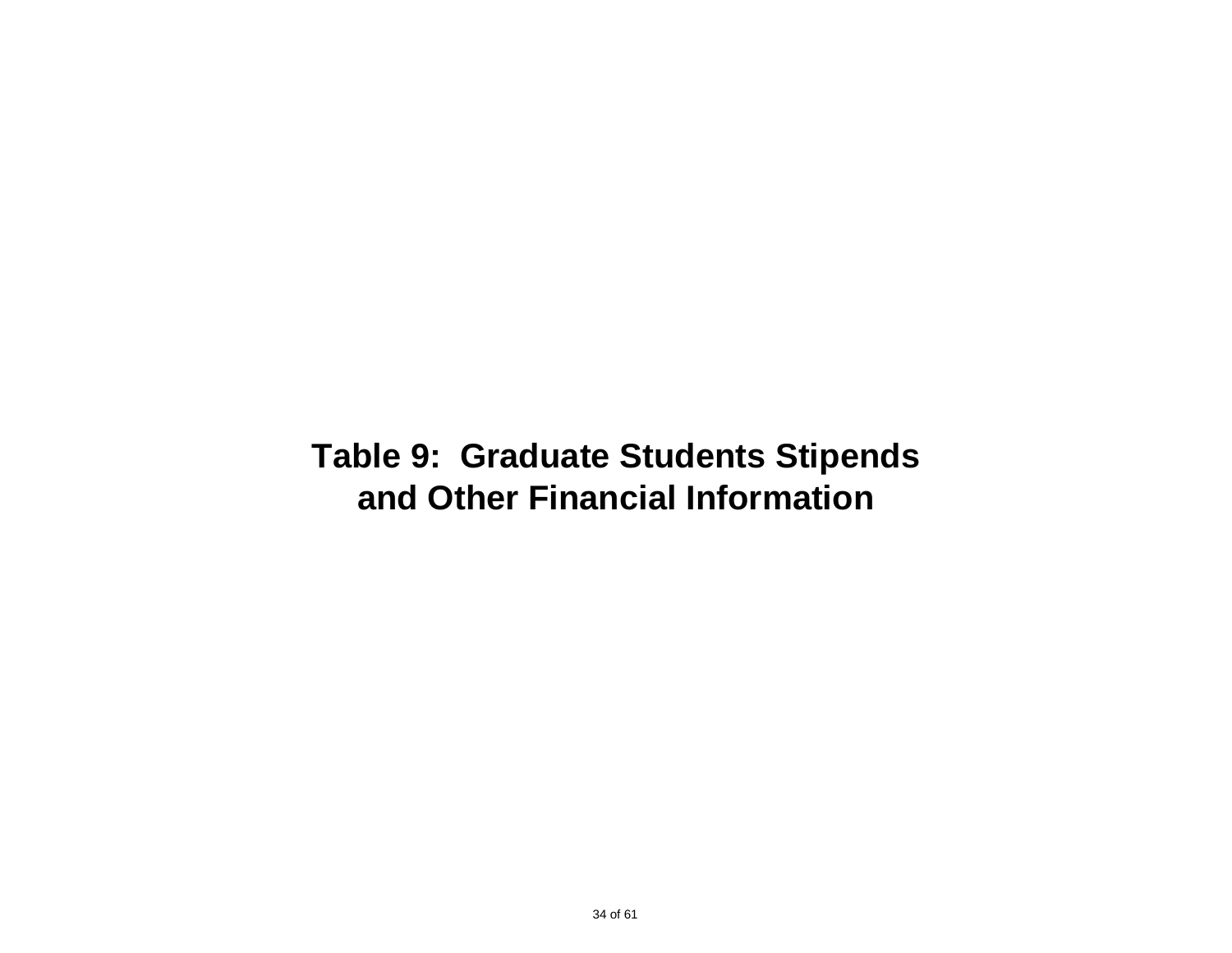|  |  |  |  |  |  |  | Table 9: Graduate Students Stipends and Other Financial Information |
|--|--|--|--|--|--|--|---------------------------------------------------------------------|
|--|--|--|--|--|--|--|---------------------------------------------------------------------|

|                                                              |         |                |                | Type of Institution |                |                | Region       |                |                |
|--------------------------------------------------------------|---------|----------------|----------------|---------------------|----------------|----------------|--------------|----------------|----------------|
| Questions                                                    |         | Overall **     | Private **     | Public **           | Northeastern   | Midwest        | Southern     | Western        | Puerto Rico    |
| Total number of students on stipends                         | Mean    | 26.27          | 25.64          | 26.59               | 35.50          | 20.88          | 25.54        | 28.00          | 0.00           |
|                                                              | (STD)   | (15.58)        | (19.09)        | (13.82)             | (13.21)        | (15.09)        | (16.81)      | (2.83)         |                |
|                                                              | Minimum | $\mathbf 0$    | 0              | 4                   | $\overline{7}$ | 0              | 3            | 26             | $\Omega$       |
|                                                              | Maximum | 70             | 53             | 70                  | 53             | 49             | 70           | 30             | 0              |
|                                                              | Median  | 26             | 26.5           | 26                  | 37.5           | 17.5           | 23           | 28             | $\overline{0}$ |
|                                                              | n       | 41             | 14             | 27                  | 10             | 16             | 13           | $\mathbf{2}$   |                |
| Total number of students on departmental stipends            | Mean    | 6.11           | 3.29           | 7.63                | 4.60           | 5.80           | 8.12         | 3.00           | $0.00\,$       |
|                                                              | (STD)   | (7.39)         | (4.48)         | (8.24)              | (5.54)         | (8.42)         | (7.90)       | (4.24)         |                |
|                                                              | Minimum | 0              | $\Omega$       | 0                   | $\mathbf 0$    | 0              | 0            | 0              | $\Omega$       |
|                                                              | Maximum | 33             | 16             | 33                  | 16             | 33             | 21           | 6              | 0              |
|                                                              | Median  | $\overline{4}$ | $\overline{2}$ | $\,6\,$             | $\mathbf{3}$   | $\overline{4}$ | $9\,$        | 3              | $\overline{0}$ |
|                                                              | n       | 40             | 14             | 26                  | 10             | 15             | 13           | 2              | $\overline{1}$ |
| Total number of students on training grant stipends          | Mean    | 3.08           | 3.64           | 2.77                | 4.60           | 2.33           | 2.46         | 5.00           | 0.00           |
|                                                              | (STD)   | (4.00)         | (4.73)         | (3.61)              | (4.43)         | (4.19)         | (3.55)       | (2.83)         | ( )            |
|                                                              | Minimum | 0              | 0              | 0                   | 0              | 0              | 0            | 3              |                |
|                                                              | Maximum | 13             | 11             | 13                  | 11             | 11             | 13           | $\overline{7}$ | 0              |
|                                                              | Median  | $\mathbf{1}$   | $\overline{0}$ | $\mathbf{1}$        | $\overline{4}$ | $\overline{0}$ | $\mathbf{1}$ | $\sqrt{5}$     | $\overline{0}$ |
|                                                              | n       | 40             | 14             | 26                  | 10             | 15             | 13           | $\overline{2}$ | -1             |
| Total number of students on research grant stipends          | Mean    | 14.03          | 13.29          | 14.42               | 19.80          | 10.30          | 13.12        | 19.00          | 0.00           |
|                                                              | (STD)   | (10.59)        | (10.62)        | (10.76)             | (8.99)         | (8.65)         | (12.88)      | (2.83)         |                |
|                                                              | Minimum | 0              | 0              | 0                   | 5              | 0              | 0            | 17             | $\Omega$       |
|                                                              | Maximum | 45             | 32             | 45                  | 32             | 29             | 45           | 21             | 0              |
|                                                              | Median  | 14.5           | 14.5           | 12.5                | 20.5           | $\overline{7}$ | 9            | 19             | $\overline{0}$ |
|                                                              | n       | 40             | 14             | 26                  | 10             | 15             | 13           | $\overline{2}$ |                |
| Total number of students on fellowship (univ/other) stipends | Mean    | 2.89           | 3.50           | 2.56                | 3.40           | 4.03           | 1.46         | 1.00           | 0.00           |
|                                                              | (STD)   | (4.89)         | (6.99)         | (3.40)              | (7.99)         | (4.37)         | (1.66)       | (1.41)         |                |
|                                                              | Minimum | 0              | 0              | 0                   | 0              | 0              | 0            | 0              | $\Omega$       |
|                                                              | Maximum | 26             | 26             | 12                  | 26             | 12             | 6            | 2              | 0              |
|                                                              | Median  | $\mathbf{1}$   | 0.5            | 1.25                | $\mathbf{1}$   | $\overline{2}$ | $\mathbf{1}$ | $\mathbf{1}$   | $\overline{0}$ |
|                                                              | n       | 40             | 14             | 26                  | 10             | 15             | 13           | 2              | $\mathbf{1}$   |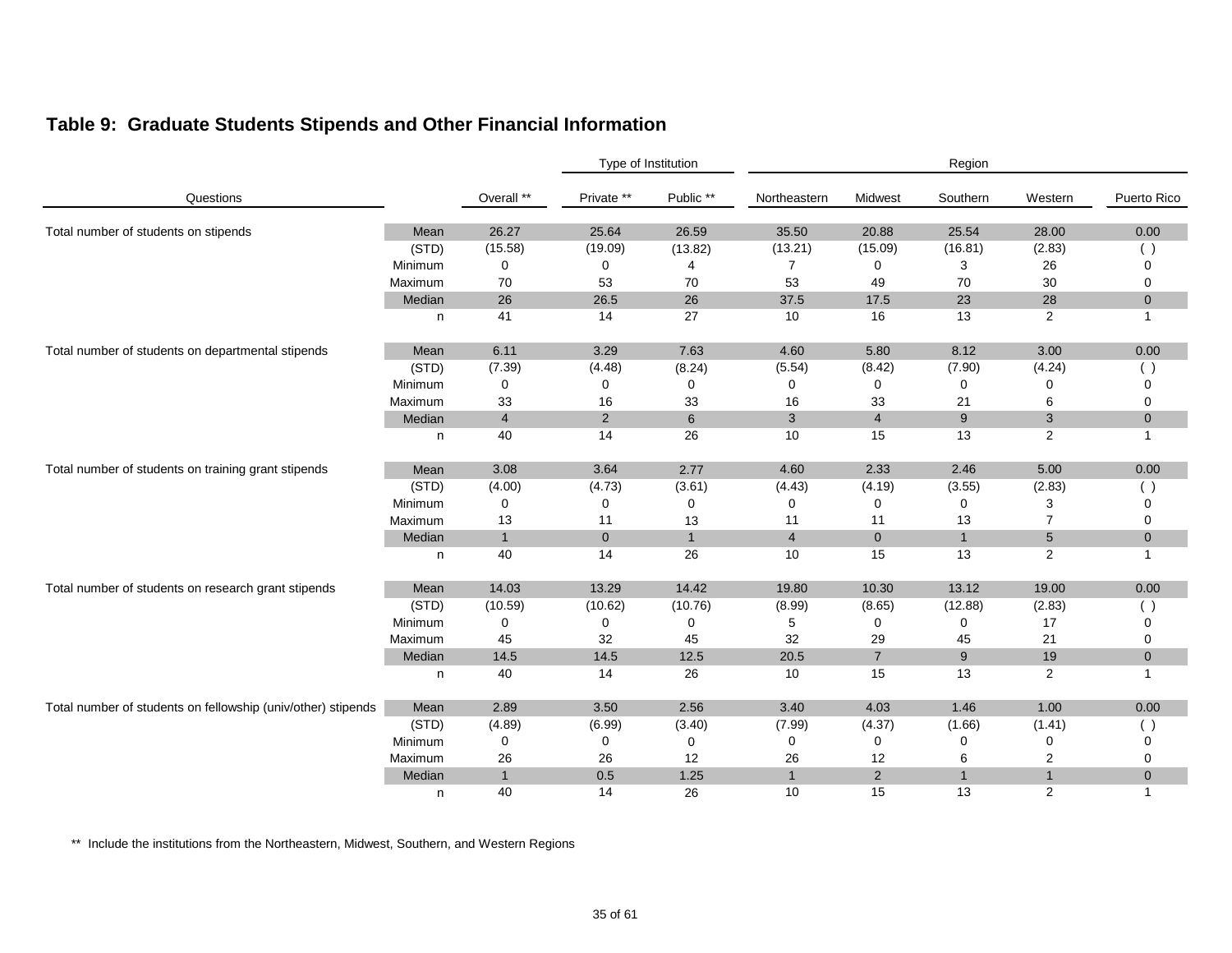### Table 9 - Continue: Graduate Students Stipends and

| <b>Other Financial Information</b>                       |         |             | Type of Institution |             | Region         |                |              |                |              |
|----------------------------------------------------------|---------|-------------|---------------------|-------------|----------------|----------------|--------------|----------------|--------------|
| Questions                                                |         | Overall **  | Private **          | Public **   | Northeastern   | Midwest        | Southern     | Western        | Puerto Rico  |
| Total number of students on other stipends               | Mean    | 0.95        | 1.86                | 0.46        | 3.10           | 0.13           | 0.38         | 0.00           | 0.00         |
|                                                          | (STD)   | (3.84)      | (6.40)              | (1.03)      | (7.52)         | (0.35)         | (0.51)       | (0.00)         | ( )          |
|                                                          | Minimum | 0           | 0                   | 0           | 0              | 0              | 0            |                | $\mathbf 0$  |
|                                                          | Maximum | 24          | 24                  | 5           | 24             | $\mathbf{1}$   | 1            | $\mathbf 0$    | $\mathbf 0$  |
|                                                          | Median  | $\pmb{0}$   | $\overline{0}$      | $\mathbf 0$ | $\overline{0}$ | $\mathbf{0}$   | $\mathbf{0}$ | $\pmb{0}$      | $\pmb{0}$    |
|                                                          | n       | 40          | 14                  | 26          | 10             | 15             | 13           | 2              | $\mathbf{1}$ |
| Are your students on 12-month stipends                   |         |             |                     |             |                |                |              |                |              |
| Yes                                                      |         | 95.00%      | 83.33%              | 100.00%     | 100.00%        | 87.50%         | 100.00%      | 100.00%        |              |
| No                                                       |         | 5.00%       | 16.67%              | 0.00%       | 0.00%          | 12.50%         | 0.00%        | 0.00%          |              |
|                                                          | n       | 40          | 12                  | 28          | 9              | 16             | 13           | $\overline{2}$ | 0            |
| What is the average stipend for Ph.D. Students?:         | Mean    | \$20,024    | \$19,375            | \$20,457    | \$18,545       | \$20,662       | \$21,000     |                |              |
| <b>GTA</b>                                               | (STD)   | (\$5,766)   | (\$9,212)           | (\$2,149)   | (\$10,030)     | (\$2,721)      | (\$1,000)    |                |              |
|                                                          | Minimum | \$725       | \$725               | \$16,000    | \$725          | \$16,000       | \$20,000     |                |              |
|                                                          | Maximum | \$24,000    | \$24,000            | \$24,000    | \$24,000       | \$24,000       | \$22,000     |                |              |
|                                                          | Median  | \$21,000    | \$23,500            | \$20,700    | \$23,500       | \$20,700       | \$21,000     |                |              |
|                                                          | n       | 15          | 6                   | 9           | 5              | $\overline{7}$ | 3            | $\mathbf 0$    | $\pmb{0}$    |
| What is the average stipend for Ph.D. Students?:         | Mean    | \$21,742    | \$24,242            | \$21,165    | \$23,356       | \$21,179       | \$20,606     | \$23,250       |              |
| GRA                                                      | (STD)   | (\$2,445)   | (\$1,619)           | (\$2,246)   | (\$2,146)      | (\$2,574)      | (\$2,020)    | (\$1,061)      |              |
|                                                          | Minimum | \$16,000    | \$22,000            | \$16,000    | \$20,772       | \$16,108       | \$16,000     | \$22,500       |              |
|                                                          | Maximum | \$26,500    | \$26,500            | \$25,235    | \$26,500       | \$24,000       | \$23,762     | \$24,000       |              |
|                                                          | Median  | \$21,750    | \$23,875            | \$21,000    | \$23,500       | \$21,000       | \$20,600     | \$23,250       |              |
|                                                          | n       | 32          | 6                   | 26          | 9              | 11             | 10           | $\overline{2}$ | 0            |
| What is the average stipend for Ph.D. Students?:         | Mean    | \$22,204    | \$23,465            | \$21,643    | \$24,129       | \$20,549       | \$22,509     | \$22,500       |              |
| Fellowship                                               | (STD)   | (\$3,640)   | (\$2,247)           | (\$4,041)   | (\$2,089)      | (\$4,881)      | (\$2,808)    | ( )            |              |
|                                                          | Minimum | \$8,304     | \$20,000            | \$8,304     | \$20,772       | \$8,304        | \$20,000     | \$22,500       |              |
|                                                          | Maximum | \$30,000    | \$27,000            | \$30,000    | \$27,000       | \$24,000       | \$30,000     | \$22,500       |              |
|                                                          | Median  | \$22,250    | \$23,625            | \$22,000    | \$24,000       | \$22,000       | \$21,850     | \$22,500       |              |
|                                                          | n       | 26          | 8                   | 18          | 6              | 9              | 10           | $\overline{1}$ | 0            |
| Percentage of students with tuition and fees paid by the | Mean    | 44.55       | 39.86               | 46.89       | 40.45          | 30.63          | 64.31        | 50.00          | 0.00         |
| department? (%)                                          | (STD)   | (47.44)     | (47.50)             | (48.11)     | (48.92)        | (44.81)        | (45.46)      | (70.71)        | ( )          |
|                                                          | Minimum | $\mathbf 0$ | 0                   | 0           | $\mathbf 0$    | 0              | 0            | $\Omega$       | 0            |
|                                                          | Maximum | 100         | 100                 | 100         | 100            | 100            | 100          | 100            | $\mathbf 0$  |
|                                                          | Median  | 8.5         | 8.5                 | 35.5        | $\mathbf{1}$   | $\mathbf{1}$   | 87           | 50             | $\mathbf 0$  |
|                                                          | n       | 42          | 14                  | 28          | 11             | 16             | 13           | 2              | $\mathbf{1}$ |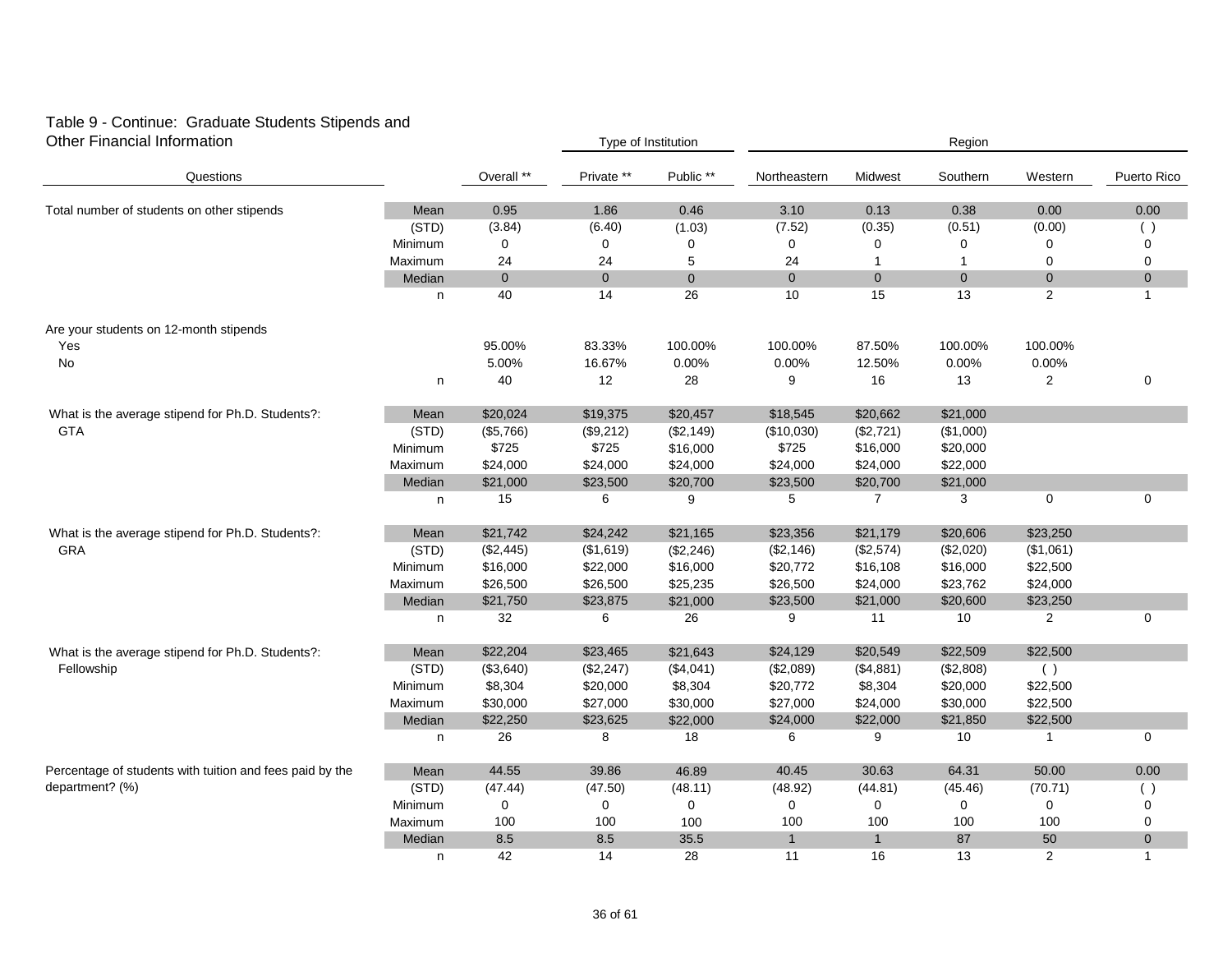### Table 9 - Continue: Graduate Students Stipends and

| <b>Other Financial Information</b>                        |         |            | Type of Institution |           | Region       |           |          |           |             |  |
|-----------------------------------------------------------|---------|------------|---------------------|-----------|--------------|-----------|----------|-----------|-------------|--|
| Questions                                                 |         | Overall ** | Private **          | Public ** | Northeastern | Midwest   | Southern | Western   | Puerto Rico |  |
| How much does the department pay for health insurance for | Mean    | \$795      | \$871               | \$758     | \$1,116      | \$881     | \$397    | \$1,127   | \$0         |  |
| your graduate students?                                   | (STD)   | (\$1,077)  | (\$1,058)           | (\$1,103) | (\$1,305)    | (\$1,149) | (\$673)  | (\$1,594) |             |  |
|                                                           | Minimum | \$0        | \$0                 | \$0       | \$0          | \$0       | \$0      | \$0       | \$0         |  |
|                                                           | Maximum | \$3,200    | \$2,820             | \$3,200   | \$3,162      | \$3,200   | \$1,834  | \$2,254   | \$0         |  |
|                                                           | Median  | \$0        | \$0                 | \$0       | \$614        | \$0       | \$0      | \$1,127   | \$0         |  |
|                                                           | n       | 40         | 13                  | 27        | 10           | 15        | 13       | 2         |             |  |
| How much recruiting bonus do you pay to incoming graduate | Mean    | \$207      | \$0                 | \$315     | \$0          | \$500     | \$0      | \$250     | \$0         |  |
| students?                                                 | (STD)   | (\$901)    | (50)                | (\$1,102) | (50)         | (\$1,414) | (\$0)    | (\$354)   |             |  |
|                                                           | Minimum | \$0        | \$0                 | \$0       | \$0          | \$0       | \$0      | \$0       | \$0         |  |
|                                                           | Maximum | \$5,000    | \$0                 | \$5,000   | \$0          | \$5,000   | \$0      | \$500     | \$0         |  |
|                                                           | Median  | \$0        | \$0                 | \$0       | \$0          | \$0       | \$0      | \$250     | \$0         |  |
|                                                           | n       | 41         | 14                  | 27        | 11           | 16        | 12       | 2         |             |  |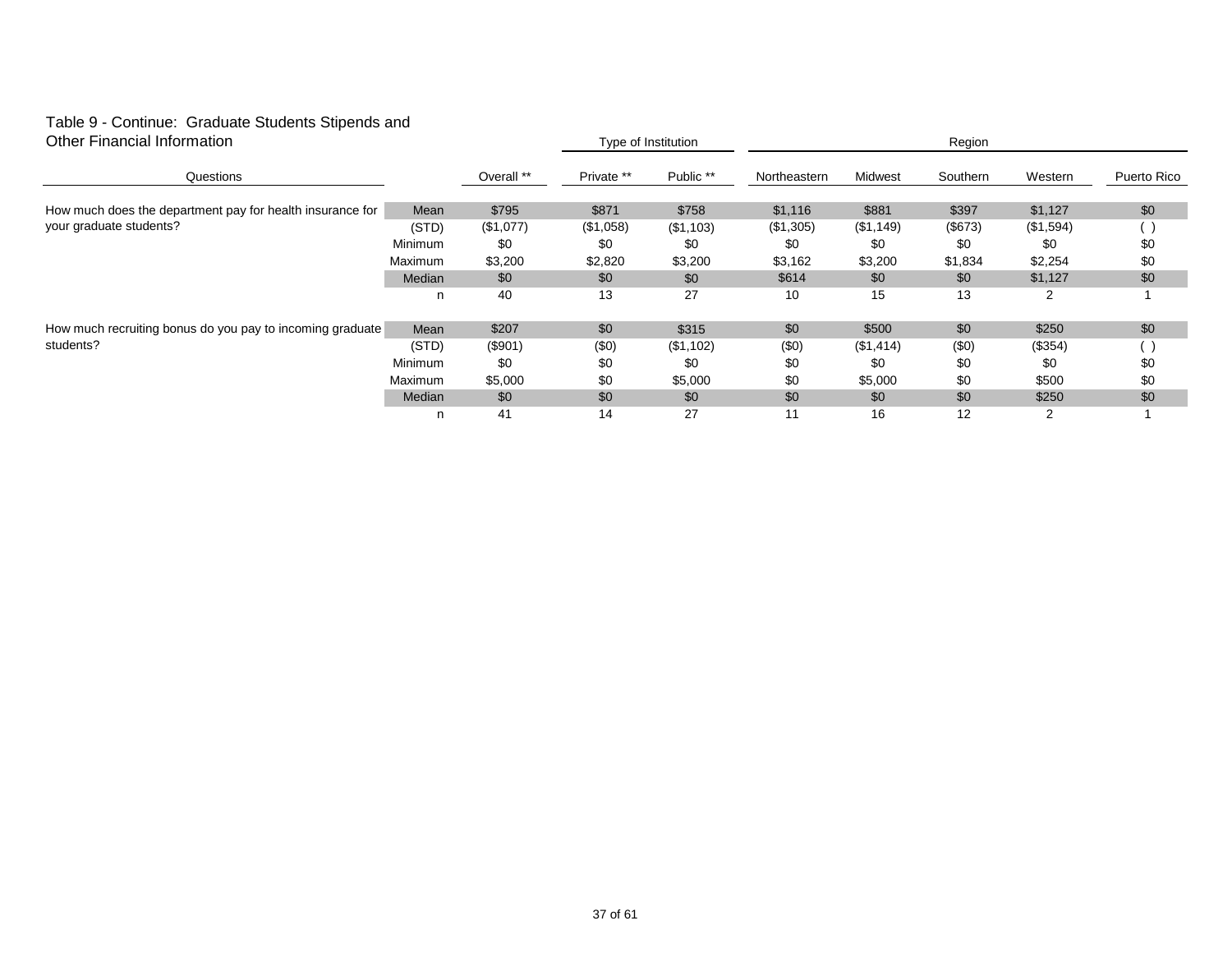# **Table 10: Departmental Postdoctoral Information**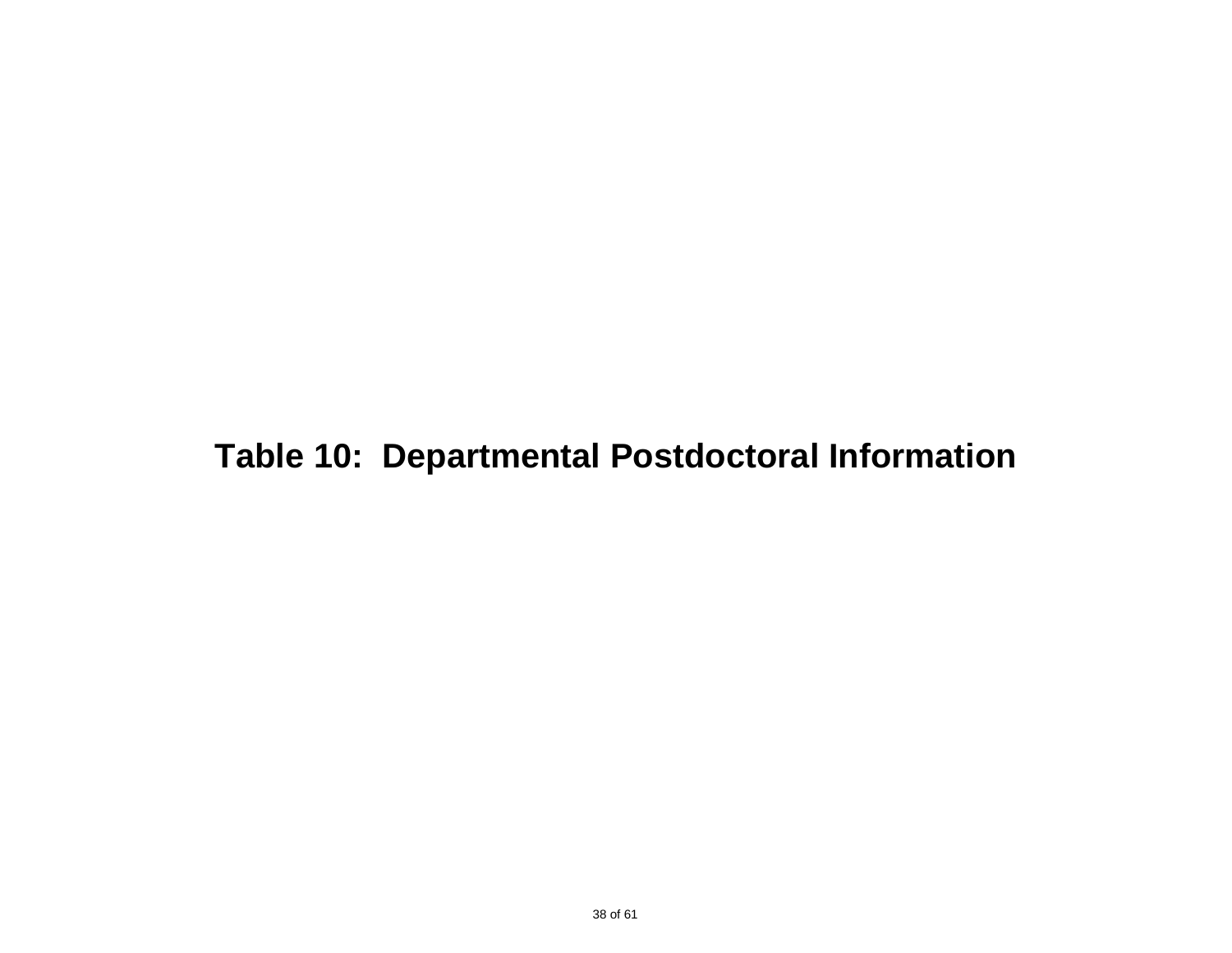#### **Table 10: Departmental Postdoctoral Information**

|                                                               |         |                |                | Type of Institution |                |                | Region         |                |                |
|---------------------------------------------------------------|---------|----------------|----------------|---------------------|----------------|----------------|----------------|----------------|----------------|
| Questions                                                     |         | Overall **     | Private **     | Public **           | Northeastern   | Midwest        | Southern       | Western        | Puerto Rico    |
| Total number of US citizen/permanent resident postdoctoral    | Mean    | 5.55           | 6.43           | 5.11                | 8.64           | 3.56           | 4.00           | 14.50          | 0.00           |
| fellows in the department.                                    | (STD)   | (7.02)         | (8.54)         | (6.26)              | (8.64)         | (5.97)         | (5.63)         | (0.71)         | ( )            |
|                                                               | Minimum | 0              | 0              | 0                   |                | 0              | 0              | 14             | 0              |
|                                                               | Maximum | 24             | 24             | 21                  | 23             | 24             | 16             | 15             | $\mathbf 0$    |
|                                                               | Median  | 2.5            | 2.5            | 2.5                 | $\overline{4}$ | $\overline{2}$ | $\overline{2}$ | 14.5           | $\mathbf 0$    |
|                                                               | n.      | 42             | 14             | 28                  | 11             | 16             | 13             | 2              | $\mathbf{1}$   |
| Total number of other postdoctoral fellows in the             | Mean    | 7.19           | 8.57           | 6.50                | 11.55          | 5.69           | 5.46           | 6.50           | 0.00           |
| department.                                                   | (STD)   | (6.55)         | (6.65)         | (6.51)              | (8.98)         | (3.84)         | (5.50)         | (9.19)         | ( )            |
|                                                               | Minimum | 0              |                | 0                   | 0              | 1              | 0              | 0              | 0              |
|                                                               | Maximum | 29             | 22             | 29                  | 29             | 13             | 20             | 13             | 0              |
|                                                               | Median  | 6.5            | 7.5            | $5\phantom{.0}$     | 10             | 5              | $\overline{4}$ | 6.5            | $\overline{0}$ |
|                                                               | n       | 42             | 14             | 28                  | 11             | 16             | 13             | 2              | $\mathbf{1}$   |
| Average number of years of training for your postdoctoral     | Mean    | 3.40           | 3.50           | 3.36                | 3.64           | 3.44           | 3.00           | 4.50           | 0.00           |
| fellows.                                                      | (STD)   | (1.38)         | (1.65)         | (1.25)              | (1.03)         | (1.75)         | (1.15)         | (0.71)         | ( )            |
|                                                               | Minimum | 0              | 0              | 0                   | $\overline{c}$ | 0              | 0              | 4              | 0              |
|                                                               | Maximum | $\overline{7}$ | $\overline{7}$ | $\overline{7}$      | 5              | $\overline{7}$ | 4              | 5              | 0              |
|                                                               | Median  | 3              | 3.5            | 3                   | 3              | 3              | 3              | 4.5            | $\overline{0}$ |
|                                                               | n       | 42             | 14             | 28                  | 11             | 16             | 13             | $\overline{2}$ | $\mathbf{1}$   |
| How much does the department pay for health insurance for     | Mean    | \$3,037        | \$5,547        | \$1,731             | \$3,151        | \$3,071        | \$3,067        | \$2,036        | \$0            |
| your post-doctoral fellows?                                   | (STD)   | (\$5,384)      | (\$7,777)      | (\$3,042)           | (\$6,762)      | (\$3,898)      | (\$6,416)      | (\$2,879)      | ( )            |
|                                                               | Minimum | \$0            | \$0            | \$0                 | \$0            | \$0            | \$0            | \$0            | \$0            |
|                                                               | Maximum | \$21,440       | \$21,440       | \$12,000            | \$21,440       | \$12,720       | \$20,369       | \$4,072        | \$0            |
|                                                               | Median  | \$0            | \$1,512        | \$0                 | \$0            | \$1,756        | \$173          | \$2,036        | \$0            |
|                                                               | n       | 38             | 13             | 25                  | 10             | 14             | 12             | 2              | 1              |
| Are your post-doctoral fellows considered full time employees |         |                |                |                     |                |                |                |                |                |
| Yes                                                           |         | 88.10%         | 85.71%         | 89.29%              | 72.73%         | 100.00%        | 92.31%         | 50.00%         |                |
| <b>No</b>                                                     |         | 9.52%          | 7.14%          | 10.71%              | 18.18%         | 0.00%          | 7.69%          | 50.00%         |                |
| Not Sure                                                      |         | 2.38%          | 7.14%          | 0.00%               | 9.09%          | 0.00%          | 0.00%          | 0.00%          |                |
|                                                               | n       | 42             | 14             | 28                  | 11             | 16             | 13             | 2              | 0              |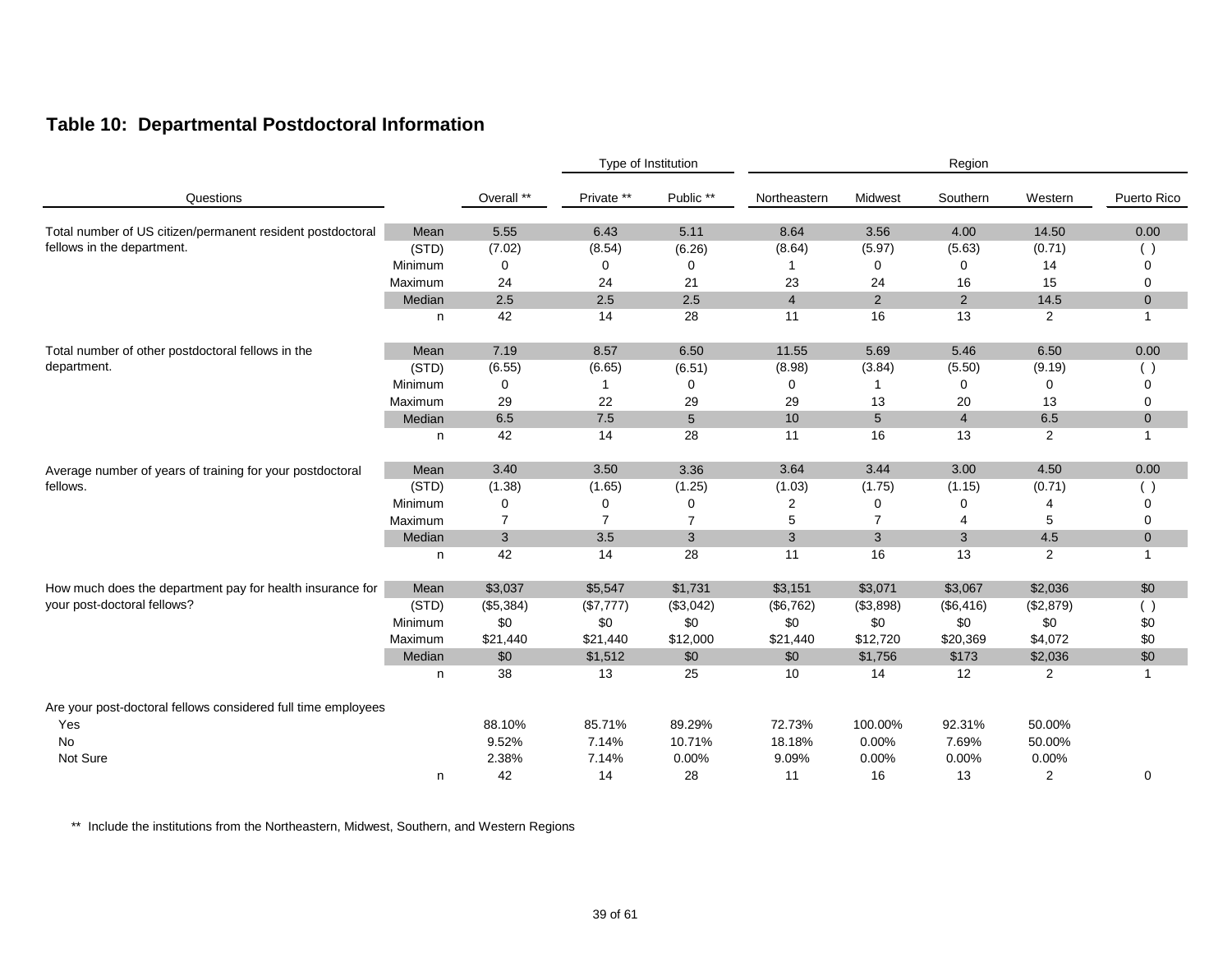### **(How many went directly to?) Table 11: Ph.D. Graduates Placement for the Past Five Years**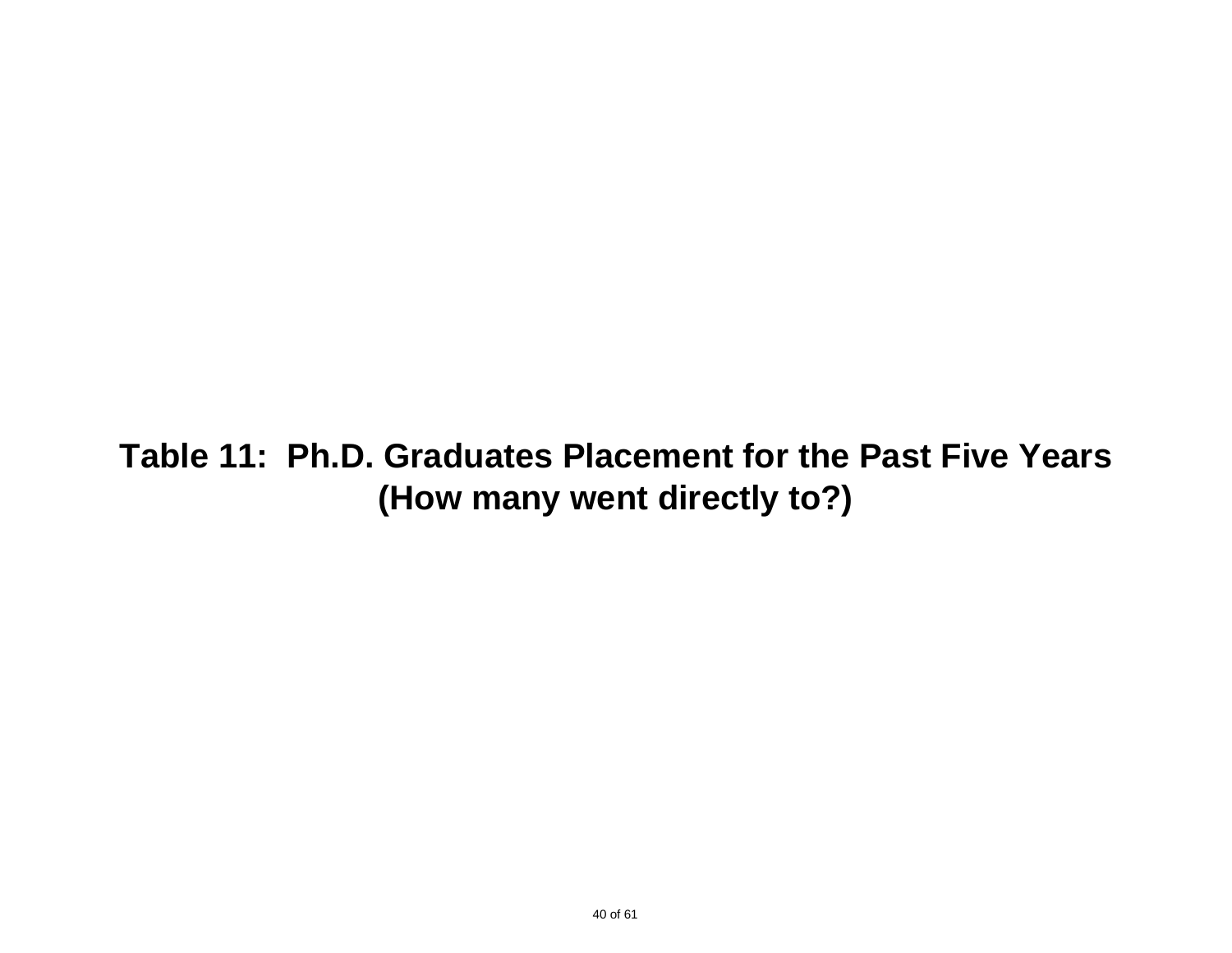#### **Table 11: Ph.D. Graduates Placement for the Past Five Years**

|                                      |         |                |                | Type of Institution |                |                | Region         |                                                              |                |
|--------------------------------------|---------|----------------|----------------|---------------------|----------------|----------------|----------------|--------------------------------------------------------------|----------------|
| Questions                            |         | Overall **     | Private **     | Public **           | Northeastern   | Midwest        | Southern       | Western                                                      | Puerto Rico    |
| Total number of Post-doc             | Mean    | 11.51          | 8.92           | 13.05               | 13.50          | 10.69          | 11.10          | 13.00                                                        | 0.00           |
|                                      | (STD)   | (7.82)         | (8.62)         | (7.06)              | (7.58)         | (9.01)         | (6.76)         | ( )                                                          | - 1            |
|                                      | Minimum | 0              | 0              | 3                   | 3              | 0              | 2              | 13                                                           | 0              |
|                                      | Maximum | 30             | 27             | 30                  | 23             | 30             | 23             | 13                                                           | 0              |
|                                      | Median  | 11             | 8              | 13.5                | 14             | $\bf 8$        | 13.5           | 13                                                           | $\mathbf 0$    |
|                                      | n       | 35             | 13             | 22                  | 8              | 16             | 10             | -1                                                           |                |
| Total number of Industry             | Mean    | 1.30           | 1.42           | 1.24                | 1.75           | 1.14           | 1.10           | 2.00                                                         | 0.00           |
|                                      | (STD)   | (1.65)         | (2.11)         | (1.37)              | (2.49)         | (1.61)         | (0.88)         | $(\ )$                                                       |                |
|                                      | Minimum | 0              | 0              | 0                   | O              | 0              | 0              | $\overline{2}$                                               | 0              |
|                                      | Maximum | 6              | 6              | 5                   | 6              | 5              | 3              | $\overline{2}$                                               | 0              |
|                                      | Median  | $\overline{1}$ | $\mathbf{0}$   | $\mathbf{1}$        | $\overline{0}$ | 0.5            | $\mathbf{1}$   | $\overline{2}$                                               | $\overline{0}$ |
|                                      | n       | 33             | 12             | 21                  | 8              | 14             | 10             | $\mathbf 1$                                                  |                |
| Total number of Gov't                | Mean    | 0.74           | 0.82           | 0.69                | 1.00           | 0.08           | 1.43           | 2.00                                                         | 0.00           |
|                                      | (STD)   | (0.94)         | (0.98)         | (0.95)              | (0.58)         | (0.29)         | (1.27)         | $(\cdot)$                                                    | J.             |
|                                      | Minimum | 0              | 0              | 0                   | 0              | 0              | 0              | $\overline{2}$                                               | 0              |
|                                      | Maximum | 3              | 3              | 3                   | 2              |                | 3              | $\overline{2}$                                               | 0              |
|                                      | Median  | $\mathbf{0}$   | $\overline{1}$ | $\mathbf 0$         | $\overline{1}$ | $\overline{0}$ | $\mathbf{1}$   | $\overline{2}$                                               | $\overline{0}$ |
|                                      | n       | 27             | 11             | 16                  | $\overline{7}$ | 12             | $\overline{7}$ | 1                                                            |                |
| Total number of Tenure track faculty | Mean    | 0.57           | 0.60           | 0.56                | 0.67           | 0.54           | 0.63           | 0.00                                                         | $0.00\,$       |
|                                      | (STD)   | (0.79)         | (1.07)         | (0.62)              | (1.21)         | (0.78)         | (0.52)         | $\left( \begin{array}{c} \cdot \\ \cdot \end{array} \right)$ |                |
|                                      | Minimum | 0              | 0              | 0                   | 0              | 0              |                | 0                                                            | 0              |
|                                      | Maximum | 3              | 3              | $\overline{c}$      | 3              | $\overline{2}$ |                | 0                                                            | 0              |
|                                      | Median  | $\mathbf{0}$   | $\mathbf{0}$   | 0.5                 | $\mathbf{0}$   | $\mathbf 0$    | $\mathbf{1}$   | $\mathbf 0$                                                  | $\overline{0}$ |
|                                      | n       | 28             | 10             | 18                  | 6              | 13             | 8              |                                                              |                |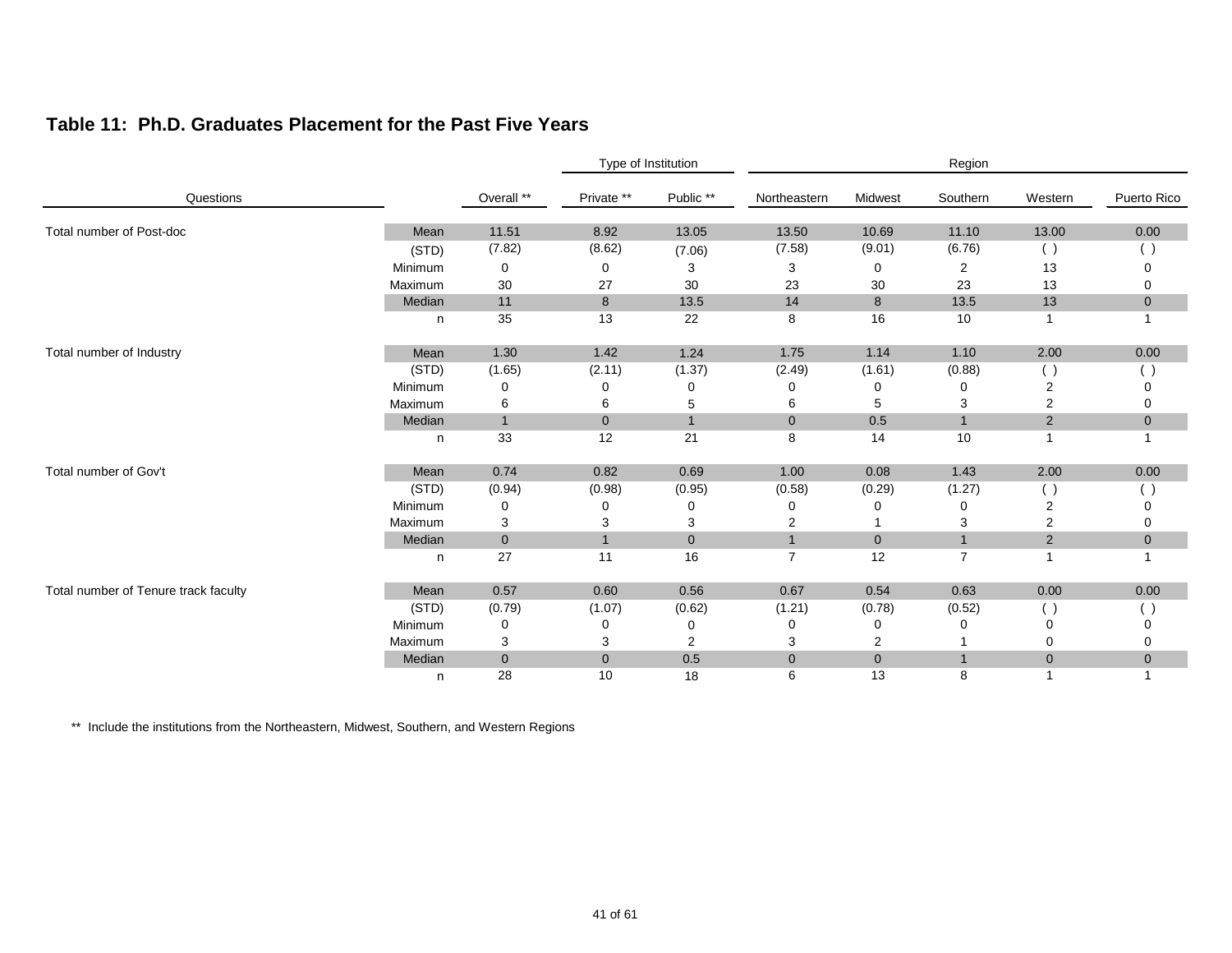#### Table 11 - Continue: Ph.D. Grad. Placement for the Past 5 Years

| the Past 5 Years                         |         | Type of Institution |            |              | Region       |              |          |               |                |  |
|------------------------------------------|---------|---------------------|------------|--------------|--------------|--------------|----------|---------------|----------------|--|
| Questions                                |         | Overall **          | Private ** | Public **    | Northeastern | Midwest      | Southern | Western       | Puerto Rico    |  |
| Total number of Non-tenure track faculty | Mean    | 0.59                | 0.17       | 0.88         | 0.25         | 0.54         | 0.86     | 2.00          | 0.00           |  |
|                                          | (STD)   | (1.27)              | (0.39)     | (1.58)       | (0.46)       | (1.66)       | (1.07)   |               |                |  |
|                                          | Minimum | 0                   |            | 0            | 0            | ∩            | 0        | 2             | $\Omega$       |  |
|                                          | Maximum | 6                   |            | 6            |              | 6            | 3        | $\mathcal{P}$ | $\Omega$       |  |
|                                          | Median  | $\mathbf{0}$        | 0          | $\mathbf{0}$ | 0            | $\mathbf{0}$ |          | 2             | $\mathbf{0}$   |  |
|                                          | n.      | 29                  | 12         | 17           | 8            | 13           |          |               |                |  |
| Total number of Other                    | Mean    | 3.27                | 2.15       | 4.00         | 4.38         | 2.07         | 3.80     | 6.00          | 0.00           |  |
|                                          | (STD)   | (4.16)              | (3.05)     | (4.67)       | (5.73)       | (3.02)       | (4.26)   |               |                |  |
|                                          | Minimum | 0                   |            | 0            | 0            | ∩            | 0        | 6             |                |  |
|                                          | Maximum | 17                  | 11         | 17           | 17           | 11           | 11       | 6             |                |  |
|                                          | Median  | $\mathbf{1}$        |            | 1.5          | 2.5          |              | 1.5      | 6             | $\overline{0}$ |  |
|                                          | n.      | 33                  | 13         | 20           | 8            | 14           | 10       |               |                |  |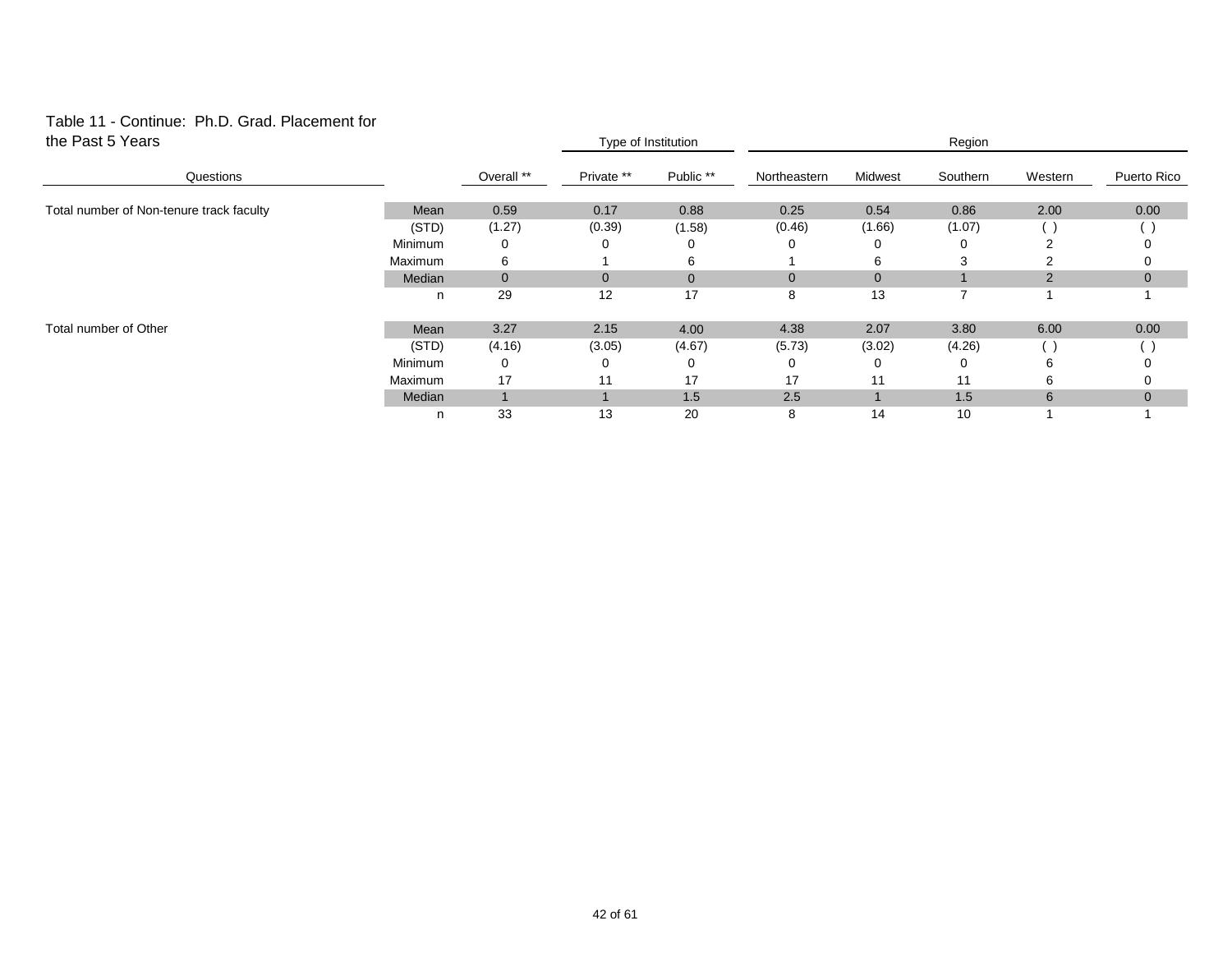**Table 12: Postdoctoral Fellows Placement for the Past Five Years (How many went directly to?)**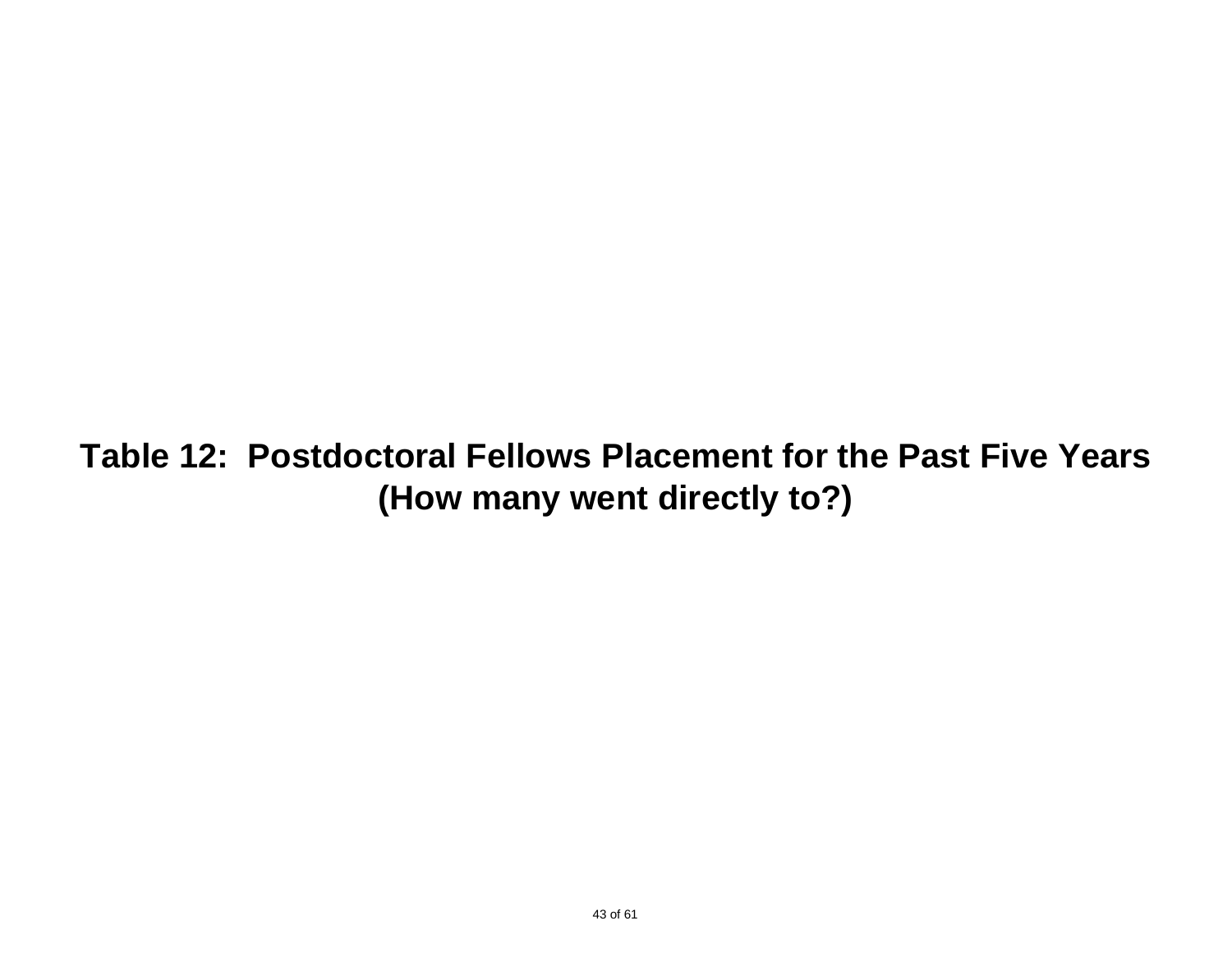#### **Table 12: Postdoctoral Fellows Placement for the Past Five Years**

|                                      |         |                |                | Type of Institution       |                |              | Region         |                |                |
|--------------------------------------|---------|----------------|----------------|---------------------------|----------------|--------------|----------------|----------------|----------------|
| Questions                            |         | Overall **     | Private **     | Public **                 | Northeastern   | Midwest      | Southern       | Western        | Puerto Rico    |
| Total number of Post-doc             | Mean    | 3.12           | 1.43           | 3.74                      | 3.40           | 3.14         | 2.67           | 4.00           | 0.00           |
|                                      | (STD)   | (2.96)         | (1.62)         | (3.12)                    | (3.44)         | (3.18)       | (2.73)         | $(\ )$         | $\Box$         |
|                                      | Minimum | 0              | 0              | 0                         | 0              | 0            | 0              | 4              |                |
|                                      | Maximum | 10             |                | 10                        | 9              | 10           | $\overline{7}$ | 4              | 0              |
|                                      | Median  | $2.5\,$        | $\overline{1}$ | $\ensuremath{\mathsf{3}}$ | 2              | $\sqrt{3}$   | $1.5$          | $\overline{4}$ | $\mathbf 0$    |
|                                      | n       | 26             | $\overline{7}$ | 19                        | 5              | 14           | 6              | 1              |                |
| Total number of Industry             | Mean    | 1.78           | 0.57           | 2.31                      | 1.60           | 2.25         | 1.00           | 1.00           | 0.00           |
|                                      | (STD)   | (3.34)         | (0.53)         | (3.91)                    | (0.89)         | (4.56)       | (1.41)         | $(\ )$         |                |
|                                      | Minimum | 0              | 0              | 0                         |                | 0            | 0              |                |                |
|                                      | Maximum | 16             |                | 16                        | 3              | 16           | 3              |                | 0              |
|                                      | Median  | $\overline{1}$ | $\overline{1}$ | $\mathbf{1}$              | $\overline{1}$ | $\mathbf{1}$ | $\overline{0}$ | $\overline{1}$ | $\overline{0}$ |
|                                      | n       | 23             | $\overline{7}$ | 16                        | 5              | 12           | 5              | $\overline{1}$ |                |
| Total number of Gov't                | Mean    | 0.50           | 0.14           | 0.69                      | 0.25           | 0.45         | 0.50           | 2.00           | 0.00           |
|                                      | (STD)   | (0.76)         | (0.38)         | (0.85)                    | (0.50)         | (0.69)       | (1.00)         | $(\ )$         |                |
|                                      | Minimum | 0              | 0              | 0                         | 0              | 0            | 0              | $\overline{2}$ | $\Omega$       |
|                                      | Maximum | 2              |                | $\overline{2}$            |                | 2            | $\overline{2}$ | $\overline{2}$ | 0              |
|                                      | Median  | $\mathbf 0$    | $\mathbf{0}$   | $\mathbf{0}$              | $\overline{0}$ | $\mathbf 0$  | $\mathbf 0$    | $\sqrt{2}$     | $\mathbf 0$    |
|                                      | n       | 20             | $\overline{7}$ | 13                        | 4              | 11           | 4              | $\mathbf{1}$   |                |
| Total number of Tenure track faculty | Mean    | 1.13           | 1.00           | 1.19                      | 1.60           | 1.33         | 0.40           | $0.00\,$       | 0.00           |
|                                      | (STD)   | (1.14)         | (1.15)         | (1.17)                    | (1.14)         | (1.23)       | (0.55)         | ( )            | $($ )          |
|                                      | Minimum | 0              | 0              | 0                         | 0              | 0            | 0              | 0              | 0              |
|                                      | Maximum | 4              | 3              | 4                         | 3              |              |                | 0              | 0              |
|                                      | Median  | $\mathbf{1}$   | $\overline{1}$ | $\mathbf{1}$              | $\overline{2}$ | $\mathbf{1}$ | $\mathbf 0$    | $\mathbf 0$    | $\mathbf 0$    |
|                                      | n       | 23             | $\overline{7}$ | 16                        | 5              | 12           | 5              |                |                |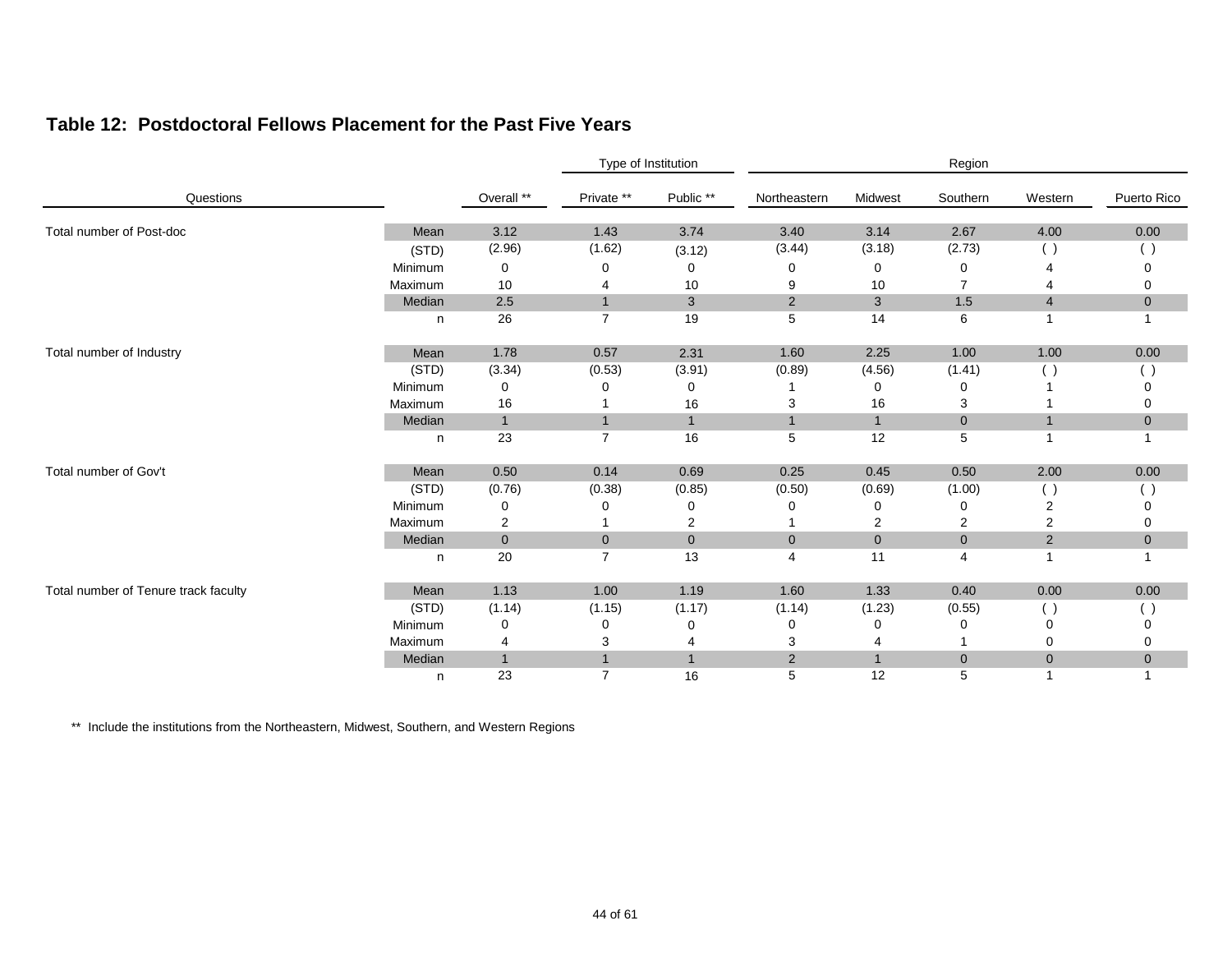### Table 12 - Continue: Postdoctoral Fellows

| Placement for the Past Five Years        |         |            |            | Type of Institution | Region       |         |              |         |              |  |
|------------------------------------------|---------|------------|------------|---------------------|--------------|---------|--------------|---------|--------------|--|
| Questions                                |         | Overall ** | Private ** | Public **           | Northeastern | Midwest | Southern     | Western | Puerto Rico  |  |
| Total number of Non-tenure track faculty | Mean    | 1.75       | 1.00       | 2.06                | 2.60         | 1.17    | 1.00         | 9.00    | 0.00         |  |
|                                          | (STD)   | (2.36)     | (1.41)     | (2.63)              | (2.70)       | (1.47)  | (1.55)       |         |              |  |
|                                          | Minimum | 0          |            | 0                   |              | 0       |              | 9       | $\Omega$     |  |
|                                          | Maximum | 9          |            | 9                   |              | 4       |              | 9       |              |  |
|                                          | Median  |            | $\Omega$   |                     | 2            | 0.5     | 0.5          | 9       | $\mathbf{0}$ |  |
|                                          | n       | 24         |            | 17                  | 5            | 12      | 6            |         |              |  |
| Total number of Other                    | Mean    | 1.81       | 1.00       | 2.13                | 1.00         | 1.75    | 1.00         | 9.00    | 0.00         |  |
|                                          | (STD)   | (2.56)     | (1.26)     | (2.90)              | (1.00)       | (2.42)  | (1.41)       |         |              |  |
|                                          | Minimum | 0          |            | 0                   |              | 0       |              | 9       |              |  |
|                                          | Maximum | 9          |            | 9                   |              |         |              | 9       |              |  |
|                                          | Median  |            | 0.5        |                     |              | 0.5     | $\mathbf{0}$ | 9       | $\mathbf{0}$ |  |
|                                          | n       | 21         | 6          | 15                  | 3            | 12      | 5            |         |              |  |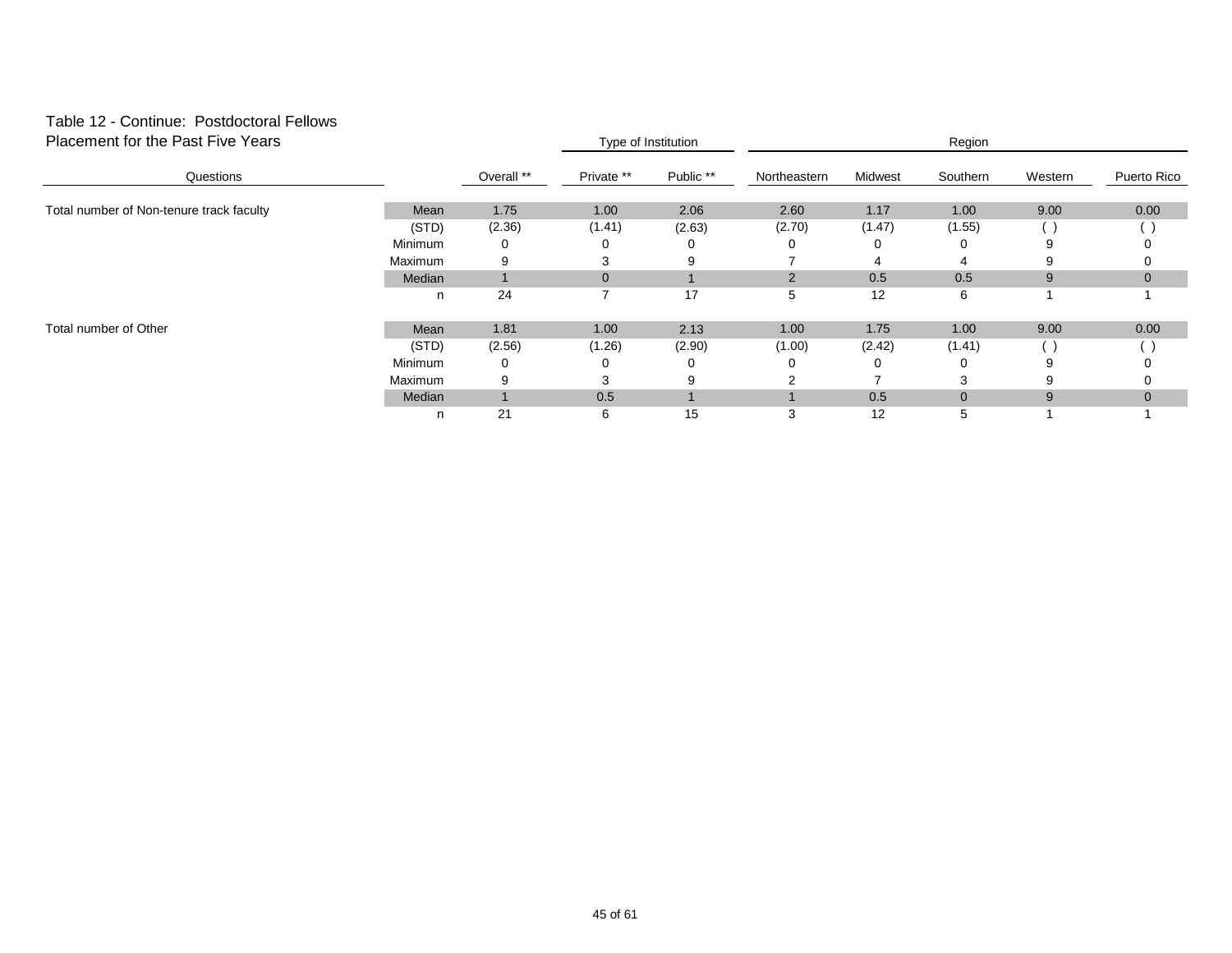**Table 13: Professional Student Curriculum (total number hours)**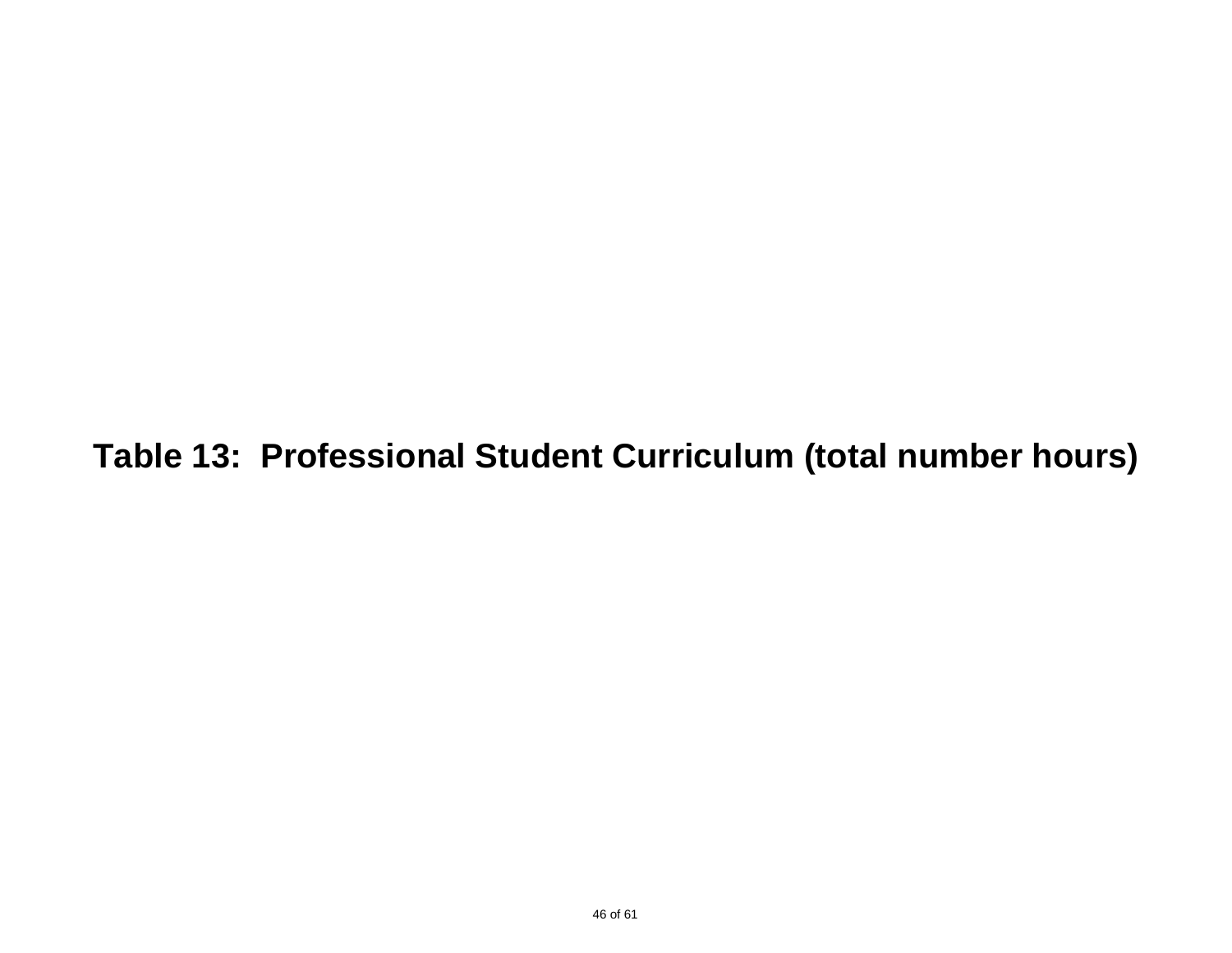#### **Table 13: Professional Student Curriculum**

|               |         |            |            | Type of Institution |              |          | Region   |         |                |
|---------------|---------|------------|------------|---------------------|--------------|----------|----------|---------|----------------|
| Questions     |         | Overall ** | Private ** | Public **           | Northeastern | Midwest  | Southern | Western | Puerto Rico    |
| Lecture       | Mean    | 115.31     | 111.00     | 117.57              | 86.86        | 125.86   | 140.11   | 29.50   | 0.00           |
|               | (STD)   | (118.07)   | (61.04)    | (140.46)            | (52.01)      | (136.94) | (133.82) | (37.48) |                |
|               | Minimum | 3          | 47         | 3                   | 47           | 18       | 30       | 3       | 0              |
|               | Maximum | 576        | 210        | 576                 | 200          | 576      | 470      | 56      | 0              |
|               | Median  | 82.5       | 89         | 81                  | 72           | 84       | 94       | 29.5    | $\mathbf 0$    |
|               | n       | 32         | 11         | 21                  | 7            | 14       | 9        | 2       |                |
| Laboratory    | Mean    | 36.94      | 66.33      | 23.58               | 57.23        | 37.29    | 22.78    | 27.25   | 0.00           |
|               | (STD)   | (60.20)    | (87.65)    | (38.19)             | (102.82)     | (51.69)  | (32.71)  | (27.22) |                |
|               | Minimum | 0          | 10         | 0                   | 6.33         | 0        | 0        | 8       |                |
|               | Maximum | 290        | 290        | 180                 | 290          | 180      | 105      | 46.5    | 0              |
|               | Median  | 19.5       | 22.15      | 10                  | 21.3         | 15.5     | 15       | 27.25   | 0              |
|               | n       | 32         | 10         | 22                  |              | 14       | 9        | 2       |                |
| Problem-based | Mean    | 43.74      | 18.63      | 54.32               | 21.20        | 71.38    | 18.00    | 3.00    | 0.00           |
|               | (STD)   | (101.20)   | (24.77)    | (118.98)            | (18.25)      | (142.16) | (20.59)  | $(\ )$  |                |
|               | Minimum | 0          | 0          | 0                   | 10           | 0        | 0        | 3       |                |
|               | Maximum | 448        | 63         | 448                 | 52           | 448      | 63       | 3       | 0              |
|               | Median  | 10         | 10         | 12                  | 10           | 12       | 12.5     | 3       | $\overline{0}$ |
|               | n       | 27         | 8          | 19                  | 5            | 13       | 8        |         |                |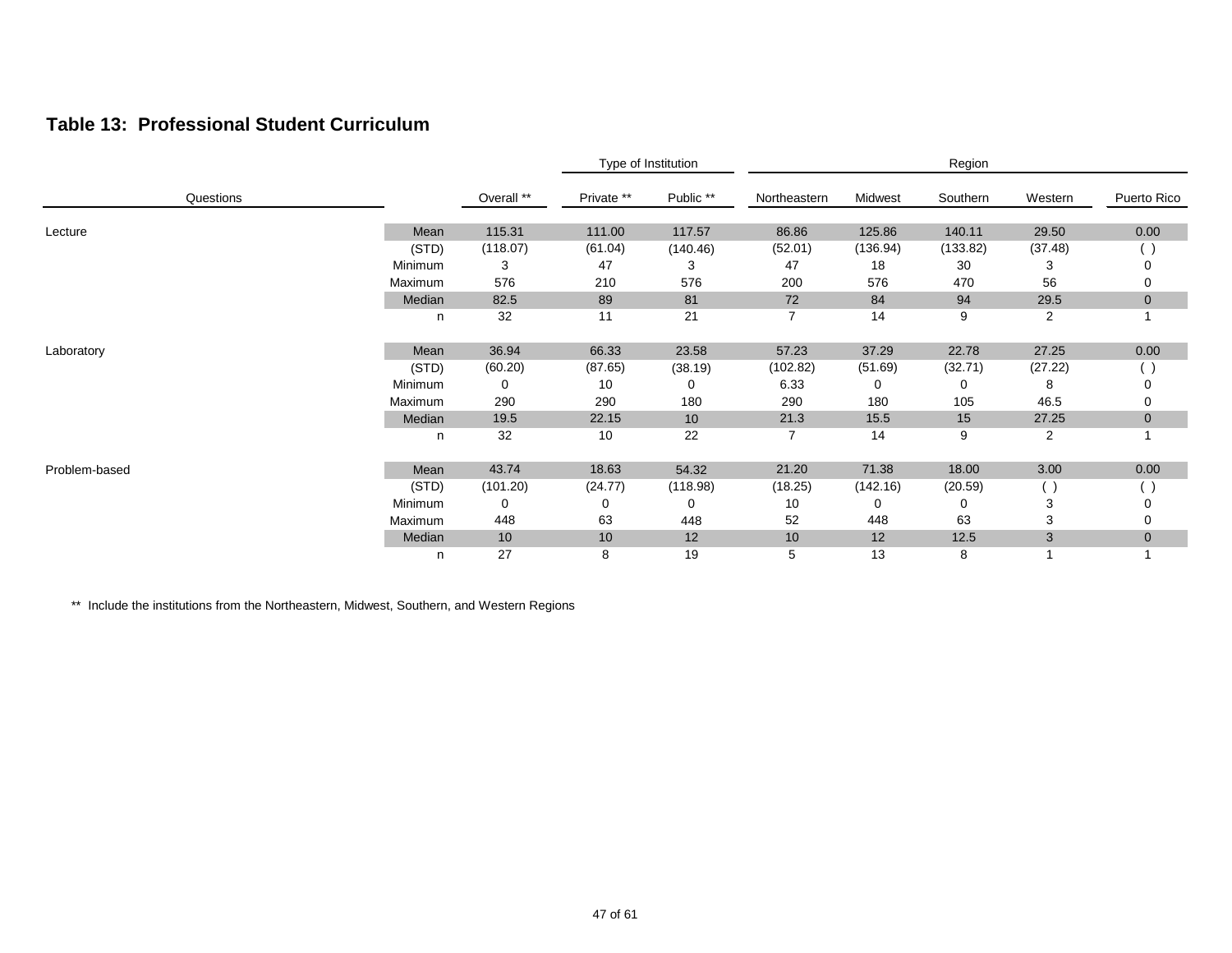# **Table 14: Chair Demographics**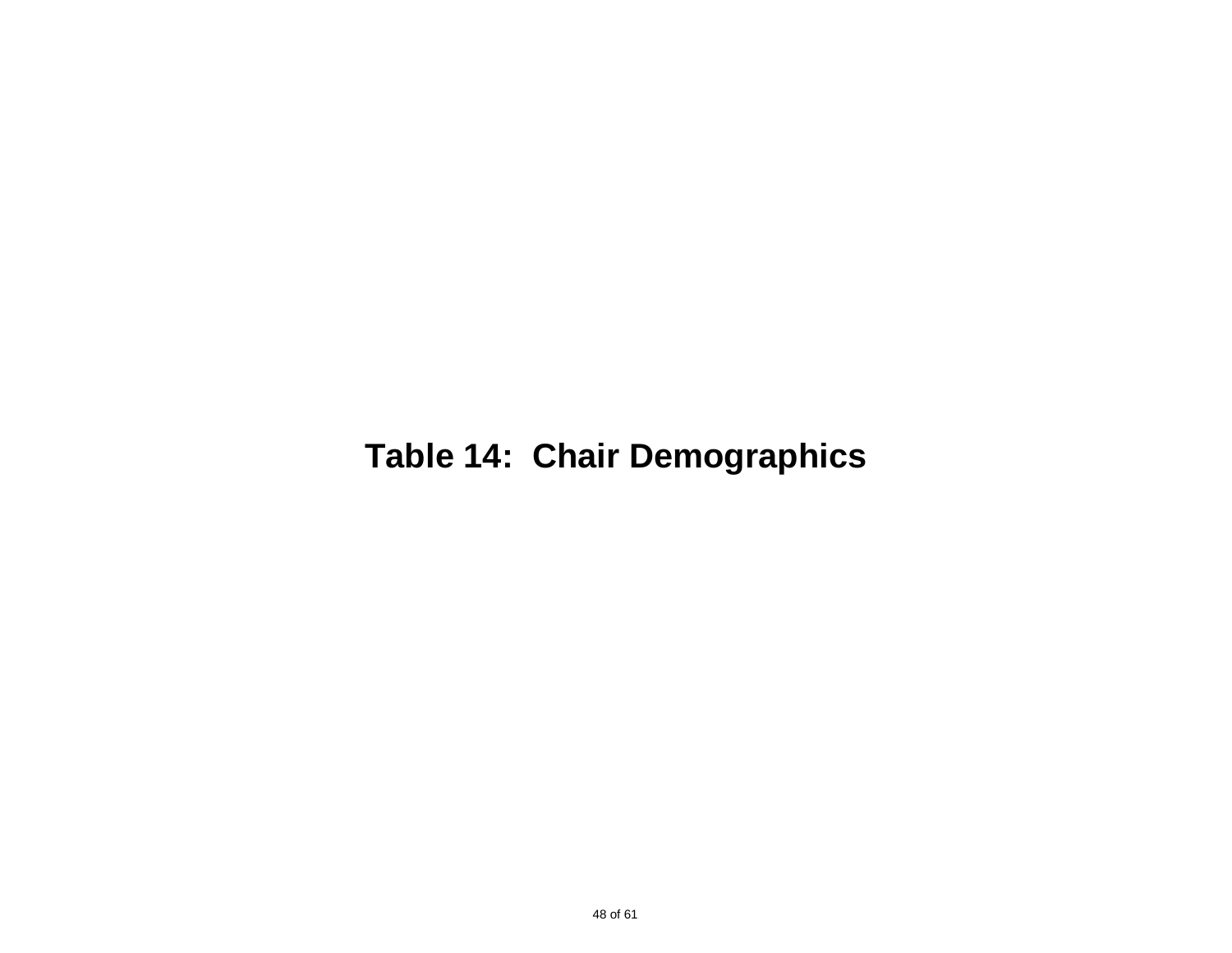### **Table 14: Chair Demographics**

|                                                        |         |            |              | Type of Institution |              |              | Region         |                |              |
|--------------------------------------------------------|---------|------------|--------------|---------------------|--------------|--------------|----------------|----------------|--------------|
| Questions                                              |         | Overall ** | Private **   | Public **           | Northeastern | Midwest      | Southern       | Western        | Puerto Rico  |
| Total salary of the chair                              | Mean    | \$198,401  | \$188,002    | \$202,858           | \$222,816    | \$185,703    | \$193,267      | \$223,500      | \$45,000     |
|                                                        | (STD)   | (\$48,183) | (\$68,322)   | (\$37,189)          | (\$41,996)   | (\$53,601)   | (\$43,189)     | (\$37,477)     | ( )          |
|                                                        | Minimum | \$94,200   | \$94,200     | \$111,000           | \$165,218    | \$94,200     | \$111,000      | \$197,000      | \$45,000     |
|                                                        | Maximum | \$300,000  | \$300,000    | \$267,109           | \$300,000    | \$267,109    | \$275,000      | \$250,000      | \$45,000     |
|                                                        | Median  | \$198,500  | \$193,652    | \$198,500           | \$204,880    | \$190,001    | \$190,000      | \$223,500      | \$45,000     |
|                                                        | n       | 40         | 12           | 28                  | 9            | 16           | 13             | 2              | $\mathbf{1}$ |
| Amount of the Chair's salary that is an administrative | Mean    | \$30,652   | \$35,086     | \$29,069            | \$27,897     | \$28,187     | \$37,076       | \$18,544       | \$6,000      |
| supplement?                                            | (STD)   | (\$26,830) | (\$40,239)   | (\$20,901)          | (\$38,424)   | (\$18,867)   | (\$27,582)     | (\$9,130)      | ( )          |
|                                                        | Minimum | \$0        | \$0          | \$0                 | \$0          | \$0          | \$0            | \$12,088       | \$6,000      |
|                                                        | Maximum | \$115,500  | \$115,500    | \$80,000            | \$115,500    | \$59,990     | \$96,250       | \$25,000       | \$6,000      |
|                                                        | Median  | \$25,000   | \$20,556     | \$27,000            | \$15,000     | \$27,000     | \$29,000       | \$18,544       | \$6,000      |
|                                                        | n       | 38         | 10           | 28                  | 9            | 14           | 13             | 2              | $\mathbf{1}$ |
| As the Chair, I am                                     |         |            |              |                     |              |              |                |                |              |
| Permanent                                              |         | 88.10%     | 78.57%       | 92.86%              | 100.00%      | 87.50%       | 76.92%         | 100.00%        | 100.00%      |
| Acting (interim)                                       |         | 9.52%      | 21.43%       | 3.57%               | 0.00%        | 12.50%       | 15.38%         | 0.00%          | 0.00%        |
| Rotating                                               |         | 2.38%      | 0.00%        | 3.57%               | 0.00%        | 0.00%        | 7.69%          | 0.00%          | 0.00%        |
|                                                        | n       | 42         | 14           | 28                  | 11           | 16           | 13             | 2              | $\mathbf{1}$ |
| The degree held by the Chair                           |         |            |              |                     |              |              |                |                |              |
| M.D.                                                   |         | 6.82%      | 13.33%       | 3.45%               | 8.33%        | 12.50%       | 0.00%          | 0.00%          | 100.00%      |
| Both M.D. and Ph.D                                     |         | 4.55%      | 6.67%        | 3.45%               | 0.00%        | 0.00%        | 7.14%          | 50.00%         | 0.00%        |
| Ph.D.                                                  |         | 88.64%     | 80.00%       | 93.10%              | 91.67%       | 87.50%       | 92.86%         | 50.00%         | 0.00%        |
|                                                        | n       | 44         | 15           | 29                  | 12           | 16           | 14             | $\overline{2}$ | $\mathbf{1}$ |
| How many years have you been the Chair? (yrs)          | Mean    | 8.25       | 6.91         | 8.91                | 8.32         | 9.94         | 5.52           | 12.00          | 0.75         |
|                                                        | (STD)   | (7.10)     | (8.67)       | (6.23)              | (5.33)       | (9.31)       | (5.01)         | (2.83)         | ( )          |
|                                                        | Minimum | 0.5        | 0.5          | $0.5\,$             | 0.5          | $\mathbf{1}$ | 0.5            | 10             | 0.75         |
|                                                        | Maximum | 34         | 34           | 22                  | 16           | 34           | 15             | 14             | 0.75         |
|                                                        | Median  | 7.75       | $\mathbf{3}$ | $\bf{8}$            | 10           | 7.75         | $\overline{5}$ | $12$           | 0.75         |
|                                                        | n       | 42         | 14           | 28                  | 11           | 16           | 13             | $\overline{2}$ | $\mathbf{1}$ |
| The Chair's age? (yrs)                                 | Mean    | 59.15      | 56.67        | 60.21               | 58.45        | 59.00        | 59.75          | 60.50          | 49.00        |
|                                                        | (STD)   | (5.48)     | (6.29)       | (4.83)              | (4.50)       | (6.61)       | (5.24)         | (6.36)         | ( )          |
|                                                        | Minimum | 46         | 46           | 49                  | 50           | 46           | 49             | 56             | 49           |
|                                                        | Maximum | 69         | 69           | 69                  | 64           | 69           | 67             | 65             | 49           |
|                                                        | Median  | 60         | 56.5         | 61                  | 59           | 59           | 61             | 60.5           | 49           |
|                                                        | n       | 40         | 12           | 28                  | 11           | 15           | 12             | 2              | $\mathbf{1}$ |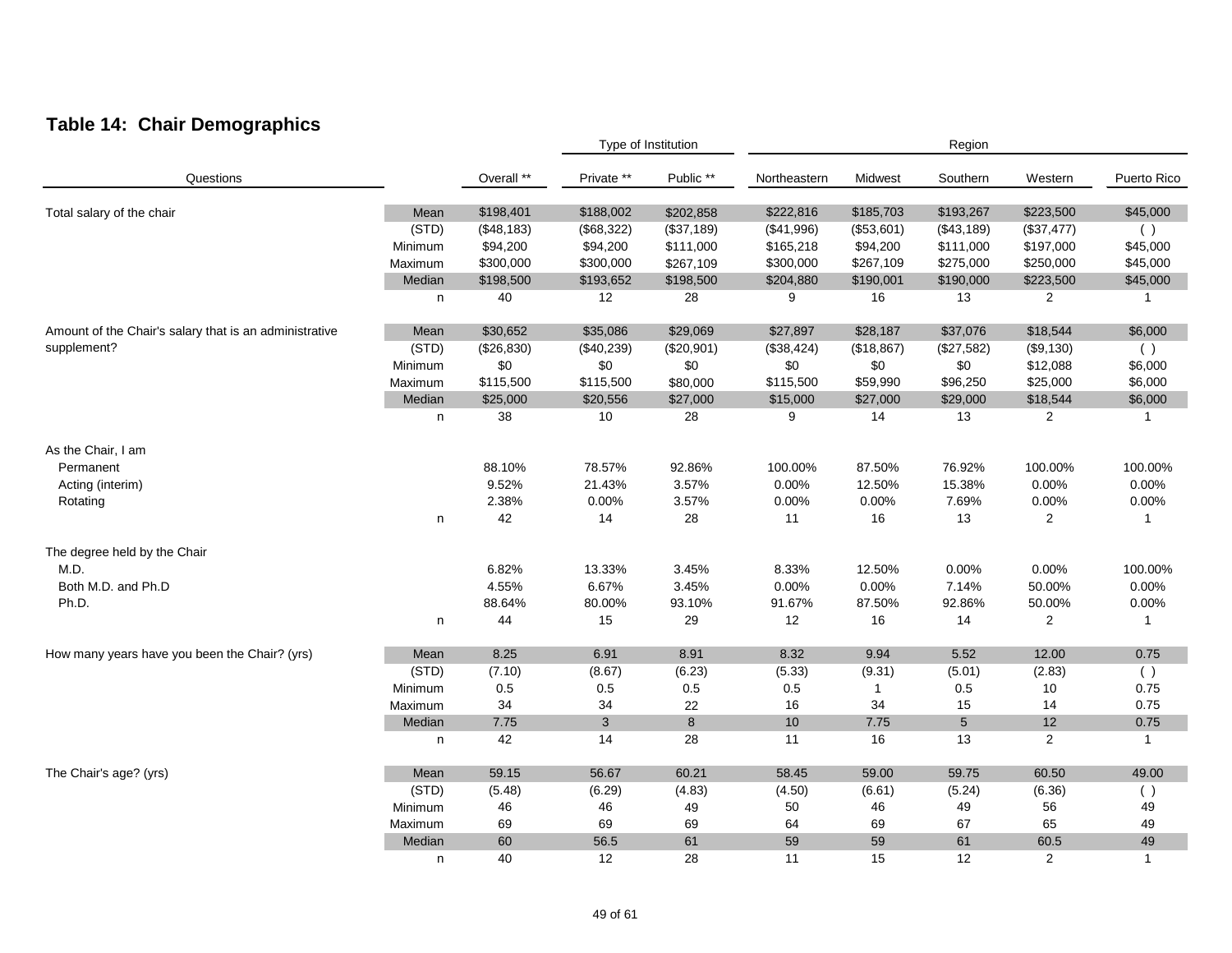| Table 14 - Continue: Chair Demographics                  |         |             | Type of Institution |             | Region       |             |             |             |             |
|----------------------------------------------------------|---------|-------------|---------------------|-------------|--------------|-------------|-------------|-------------|-------------|
| Questions                                                |         | Overall **  | Private **          | Public **   | Northeastern | Midwest     | Southern    | Western     | Puerto Rico |
| Amount of the chairs annual grant support (direct costs) | Mean    | \$592,271   | \$588,643           | \$594,158   | \$736,790    | \$443,776   | \$633,861   | \$754,651   | \$0         |
| only)?                                                   | (STD)   | (\$494,742) | (\$640,902)         | (\$414,687) | (\$722,665)  | (\$324,413) | (\$473,994) | (\$157,437) |             |
|                                                          | Minimum | \$0         | \$0                 | \$0         | \$0          | \$0         | \$100,000   | \$643,326   | \$0         |
|                                                          | Maximum | \$2,449,493 | \$2,449,493         | \$1,405,624 | \$2,449,493  | \$1,048,874 | \$1,405,624 | \$865,976   | \$0         |
|                                                          | Median  | \$487,266   | \$422,535           | \$491,206   | \$540,663    | \$475,000   | \$422,535   | \$754,651   | \$0         |
|                                                          |         | 38          | 13                  | 25          | 10           | 15          |             |             |             |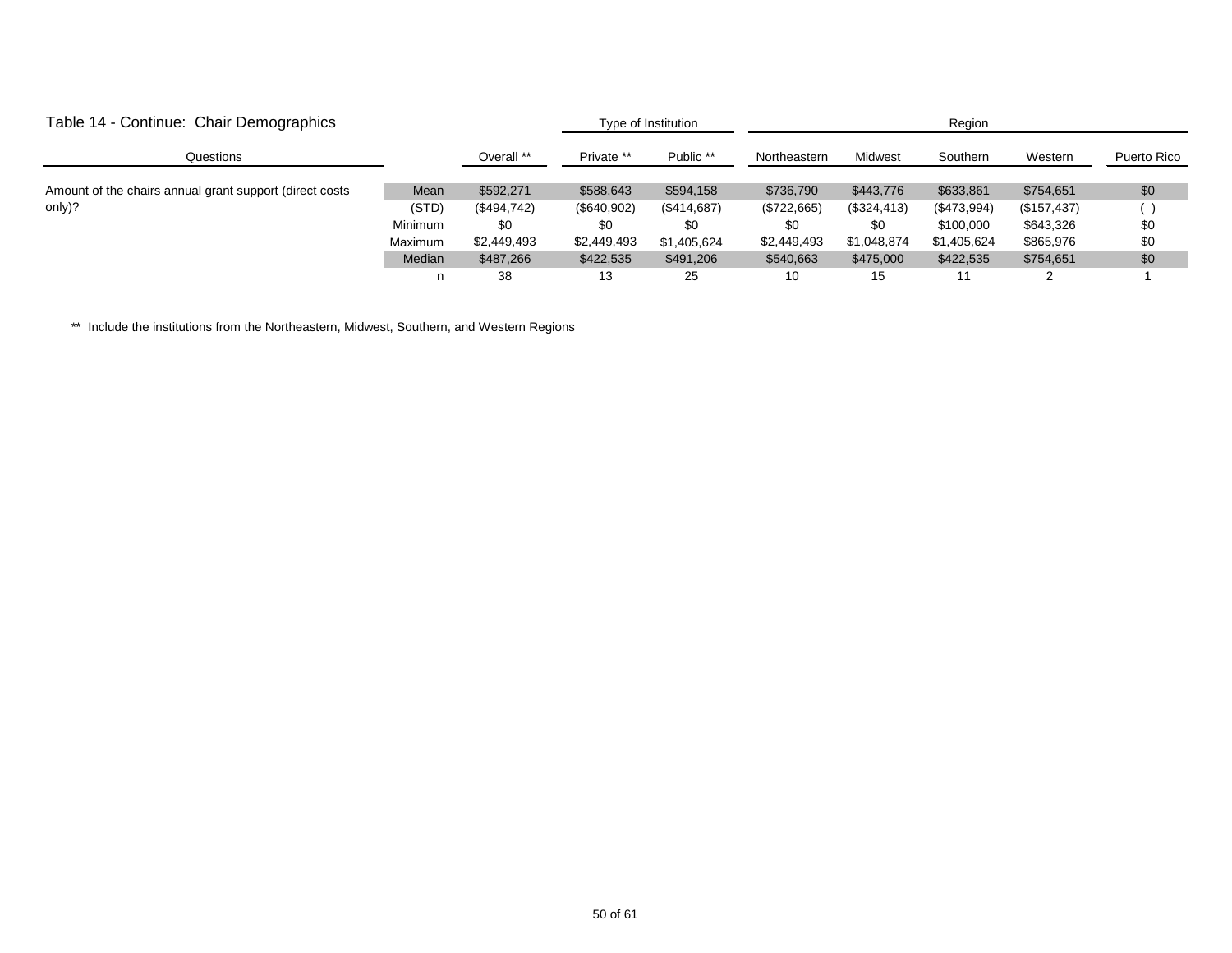### **Table 15: Faculty Demographics - Professors**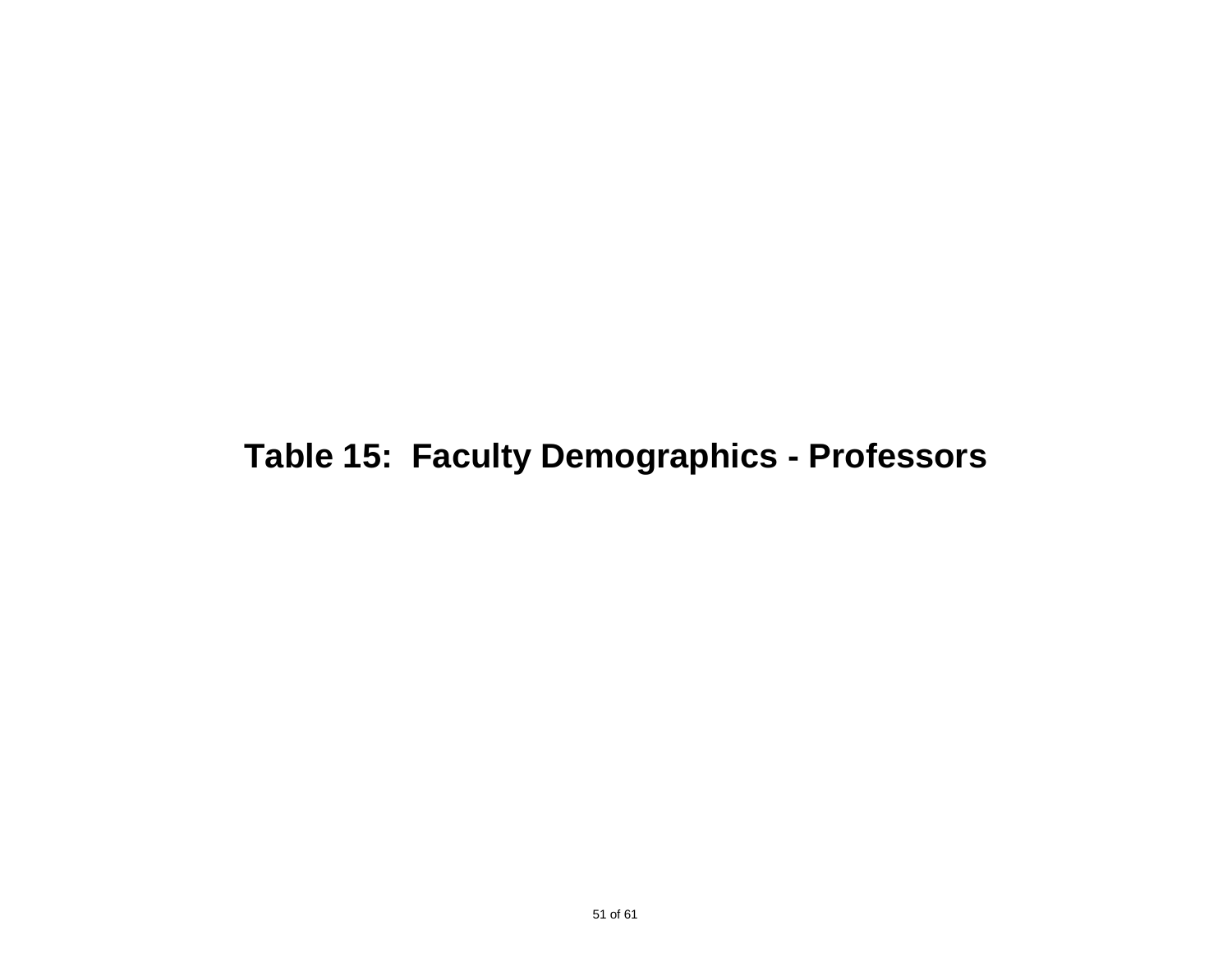### **Table 15: Faculty Demographics - Professors**

|                                    |         |             | Type of Institution |            | Region       |                |             |                 |              |
|------------------------------------|---------|-------------|---------------------|------------|--------------|----------------|-------------|-----------------|--------------|
| Questions                          |         | Overall **  | Private **          | Public **  | Northeastern | Midwest        | Southern    | Western         | Puerto Rico  |
| Total number (excluding the Chair) | Mean    | 5.88        | 5.62                | 6.00       | 7.09         | 4.93           | 6.08        | 5.00            | 3.00         |
|                                    | (STD)   | (3.34)      | (3.80)              | (3.17)     | (2.81)       | (3.28)         | (3.84)      | (2.83)          | $($ )        |
|                                    | Minimum | 0           | 0                   | 1          | 2            | 0              | $\mathbf 1$ | 3               | 3            |
|                                    | Maximum | 13          | 12                  | 13         | 11           | 12             | 13          | $\overline{7}$  | 3            |
|                                    | Median  | $\sqrt{5}$  | $5\phantom{.0}$     | $5.5\,$    | 8            | $\overline{4}$ | 6           | $5\phantom{.0}$ | 3            |
|                                    | n       | 41          | 13                  | 28         | 11           | 15             | 13          | 2               | 1            |
| Average age (yrs)                  | Mean    | 56.74       | 56.80               | 56.72      | 57.03        | 56.79          | 55.67       | 61.50           | 50.00        |
|                                    | (STD)   | (3.84)      | (4.53)              | (3.61)     | (4.28)       | (3.91)         | (2.70)      | (6.36)          | ( )          |
|                                    | Minimum | 50          | 50                  | 50         | 52           | 50             | 50          | 57              | 50           |
|                                    | Maximum | 66          | 63                  | 66         | 63           | 63.5           | 58          | 66              | 50           |
|                                    | Median  | 56          | 56                  | 57         | 56           | 57             | 56          | 61.5            | 50           |
|                                    | n       | 38          | 11                  | 27         | 10           | 14             | 12          | 2               | $\mathbf{1}$ |
| Minimum salary                     | Mean    | \$101,125   | \$103,398           | \$100,151  | \$115,531    | \$98,199       | \$93,874    | \$89,512        | \$55,000     |
|                                    | (STD)   | (\$17, 152) | (\$20,734)          | (\$15,701) | (\$16, 111)  | (\$15,279)     | (\$14,027)  | (\$11,195)      | ( )          |
|                                    | Minimum | \$70,446    | \$82,187            | \$70,446   | \$89,200     | \$70,446       | \$72,000    | \$81,596        | \$55,000     |
|                                    | Maximum | \$143,000   | \$143,000           | \$120,753  | \$143,000    | \$120,753      | \$115,000   | \$97,428        | \$55,000     |
|                                    | Median  | \$100,290   | \$94,947            | \$102,615  | \$114,586    | \$97,290       | \$94,656    | \$89,512        | \$55,000     |
|                                    | n       | 40          | 12                  | 28         | 11           | 14             | 13          | 2               | -1           |
| Maximum salary                     | Mean    | \$167,481   | \$182,905           | \$160,870  | \$180,458    | \$161,420      | \$161,994   | \$174,194       | \$60,000     |
|                                    | (STD)   | (\$47,001)  | (\$60,408)          | (\$39,410) | (\$46,183)   | (\$41,319)     | (\$57,415)  | (\$15,000)      | ( )          |
|                                    | Minimum | \$80,000    | \$93,762            | \$80,000   | \$128,310    | \$105,031      | \$80,000    | \$163,587       | \$60,000     |
|                                    | Maximum | \$293,000   | \$293,000           | \$264,100  | \$293,000    | \$257,063      | \$264,100   | \$184,800       | \$60,000     |
|                                    | Median  | \$167,145   | \$177,671           | \$163,044  | \$170,341    | \$161,539      | \$160,182   | \$174,194       | \$60,000     |
|                                    | n       | 40          | 12                  | 28         | 11           | 14             | 13          | 2               | 1            |
| Mean salary                        | Mean    | \$128,320   | \$132,476           | \$126,473  | \$140,769    | \$125,335      | \$119,342   | \$145,327       | \$55,000     |
|                                    | (STD)   | (\$20,505)  | (\$20,368)          | (\$20,676) | (\$16,252)   | (\$16,496)     | (\$23,217)  | (\$17, 145)     | ( )          |
|                                    | Minimum | \$76,000    | \$93,762            | \$76,000   | \$110,000    | \$98,500       | \$76,000    | \$133,204       | \$55,000     |
|                                    | Maximum | \$165,243   | \$165,243           | \$160,875  | \$165,243    | \$152,230      | \$149,800   | \$157,450       | \$55,000     |
|                                    | Median  | \$133,204   | \$133,246           | \$133,204  | \$141,081    | \$129,015      | \$120,000   | \$145,327       | \$55,000     |
|                                    | n       | 39          | 12                  | 27         | 10           | 14             | 13          | 2               | 1            |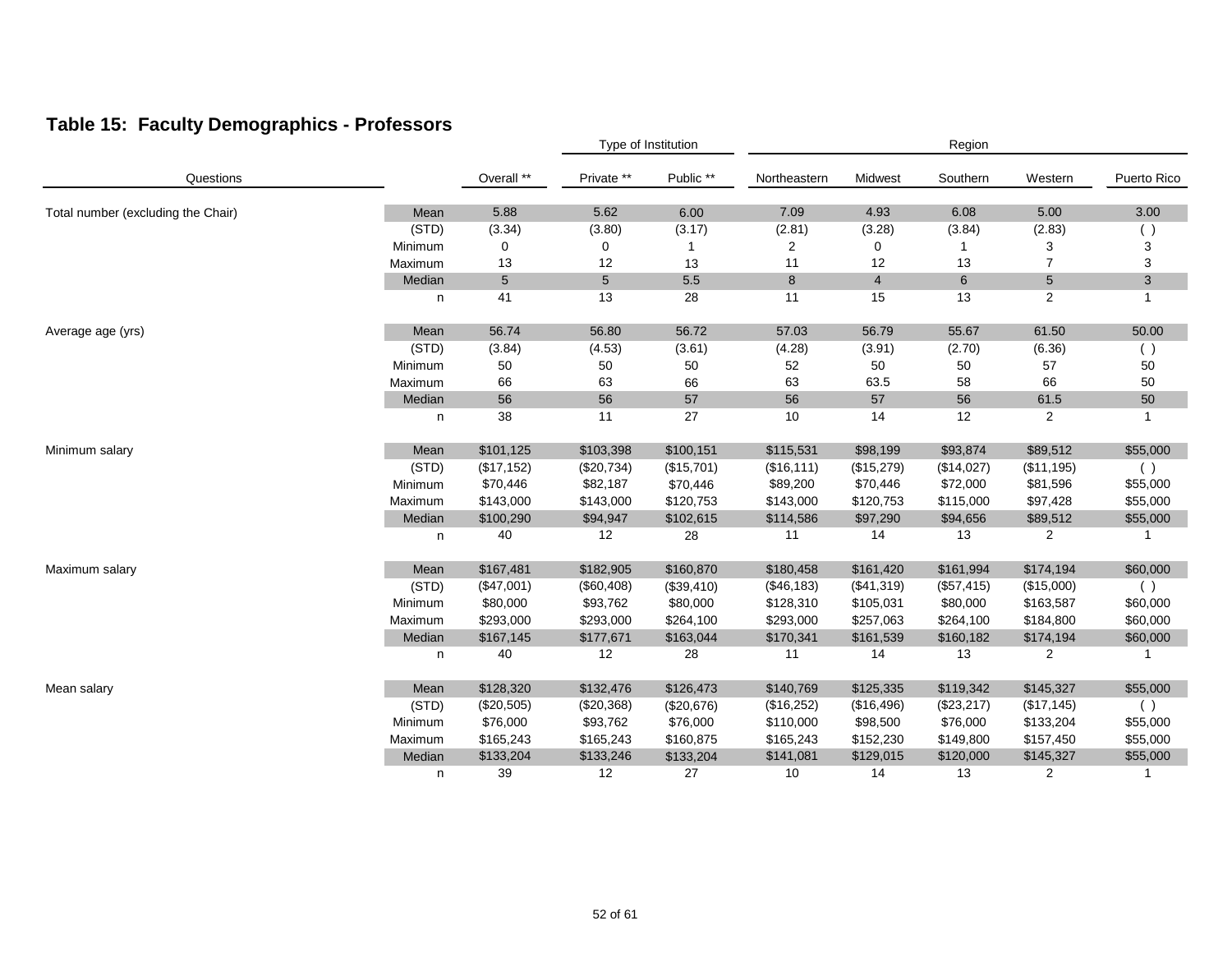| Table 15 - Continue: Professors                          |                |               | Type of Institution |               | Region        |              |             |             |             |
|----------------------------------------------------------|----------------|---------------|---------------------|---------------|---------------|--------------|-------------|-------------|-------------|
| Questions                                                |                | Overall **    | Private **          | Public **     | Northeastern  | Midwest      | Southern    | Western     | Puerto Rico |
| Maximum amount of annual grant support (direct costs     | Mean           | \$1,186,196   | \$1,704,042         | \$927,273     | \$2,017,680   | \$918,934    | \$824,903   | \$706,083   |             |
| only)?                                                   | (STD)          | (\$1,391,047) | (\$1,814,591)       | (\$1,076,999) | (\$2,141,249) | (\$848, 113) | (\$907,529) | (\$132,604) |             |
|                                                          | <b>Minimum</b> | \$34,766      | \$34,766            | \$175,000     | \$450,000     | \$150,000    | \$34,766    | \$612,317   |             |
|                                                          | Maximum        | \$6,712,744   | \$6,712,744         | \$4,931,220   | \$6,712,744   | \$2,800,000  | \$2,942,650 | \$799,848   |             |
|                                                          | Median         | \$724,074     | \$1,129,320         | \$556,003     | \$1,087,271   | \$501,315    | \$510,000   | \$706,083   |             |
|                                                          | n              | 36            | 12                  | 24            | 10            | 14           | 10          |             | 0           |
| Mean amount of annual grant support (direct costs only)? | Mean           | \$393,281     | \$478,739           | \$350,553     | \$537,095     | \$294,811    | \$347,129   | \$568,110   |             |
|                                                          | (STD)          | (\$237,631)   | (\$251,381)         | $(\$223,591)$ | (\$165,975)   | (\$169, 190) | (\$303,245) | (\$218,994) |             |
|                                                          | Minimum        | \$34,766      | \$34,766            | \$56,850      | \$300,540     | \$50,000     | \$34,766    | \$413,258   |             |
|                                                          | Maximum        | \$1,121,477   | \$800,000           | \$1,121,477   | \$800,000     | \$694,822    | \$1,121,477 | \$722,962   |             |
|                                                          | Median         | \$348,521     | \$549,954           | \$300,270     | \$549,954     | \$241,362    | \$270,000   | \$568,110   |             |
|                                                          | n              | 36            | 12                  | 24            | 10            | 13           | 11          |             | 0           |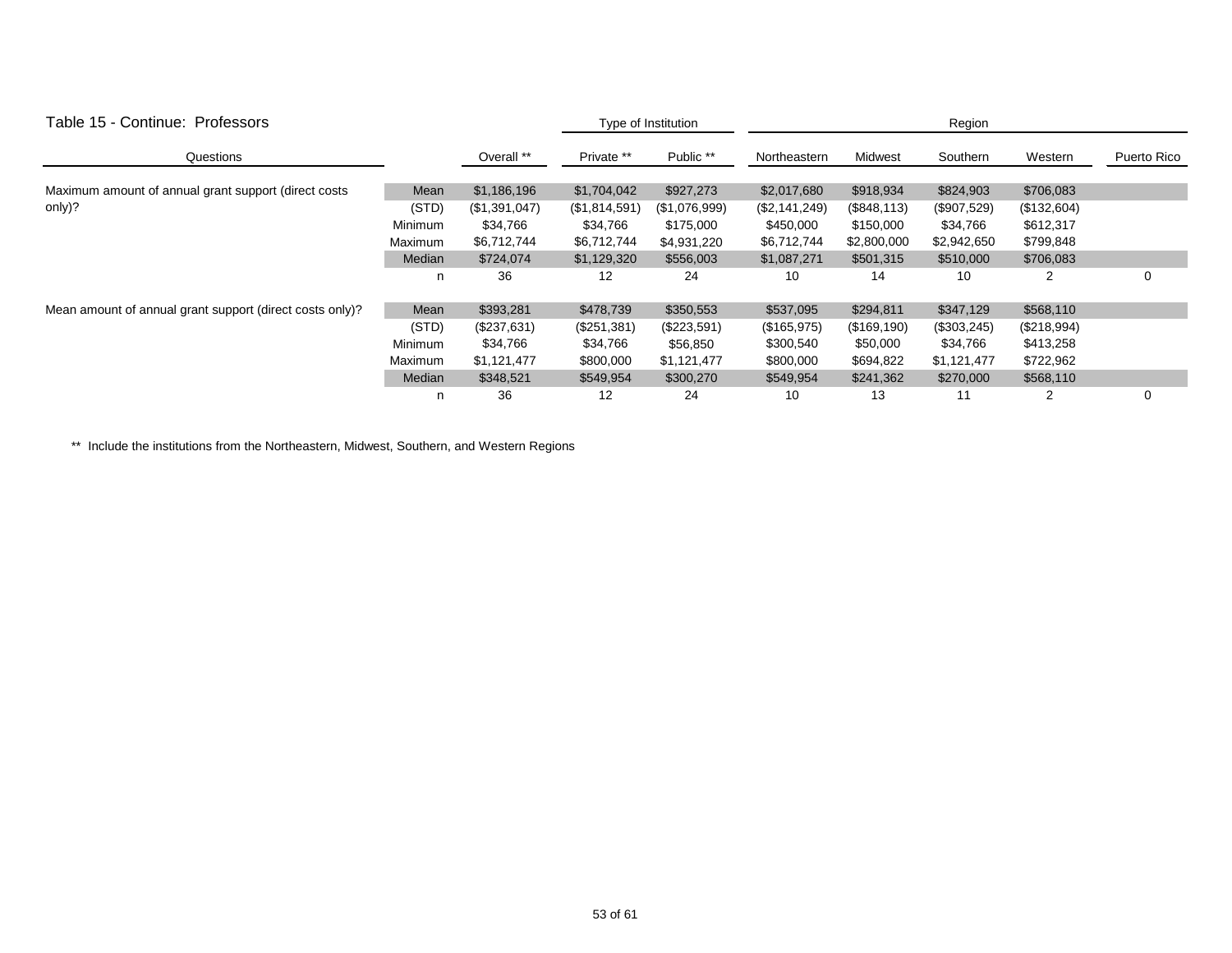**Table 16: Faculty Demographics - Associate Professors**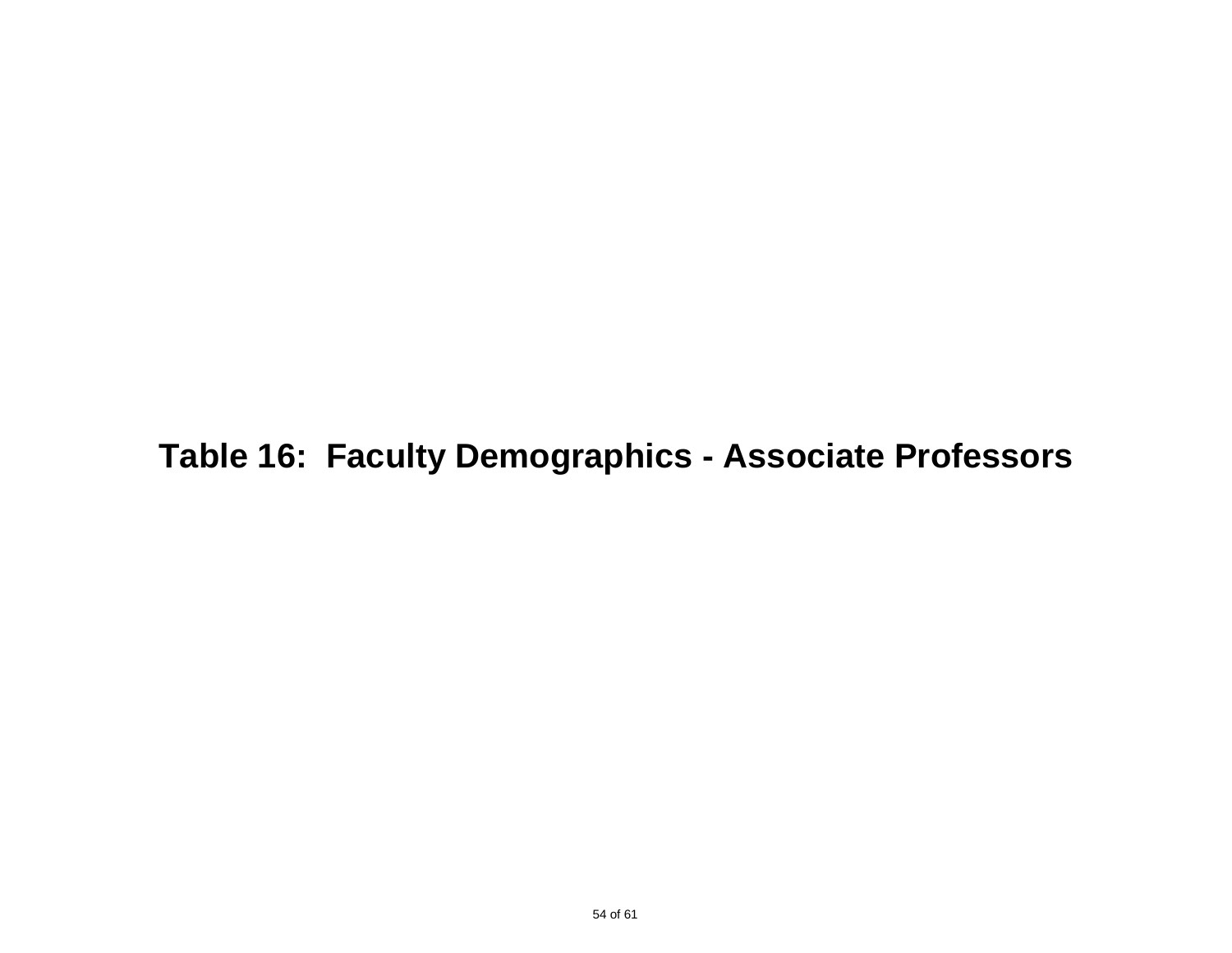### **Table 16: Faculty Demographics - Associate Professors**

|                   |         |            |            | Type of Institution |                | Region     |            |                |                |  |
|-------------------|---------|------------|------------|---------------------|----------------|------------|------------|----------------|----------------|--|
| Questions         |         | Overall ** | Private ** | Public **           | Northeastern   | Midwest    | Southern   | Western        | Puerto Rico    |  |
| Total number      | Mean    | 4.03       | 3.62       | 4.22                | 4.55           | 3.57       | 4.23       | 3.00           | 2.00           |  |
|                   | (STD)   | (2.31)     | (2.06)     | (2.44)              | (2.42)         | (2.03)     | (2.68)     | (1.41)         | ()             |  |
|                   | Minimum |            |            |                     |                |            |            | $\overline{2}$ | 2              |  |
|                   | Maximum | 9          | 8          | 9                   | 9              | 9          | 8          | $\overline{4}$ | 2              |  |
|                   | Median  | 3.5        | 3          | $\overline{4}$      | $\overline{4}$ | 3          | 3          | 3              | $\overline{2}$ |  |
|                   | n       | 40         | 13         | 27                  | 11             | 14         | 13         | $\overline{c}$ | $\mathbf{1}$   |  |
| Average age (yrs) | Mean    | 48.01      | 47.75      | 48.13               | 50.09          | 46.75      | 46.92      | 52.00          | 50.00          |  |
|                   | (STD)   | (4.67)     | (4.65)     | (4.77)              | (3.11)         | (5.27)     | (4.81)     | (1.41)         | ( )            |  |
|                   | Minimum | 37         | 37         | 38                  | 43             | $37\,$     | 40         | 51             | 50             |  |
|                   | Maximum | 56         | 54         | 56                  | 54             | 55         | 56         | 53             | 50             |  |
|                   | Median  | 49         | 49         | 49                  | 50             | 48         | 48         | 52             | 50             |  |
|                   | n       | 39         | 12         | 27                  | 11             | 14         | 12         | 2              | $\mathbf{1}$   |  |
| Minimum salary    | Mean    | \$80,805   | \$84,329   | \$79,108            | \$88,372       | \$77,861   | \$77,606   | \$80,584       | \$28,000       |  |
|                   | (STD)   | (\$12,514) | (\$14,897) | (\$11,103)          | (\$13,392)     | (\$9,372)  | (\$13,011) | (\$16,016)     | ( )            |  |
|                   | Minimum | \$55,000   | \$66,591   | \$55,000            | \$66,950       | \$69,655   | \$55,000   | \$69,259       | \$28,000       |  |
|                   | Maximum | \$110,000  | \$110,000  | \$105,000           | \$110,000      | \$105,000  | \$100,000  | \$91,909       | \$28,000       |  |
|                   | Median  | \$79,297   | \$84,500   | \$79,250            | \$86,385       | \$75,057   | \$79,000   | \$80,584       | \$28,000       |  |
|                   | n       | 40         | 13         | 27                  | 11             | 14         | 13         | 2              | 1              |  |
| Maximum salary    | Mean    | \$101,141  | \$106,922  | \$98,357            | \$113,325      | \$96,365   | \$94,488   | \$110,797      | \$33,000       |  |
|                   | (STD)   | (\$20,319) | (\$24,712) | (\$17,682)          | (\$20,746)     | (\$17,727) | (\$20,196) | (\$10, 178)    | ( )            |  |
|                   | Minimum | \$55,000   | \$74,000   | \$55,000            | \$92,867       | \$74,000   | \$55,000   | \$103,600      | \$33,000       |  |
|                   | Maximum | \$162,000  | \$162,000  | \$135,600           | \$162,000      | \$135,600  | \$130,000  | \$117,994      | \$33,000       |  |
|                   | Median  | \$99,904   | \$105,802  | \$99,807            | \$105,802      | \$92,497   | \$95,000   | \$110,797      | \$33,000       |  |
|                   | n       | 40         | 13         | 27                  | 11             | 14         | 13         | 2              | 1              |  |
| Mean salary       | Mean    | \$88,583   | \$93,460   | \$86,145            | \$99,438       | \$84,947   | \$84,000   | \$89,554       | \$30,000       |  |
|                   | (STD)   | (\$14,886) | (\$15,314) | (\$14,342)          | (\$12,112)     | (\$14,590) | (\$13,602) | (\$21,776)     | ( )            |  |
|                   | Minimum | \$55,000   | \$74,000   | \$55,000            | \$84,606       | \$63,044   | \$55,000   | \$74,156       | \$30,000       |  |
|                   | Maximum | \$123,700  | \$120,000  | \$123,700           | \$120,000      | \$123,700  | \$103,280  | \$104,952      | \$30,000       |  |
|                   | Median  | \$87,550   | \$91,288   | \$85,878            | \$94,947       | \$81,467   | \$84,000   | \$89,554       | \$30,000       |  |
|                   | n       | 39         | 13         | 26                  | 10             | 14         | 13         | 2              | $\mathbf{1}$   |  |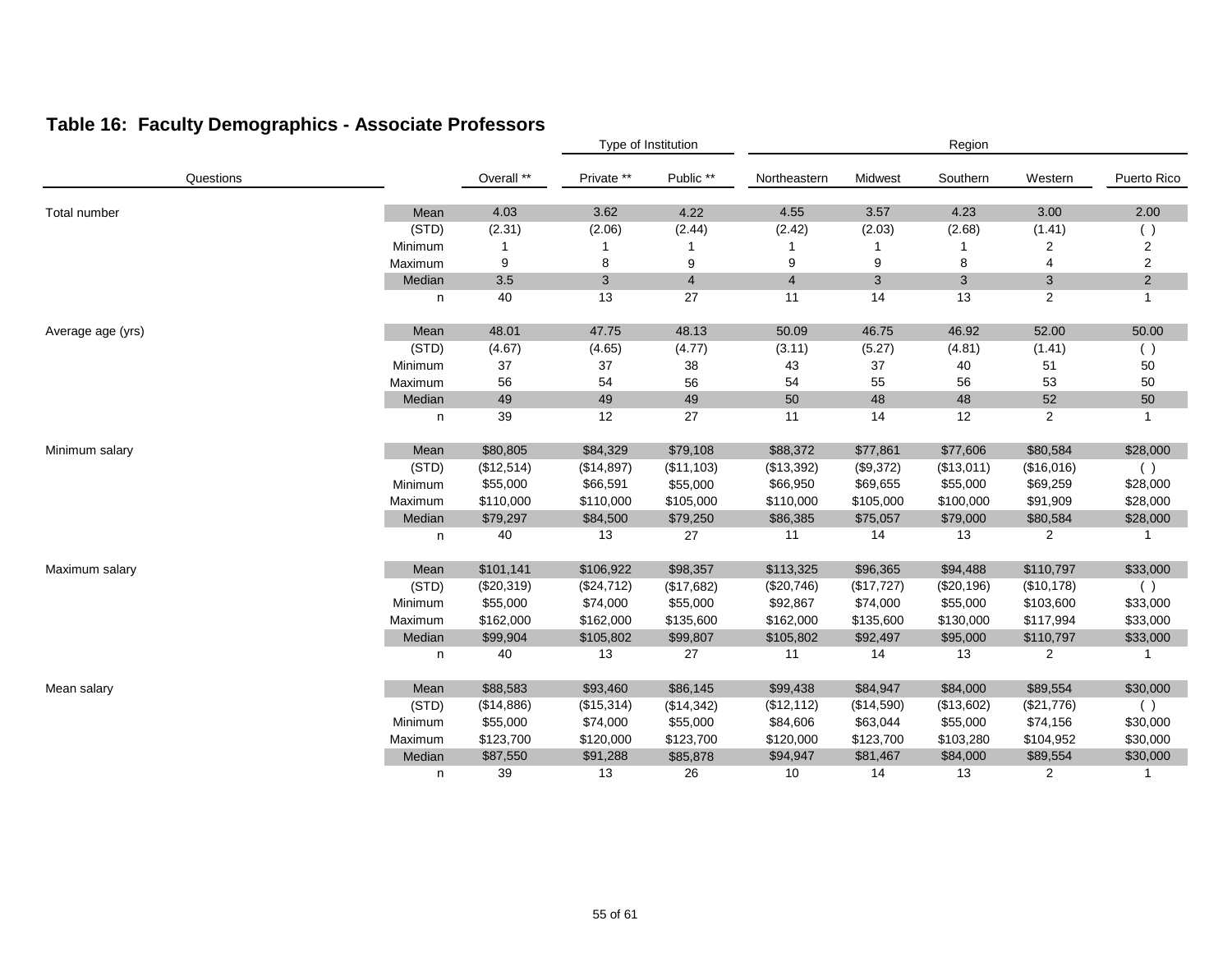| Table 16 - Continue: Associate Professors                |         |             |             | Type of Institution |               | Region       |              |             |             |  |  |
|----------------------------------------------------------|---------|-------------|-------------|---------------------|---------------|--------------|--------------|-------------|-------------|--|--|
| Questions                                                |         | Overall **  | Private **  | Public **           | Northeastern  | Midwest      | Southern     | Western     | Puerto Rico |  |  |
| Maximum amount of annual grant support (direct costs)    | Mean    | \$623,545   | \$584,745   | \$644,562           | \$866,116     | \$610,373    | \$429,189    | \$571,856   |             |  |  |
| only)?                                                   | (STD)   | (\$789,468) | (\$584,635) | (\$892,130)         | (\$1,025,310) | (\$786, 241) | (\$611, 154) | (\$439,275) |             |  |  |
|                                                          | Minimum | \$0         | \$0         | \$0                 | \$0           | \$112,000    | \$0          | \$261,241   |             |  |  |
|                                                          | Maximum | \$3,298,286 | \$1,987,342 | \$3,298,286         | \$3,298,286   | \$3,076,936  | \$2,184,523  | \$882,470   |             |  |  |
|                                                          | Median  | \$372,755   | \$396,598   | \$336,378           | \$412,500     | \$346,378    | \$242,274    | \$571,856   |             |  |  |
|                                                          | n       | 37          | 13          | 24                  | 10            | 14           | 11           |             | 0           |  |  |
| Mean amount of annual grant support (direct costs only)? | Mean    | \$239,100   | \$243,222   | \$236,867           | \$253,576     | \$247,949    | \$203,288    | \$301,731   |             |  |  |
|                                                          | (STD)   | (\$188,476) | (\$176,514) | (\$198,320)         | (\$173,681)   | (\$138,239)  | (\$246,853)  | (\$352,720) |             |  |  |
|                                                          | Minimum | \$0         | \$0         | \$0                 | \$0           | \$89,843     | \$0          | \$52,320    |             |  |  |
|                                                          | Maximum | \$904,841   | \$572,032   | \$904,841           | \$572,032     | \$512,823    | \$904,841    | \$551,142   |             |  |  |
|                                                          | Median  | \$200,000   | \$188,778   | \$230,376           | \$229,098     | \$249,969    | \$154,048    | \$301,731   |             |  |  |
|                                                          | n       | 37          | 13          | 24                  | 10            | 14           | 11           |             | 0           |  |  |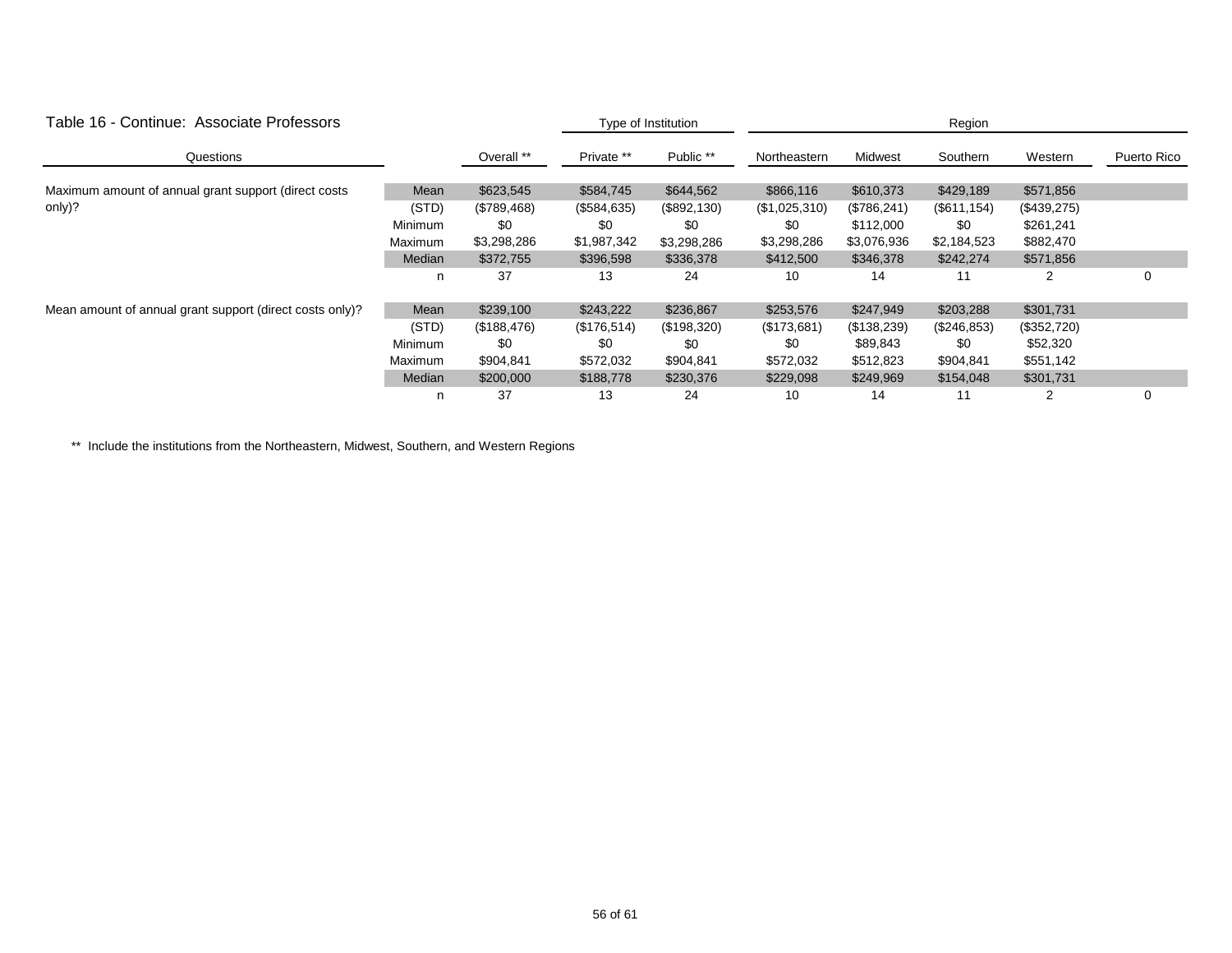**Table 17: Faculty Demographics - Assistant Professors**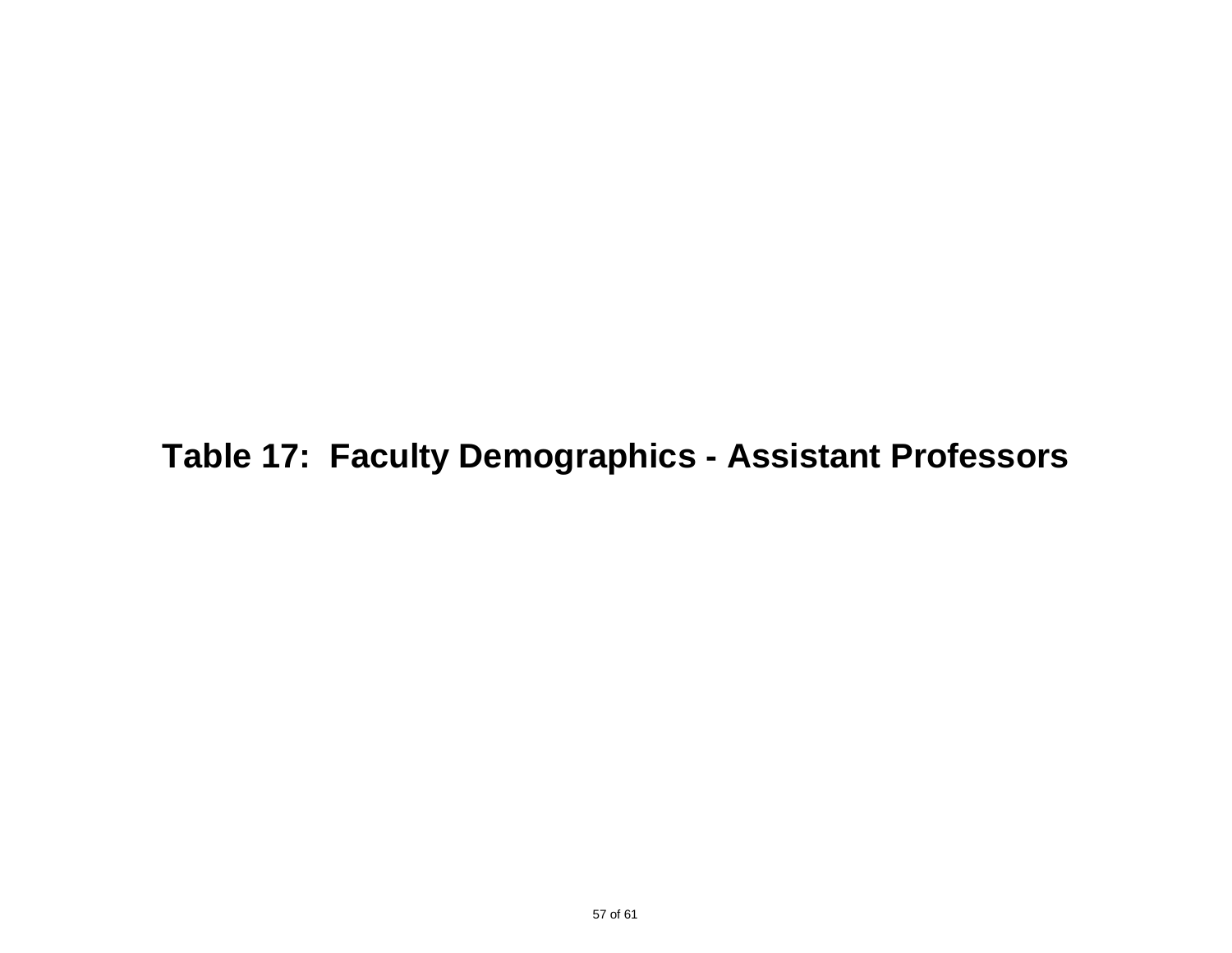### **Table 17: Faculty Demographics - Assistant Professors**

|                   |         |                | Type of Institution |              | Region         |            |            |                |                |
|-------------------|---------|----------------|---------------------|--------------|----------------|------------|------------|----------------|----------------|
| Questions         |         | Overall **     | Private **          | Public **    | Northeastern   | Midwest    | Southern   | Western        | Puerto Rico    |
| Total number      | Mean    | 3.98           | 4.77                | 3.61         | 6.18           | 3.07       | 3.46       | 2.00           | 4.00           |
|                   | (STD)   | (3.34)         | (4.34)              | (2.77)       | (4.51)         | (1.83)     | (3.02)     | (2.83)         | $($ )          |
|                   | Minimum | 0              | 0                   | 0            |                | 0          | 0          | $\Omega$       |                |
|                   | Maximum | 15             | 15                  | 13           | 15             | 6          | 9          | $\overline{4}$ | 4              |
|                   | Median  | $\overline{4}$ | $\overline{4}$      | $\mathbf{3}$ | $\overline{4}$ | 3          | 3          | $\overline{2}$ | $\overline{4}$ |
|                   | n       | 41             | 13                  | 28           | 11             | 15         | 13         | $\overline{2}$ | $\mathbf{1}$   |
| Average age (yrs) | Mean    | 40.58          | 41.75               | 40.01        | 41.85          | 41.36      | 38.36      | 40.00          | 40.00          |
|                   | (STD)   | (4.84)         | (5.96)              | (4.23)       | (4.19)         | (5.90)     | (3.67)     | ( )            | ( )            |
|                   | Minimum | 33             | 35                  | 33           | 37             | 35         | 33         | 40             | 40             |
|                   | Maximum | 54             | 54                  | 54           | 51             | 54         | 43         | 40             | 40             |
|                   | Median  | $40\,$         | 39.5                | 40           | 42             | 39.5       | 38         | 40             | 40             |
|                   | n       | 37             | 12                  | 25           | 11             | 14         | 11         | $\mathbf 1$    | $\mathbf{1}$   |
| Minimum salary    | Mean    | \$67,731       | \$63,118            | \$69,946     | \$68,143       | \$68,196   | \$66,068   | \$75,000       | \$35,000       |
|                   | (STD)   | (\$10,261)     | (\$10,073)          | (\$9,782)    | (\$10,592)     | (\$8,346)  | (\$12,942) | (              | $($ )          |
|                   | Minimum | \$43,000       | \$47,694            | \$43,000     | \$54,589       | \$54,000   | \$43,000   | \$75,000       | \$35,000       |
|                   | Maximum | \$85,024       | \$83,823            | \$85,024     | \$83,823       | \$81,795   | \$85,024   | \$75,000       | \$35,000       |
|                   | Median  | \$68,468       | \$63,852            | \$70,573     | \$70,000       | \$67,048   | \$66,000   | \$75,000       | \$35,000       |
|                   | n       | 37             | 12                  | 25           | 11             | 14         | 11         |                | 1              |
| Maximum salary    | Mean    | \$85,845       | \$86,619            | \$85,474     | \$91,772       | \$83,786   | \$83,411   | \$76,255       | \$42,000       |
|                   | (STD)   | (\$18,600)     | (\$21,545)          | (\$17,485)   | (\$16,698)     | (\$22,896) | (\$14,993) | $($ )          | ( )            |
|                   | Minimum | \$54,000       | \$54,000            | \$60,000     | \$74,616       | \$54,000   | \$60,000   | \$76,255       | \$42,000       |
|                   | Maximum | \$141,372      | \$141,372           | \$134,136    | \$134,136      | \$141,372  | \$111,930  | \$76,255       | \$42,000       |
|                   | Median  | \$83,000       | \$83,912            | \$80,194     | \$86,000       | \$79,759   | \$80,000   | \$76,255       | \$42,000       |
|                   | n       | 37             | 12                  | 25           | 11             | 14         | 11         | -1             | -1             |
| Mean salary       | Mean    | \$75,498       | \$74,224            | \$76,135     | \$78,235       | \$75,402   | \$73,179   | \$75,000       | \$40,000       |
|                   | (STD)   | (\$10, 112)    | (\$12,051)          | (\$9,212)    | (\$7,429)      | (\$12,395) | (\$9,748)  | ( )            | ( )            |
|                   | Minimum | \$54,000       | \$54,000            | \$57,039     | \$69,000       | \$54,000   | \$57,039   | \$75,000       | \$40,000       |
|                   | Maximum | \$103,500      | \$103,500           | \$93,827     | \$91,095       | \$103,500  | \$93,827   | \$75,000       | \$40,000       |
|                   | Median  | \$74,947       | \$71,792            | \$75,000     | \$79,157       | \$74,075   | \$74,773   | \$75,000       | \$40,000       |
|                   | n       | 36             | 12                  | 24           | 10             | 14         | 11         | -1             | 1              |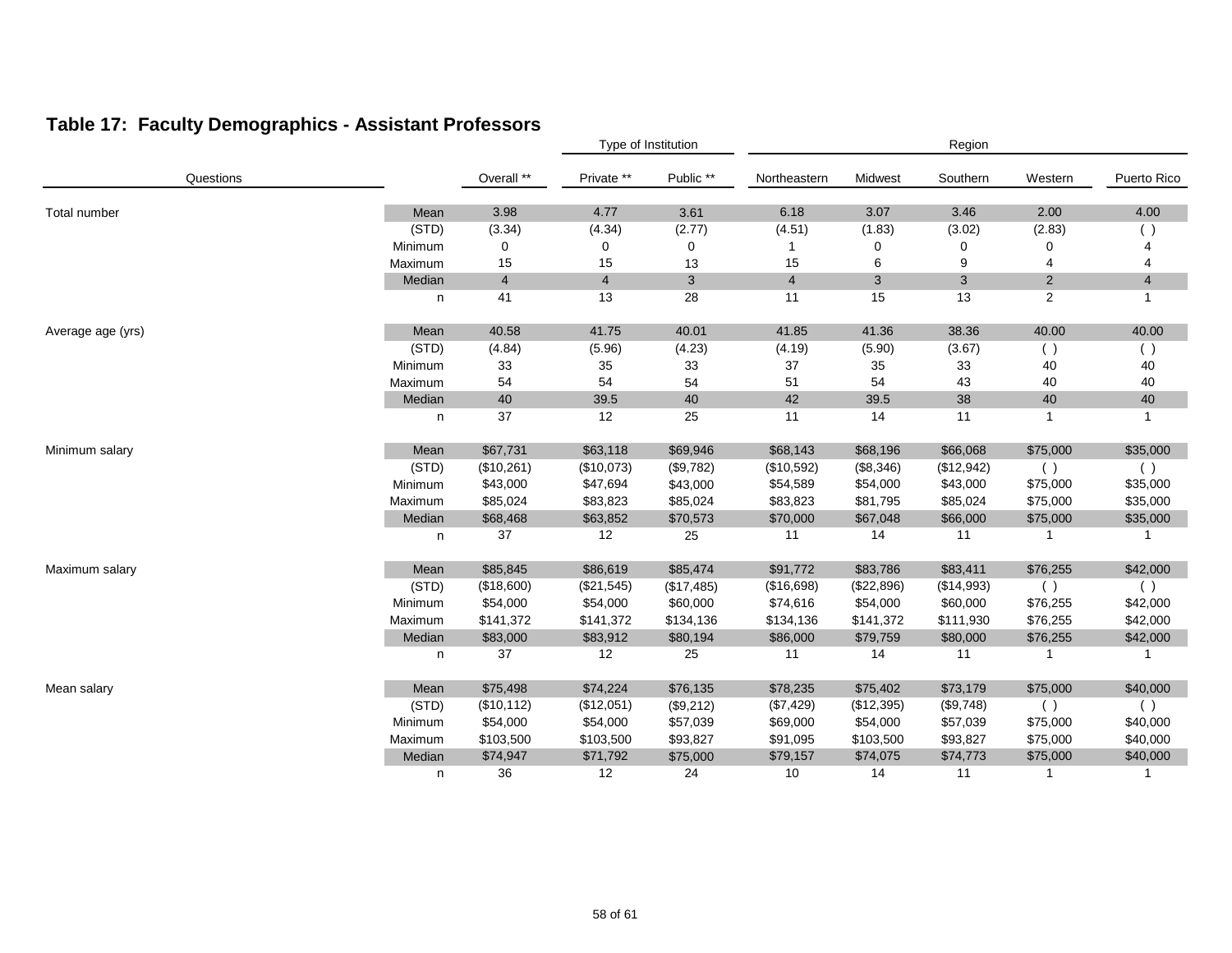| Table 17 - Continue: Assistant Professors                |         |             | Type of Institution |             | Region       |              |              |           |             |
|----------------------------------------------------------|---------|-------------|---------------------|-------------|--------------|--------------|--------------|-----------|-------------|
| Questions                                                |         | Overall **  | Private **          | Public **   | Northeastern | Midwest      | Southern     | Western   | Puerto Rico |
| Maximum amount of annual grant support (direct costs     | Mean    | \$267,875   | \$247,921           | \$278,758   | \$387,227    | \$239,096    | \$172,844    | \$332,518 |             |
| only)?                                                   | (STD)   | (\$205,776) | (\$179,451)         | (\$222,083) | (\$244,620)  | (\$206,227)  | (\$91,112)   |           |             |
|                                                          | Minimum | \$0         | \$0                 | \$10,000    | \$161,110    | \$0          | \$10,000     | \$332,518 |             |
|                                                          | Maximum | \$935,767   | \$469,642           | \$935,767   | \$935,767    | \$681,444    | \$300,000    | \$332,518 |             |
|                                                          | Median  | \$226,500   | \$231,140           | \$220,930   | \$306,140    | \$259,236    | \$180,000    | \$332,518 |             |
|                                                          | n       | 34          | $12 \overline{ }$   | 22          | 10           | 14           | 9            |           | 0           |
| Mean amount of annual grant support (direct costs only)? | Mean    | \$134,021   | \$133,551           | \$134,278   | \$174,090    | \$121,245    | \$91,505     | \$294,860 |             |
|                                                          | (STD)   | (\$104,996) | (\$138,088)         | (\$85,646)  | (\$134,872)  | $(\$97,443)$ | $(\$44,953)$ |           |             |
|                                                          | Minimum | \$0         | \$0                 | \$10,000    | \$25,333     | \$0          | \$10,000     | \$294,860 |             |
|                                                          | Maximum | \$458,471   | \$458,471           | \$353,604   | \$458,471    | \$295,291    | \$150,000    | \$294,860 |             |
|                                                          | Median  | \$129,823   | \$129,525           | \$129,823   | \$157,668    | \$146,878    | \$100,000    | \$294,860 |             |
|                                                          | n       | 34          | 12                  | 22          | 10           | 14           | 9            |           | 0           |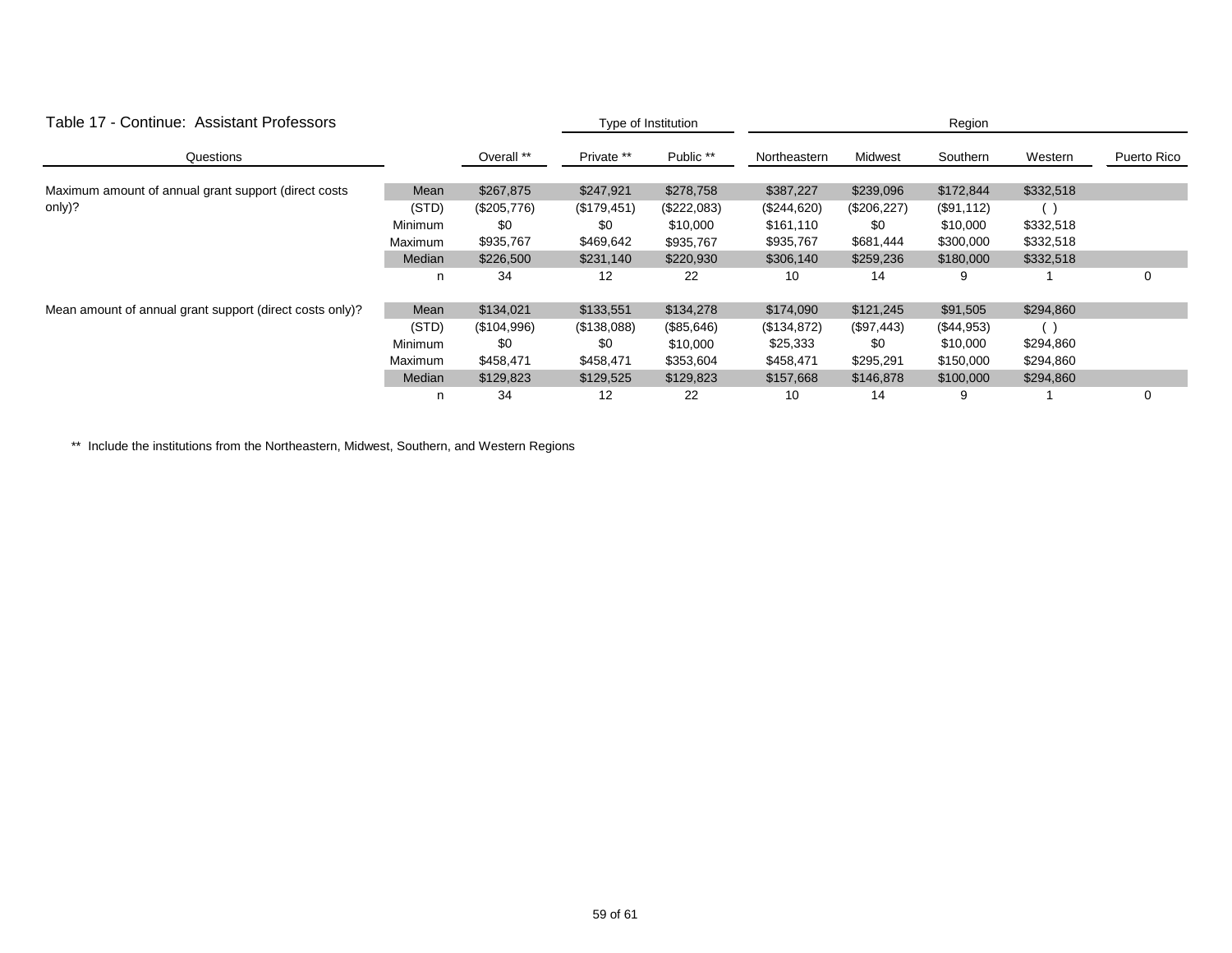### **Table 18: Faculty Demographics - Instructors**